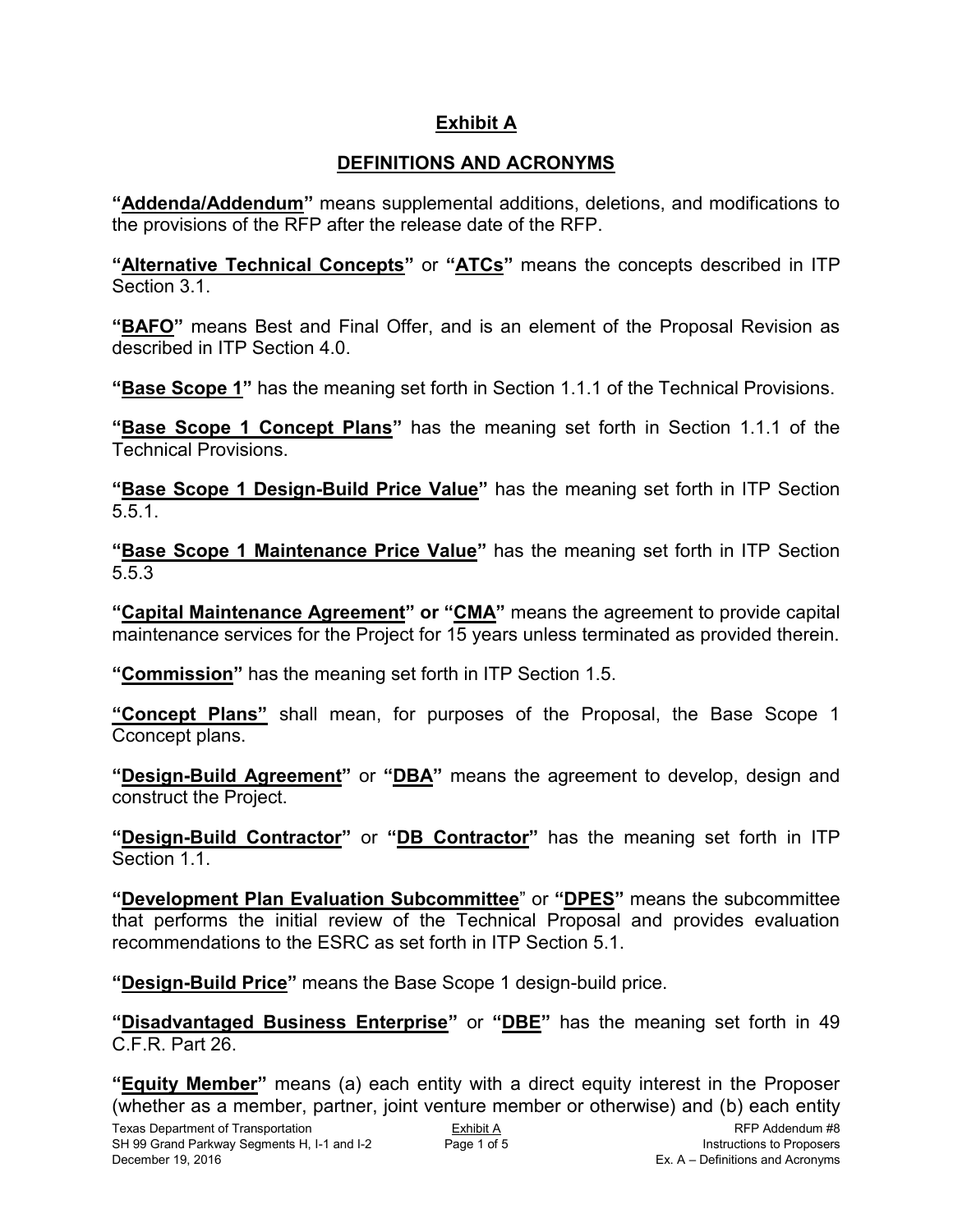with a 10% or greater indirect interest in the Proposer. Notwithstanding the foregoing, if the Proposer is a publicly traded company, shareholders with less than a 10% interest in the Proposer shall not be considered Equity Members.

**"Evaluation and Selection Recommendation Committee"** or **"ESRC"** means the committee that will review and evaluate the Proposals and make a recommendation to the Steering Committee as set forth in ITP Section 5.1.

**"FHWA"** means the Federal Highway Administration.

**"Financial Proposal"** means the financial information included in a Proposal submitted by a Proposer providing the information requested in Exhibit C-1 of the ITP.

**"Financial Proposal Revision"** means the financial information included in a Proposal Revision submitted by a Proposer providing the information requested in Exhibit C-1 of the ITP.

**"Instructions to Proposers"** or **"ITP"** means the documents, including exhibits and forms, included in the RFP containing directions for the preparation and submittal of information by the Proposers in response to the RFP.

**"Key Personnel"** means the individuals designated by a Proposer pursuant to Section 3.2.4 of Exhibit B to the ITP.

**"Key Subcontractor"** means any subcontractor that will (a) fill any of the following key project roles: project management, lead design firm, quality control management and quality assurance management or (b) serve as a key task leader for geotechnical, hydraulics and hydrology, structural, environmental, utility or right-of-way issues. *See* Form Q.

**"Maintenance Price"** means the Base Scope 1 maintenance price.

**"Major Participant"** means each Equity Member and each member of the Proposer's organization with: (a) primary responsibility for design; (b) primary responsibility for construction; (c) primary responsibility for capital maintenance; or (d) a proposed subcontract with a value greater than or equal to \$10 million (excluding subcontracts with Suppliers).

**"Major Professional Services Firm"** has the meaning set forth in Section 3.2.2 of Exhibit B to the ITP.

**"Option Design-Build Price"** has the meaning set forth in ITP Section 5.5.4.

**"Option Maintenance Price"** has the meaning set forth in ITP Section 5.5.5.

**"Original Proposal"** has the meaning set forth in ITP Section 1.1 and is the original Proposal submitted by a Proposer in response to the RFP on October 27, 2015.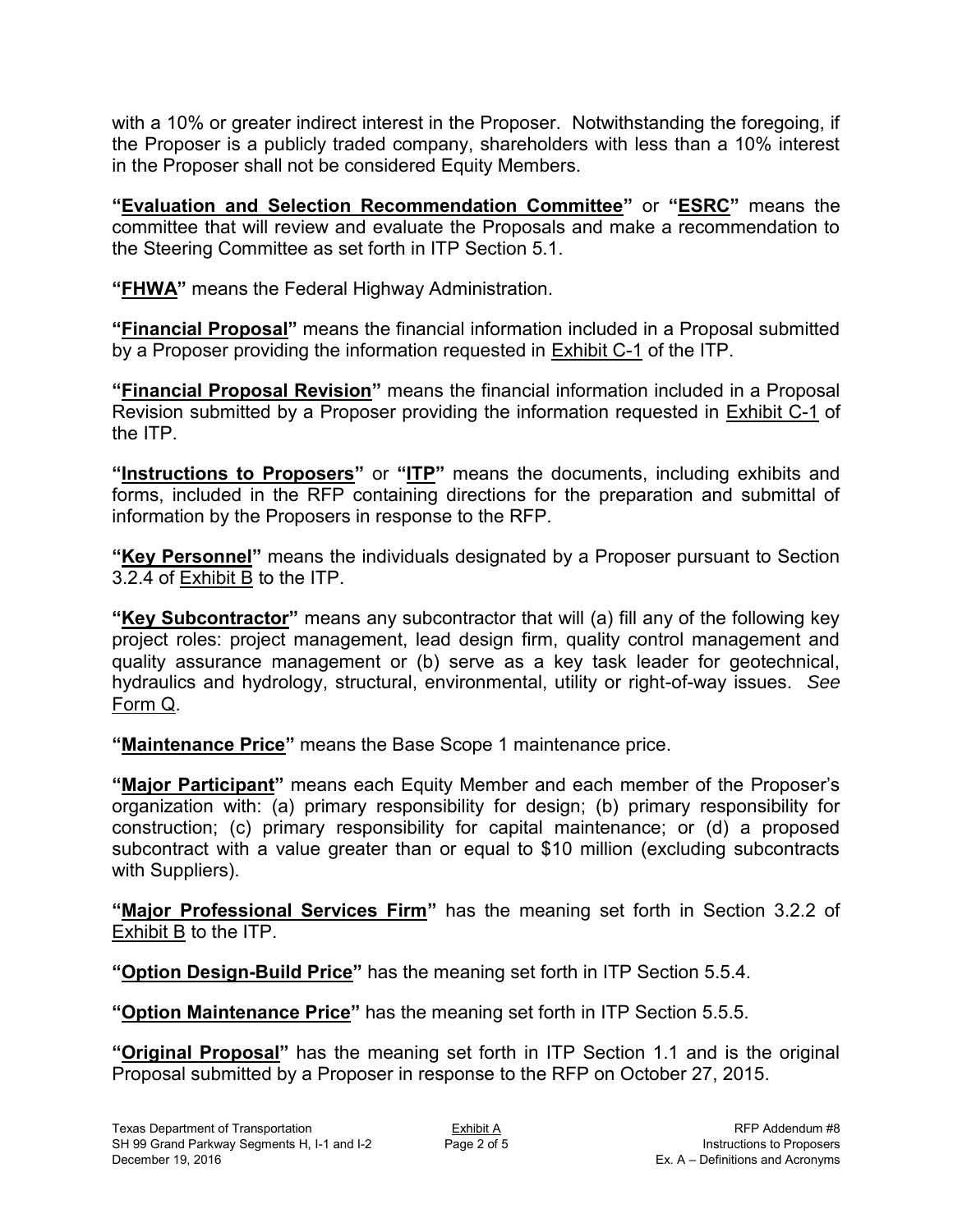**"Payment for Work Product Agreement**" means the agreement between a Proposer and TxDOT set forth as ITP  $Exhibit H$  that governs the payment for work product and use of the Proposer's work product, if unsuccessful, in accordance with ITP Section 6.3.

**"Person"** means, for purposes of Exhibit J to the ITP, any corporation, organization, government or governmental subdivision or agency, business trust, estate, trust, partnership, association, or other legal entity.

**"Post-Selection Deliverables"** has the meaning set forth in ITP Section 5.12.

**"Preliminary Project Baseline Schedule"** means the Project schedule required to be submitted with the Proposal and meeting the requirements set forth in Section 4.3.2 of Exhibit B to the ITP.

**"Pre-Proposal Submittal"** has the meaning set forth in ITP Section 2.4.

**"Price Proposal"** means the price offer included in the Proposal submitted by a Proposer as set forth on the forms requested in Exhibit C-2 to the ITP.

**"Price Proposal Revision"** means the price offer included in the Proposal Revision submitted by a Proposer as set forth on the forms requested in Exhibit C-2 to the ITP.

**"Project"** has the meaning set forth in ITP Section 1.1.

**"Project Development Plan"** means the plan submitted with the Technical Proposal providing the information requested in Section 4.0 of Exhibit B to the ITP.

**"Project Management Plan"** means the portion of the Project Development Plan providing the information requested in Section 4.1 of Exhibit B to the ITP.

**"Project Website"** has the meaning set forth in ITP Section 2.2.

**"Proposal"** has the meaning set forth in ITP Section 1.1, and includes the Original Proposal submitted by a Proposer in response to the RFP, as modified by the Proposal Revision in accordance with ITP Sections 4.0 and 5.8.

**"Proposal Due Date"** means the deadline for submission of Proposal Revisions identified in ITP Section 1.5.

**"Proposal Revision"** has the meaning set forth in ITP Sections 4.0 and 5.8, which includes a Technical Proposal Revision, Financial Proposal Revision, and Price Proposal Revision.

**"Proposal Security"** means the proposal bond as described in Section 3.3.2 of Exhibit B to the ITP.

**"Proposer"** means the consortium, joint venture or entity, whether or not yet formed, which is intended to act as the DB Contractor of the Project.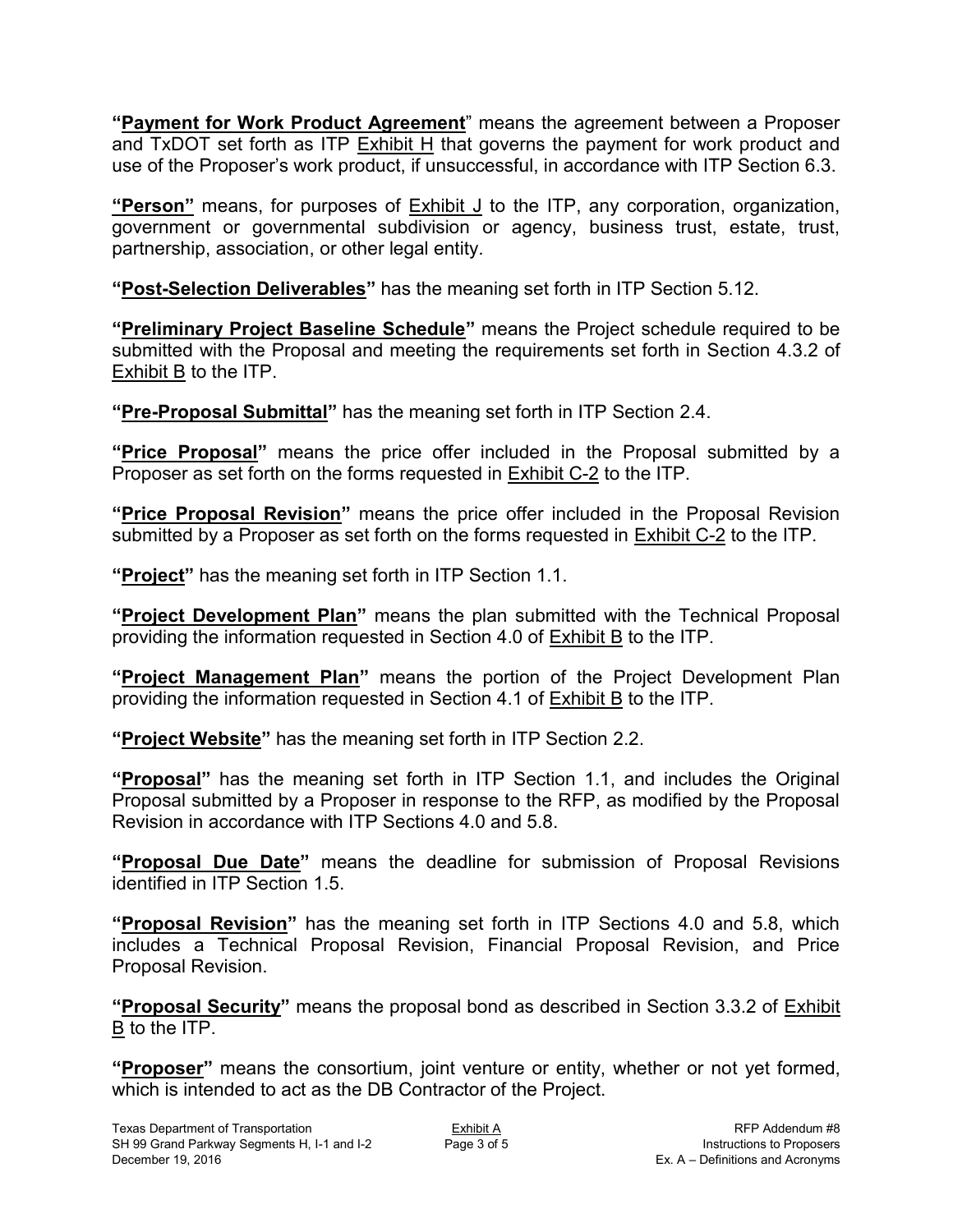**"Qualifications Submittal**" or **"QS"** means the submission made by a Proposer in response to the RFQ, including all clarifications thereto submitted in response to requests by TxDOT.

**"Quality Management Plan"** means the portion of the Project Development Plan providing the information requested in Section 4.2 of Exhibit B to the ITP.

**"Reference Information Documents"** or **"RIDs"** means the documents and information described in ITP Section 1.2.1.

**"Request for Qualifications"** or **"RFQ"** means TxDOT's Request for Qualifications issued on July 31, 2014, as amended.

**"Request for Proposal Revisions"** means Addendum # 6 to the RFP, as amended by Addendum # 8.

**"Request for Proposals"** or **"RFP"** means the set of documents, as amended by Addenda, identifying the Project and the work to be performed and materials to be furnished in response to which a Proposal may be submitted by a Proposer. The RFP includes the ITP, DBA Documents**,** CMA Documents and RIDs. The RFP is issued only to Proposers that have been shortlisted following RFQ review.

**"RFP Website"** has the meaning set forth in ITP Section 2.2.

**"Right of Way"** or **"ROW"** means any real property (which term is inclusive of all estates and interests in real property), improvements, and fixtures within the lines delineating the outside boundaries of the Project set forth in the ROW Maps included in the RIDs, as such boundaries may be adjusted from time to time in accordance with the DBA Documents. The term specifically includes all air space, surface rights, and subsurface rights within the boundaries of the ROW.

**"Rules"** has the meaning set forth in ITP Section 2.1.

**"Segment H"** means the portion of the Project generally described in Technical Provisions Section 1.2.1.

**"Segment I-1"** means the portion of the Project generally described in Technical Provisions Section 1.2.2.

**"Segment I-2"** means the portion of the Project generally described in Technical Provisions Sections 1.2.3 and 1.2.4.

**"Stakeholder"** means parties that may have a stake in the Project by virtue of their location or funding, including the Chambers County Toll Road Authority ("CCTRA"), Harris County Toll Road Authority ("HCTRA"), Houston-Galveston Area Council, Liberty County Toll Road Authority ("LCTRA"), Montgomery County Toll Road Authority ("MCTRA"), the TxDOT Houston District Southeast Area Office, the TxDOT Beaumont District Liberty Area Office, cities, counties, utilities, USDOT, and FHWA and their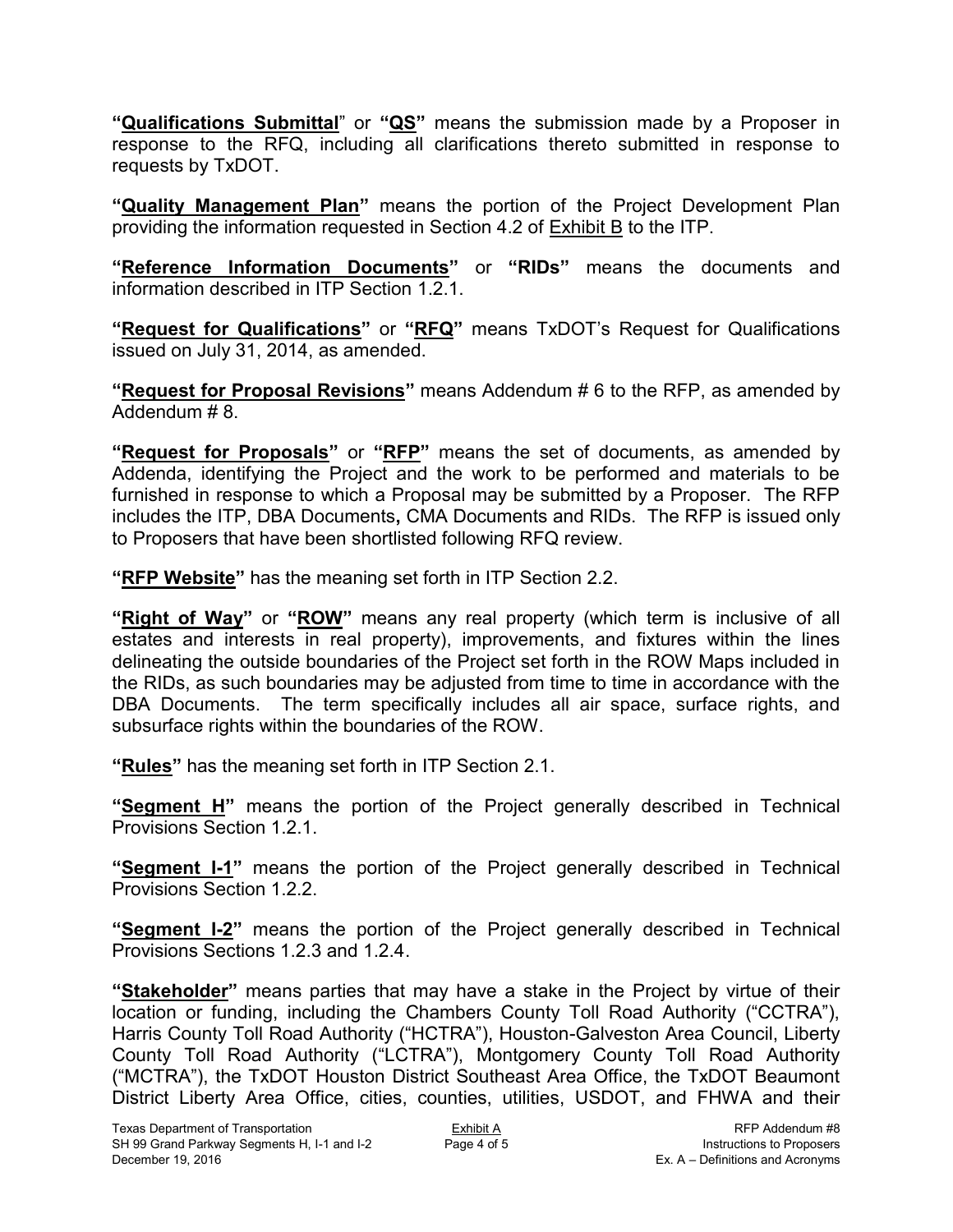officers, directors, and employees. For purposes of ITP Section 2.2.3(d), the Texas Department of Public Safety and any other public law enforcement agency with jurisdiction to provide traffic patrol, traffic law enforcement and other police and public safety services in accordance with applicable Laws and agreements with State and local agencies will not be considered Stakeholders.

**"Steering Committee"** has the meaning set forth in ITP Section 5.9.

**"Subsurface Utility Engineering"** or **"SUE"** means an engineering process for accurately identifying the quality of subsurface utility information needed for highway plans and for acquiring and managing that level of information during the development of a highway project, as more particularly described by the American Society of Civil Engineers ("ASCE") standard, ASCE C-I 38-02, "Standard Guideline for the Collection and Depiction of Existing Subsurface Utility Data."

**"Surety"** means the individual or entity committing to provide any of the bonds identified in the RFP.

**"Technical Proposal"** means all of the documents, certifications and information required to be submitted in the Proposal pursuant to Exhibit B to the ITP.

**"Technical Proposal Revision"** means all of the documents, certifications and information required to be submitted in a Proposal Revision pursuant to Exhibit B to the ITP.

**"Technical Solutions"** means the portion of the Project Development Plan providing the information requested in Section 4.3 of Exhibit B to the ITP.

**"Total Proposal Score"** has the meaning set forth in ITP Section 5.2.1.

**"TxDOT's Authorized Representative"** has the meaning set forth in ITP Section 2.2.1.

**"Toll System Integrator Agreement"** has the meaning set forth in ITP Section 1.4.4. For the purpose of this definition, "system" means one or more of the toll collection systems that TxDOT wishes to develop, install, test, integrate and maintain pursuant to the Toll System Integrator Agreement.

**"USDOT"** means the United States Department of Transportation.

For definitions of other initially capitalized terms, *see* the DBA Documents and CMA Documents.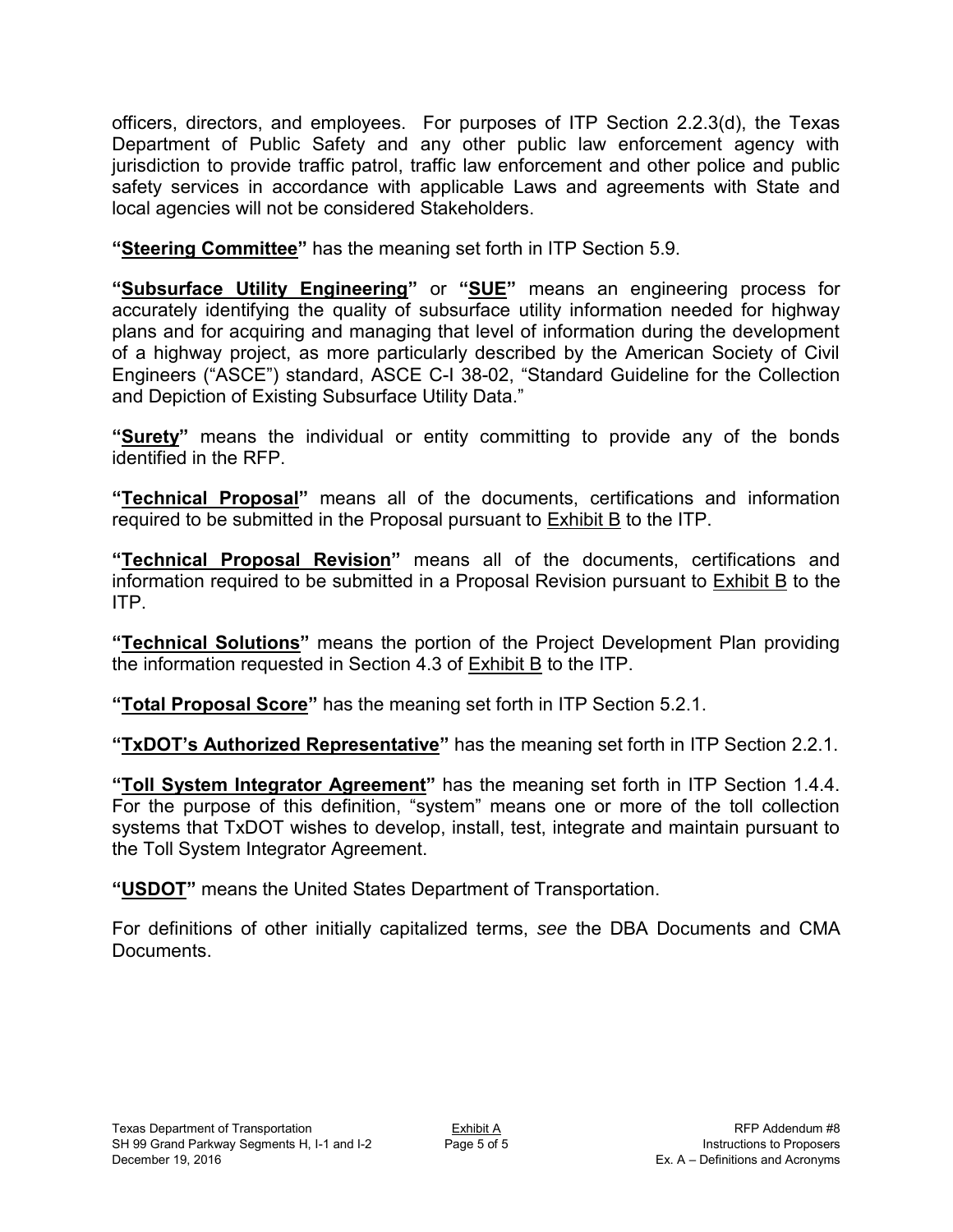### **Exhibit B**

### **TECHNICAL PROPOSAL REVISION INSTRUCTIONS**

#### **1.0 General Instructions**

This Exhibit B describes the submission format for Technical Proposals Revision and outlines the required information that will comprise a Technical Proposal Revision for the Design-Build Agreement ("DBA") and Capital Maintenance Agreement ("CMA").

Proposer shall submit the information required by this Exhibit B in the organization and format specified herein. The Technical Proposal Revision shall be organized in the order listed in Exhibit E, and shall be clearly indexed. Each component of the Technical Proposal Revision shall be clearly titled and identified.

All forms named herein are found in Exhibit D, unless otherwise noted. All blank spaces in the Proposal forms must be filled in as appropriate. No substantive change shall be made in the Proposal forms.

Evidence of signature authority shall be provided for all individuals signing forms on behalf of each Major Participant. Item B of the section entitled "Additional Information to be Provided with Proposal Letter" of Form BAFO A identifies requirements regarding evidence of signature authorization for the Proposal Letter. Similar authorization shall be provided for all other signatories for Major Participants.

No dollar amounts may be included in the Technical Proposal Revision.

#### **2.0 Format**

The Technical Proposal Revision shall be limited to an aggregate of 80 pages (if double-sided, 40 sheets), plus the executive summary, resumes, appendices and exhibits containing required forms, graphs, matrices, schedule, drawings and other pertinent data.

#### **3.0 Contents of the Technical Proposal Revision**

The required contents and organization of the Technical Proposal Revision are presented in this Exhibit B and summarized in the Proposal Revision checklist provided in Exhibit E. Proposers are to provide all the information set out in this Exhibit B. A copy of the checklist for the Technical Proposal Revision shall be included in the Technical Proposal Revision. Proposer shall not amend the order or change the contents of the checklist except to provide the required cross reference to its Proposal Revision.

The Technical Proposal Revision shall consist of the following major elements: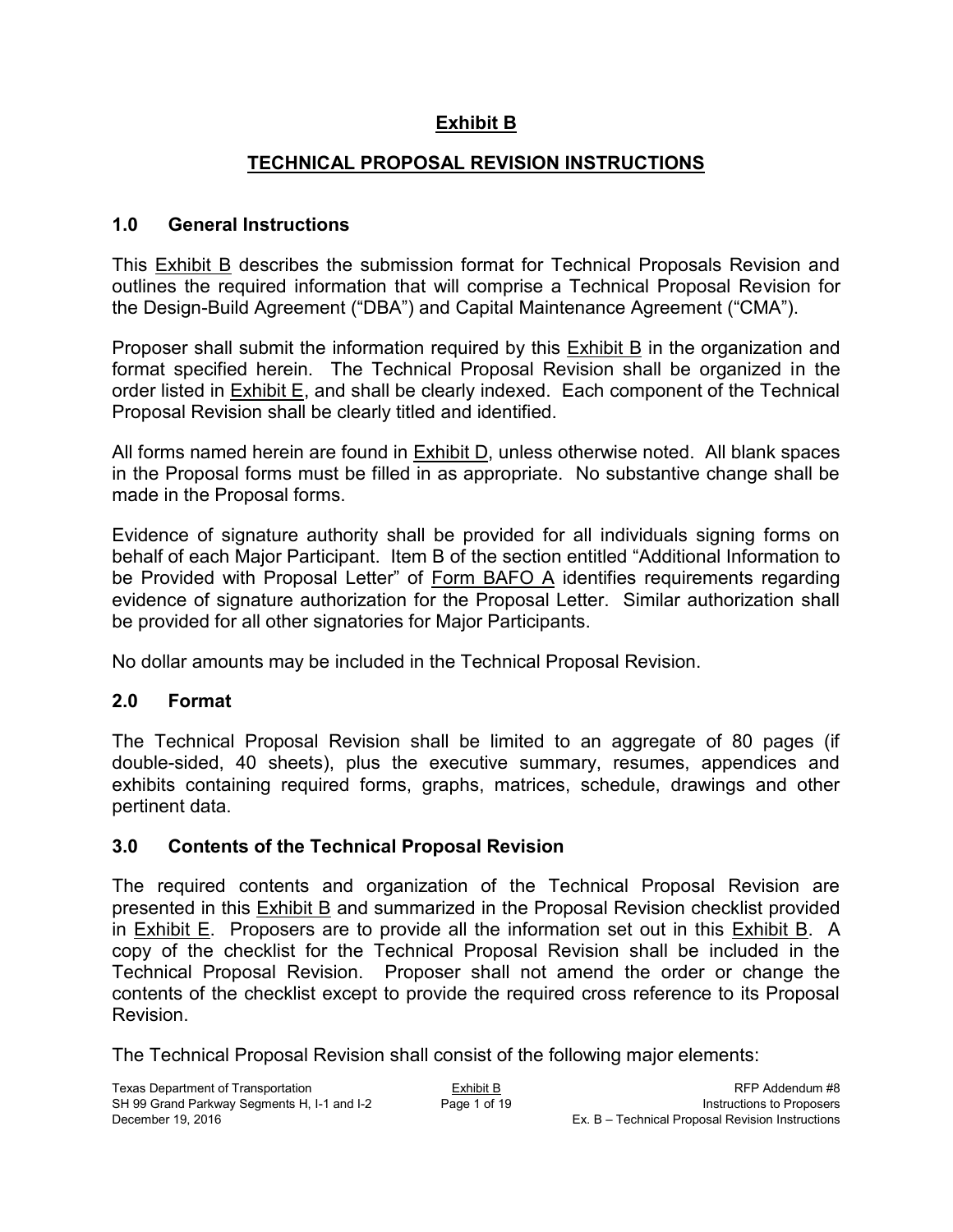- (a) Executive Summary;
- (b) Proposer Information, Certifications and Documents (including required Forms BAFO A, BAFO B-1 through BAFO E, BAFO G through BAFO J, BAFO P through BAFO Q, BAFO S and BAFO U);
- (c) Project Development Plan; and
- (d) Appendices.

### **3.1 Executive Summary**

The Executive Summary shall be written in a non-technical style and shall contain sufficient information for reviewers with both technical and non-technical backgrounds to become familiar with Proposer's Proposal Revision and Proposer's ability to satisfy the financial and technical requirements of the Project. The Executive Summary shall not exceed ten single-sided pages.

The Executive Summary shall not include any information regarding pricing. It shall, at a minimum, include the following:

- (a) An explanation of the organization and contents of the Proposal.
- (b) A summary of any changes to Proposer's Qualifications Submittal ("QS").
- (c) A summary of any changes in Proposer's organization, Equity Members, other Major Participants and Key Personnel since submission of the QS.
- (d) A summary of the proposed management, decision making, and day-to-day operation structure of Proposer, and a statement that each Major Participant has committed to provide the specified people.
- (e) A summary of the Project Development Plan including:
	- A summary of the Project Management Plan,
	- A summary of the Quality Management Plan, and
	- A summary of the Technical Solutions.
- (f) A summary of the Proposer's approach to satisfying the Disadvantaged Business Enterprise ("DBE") requirements.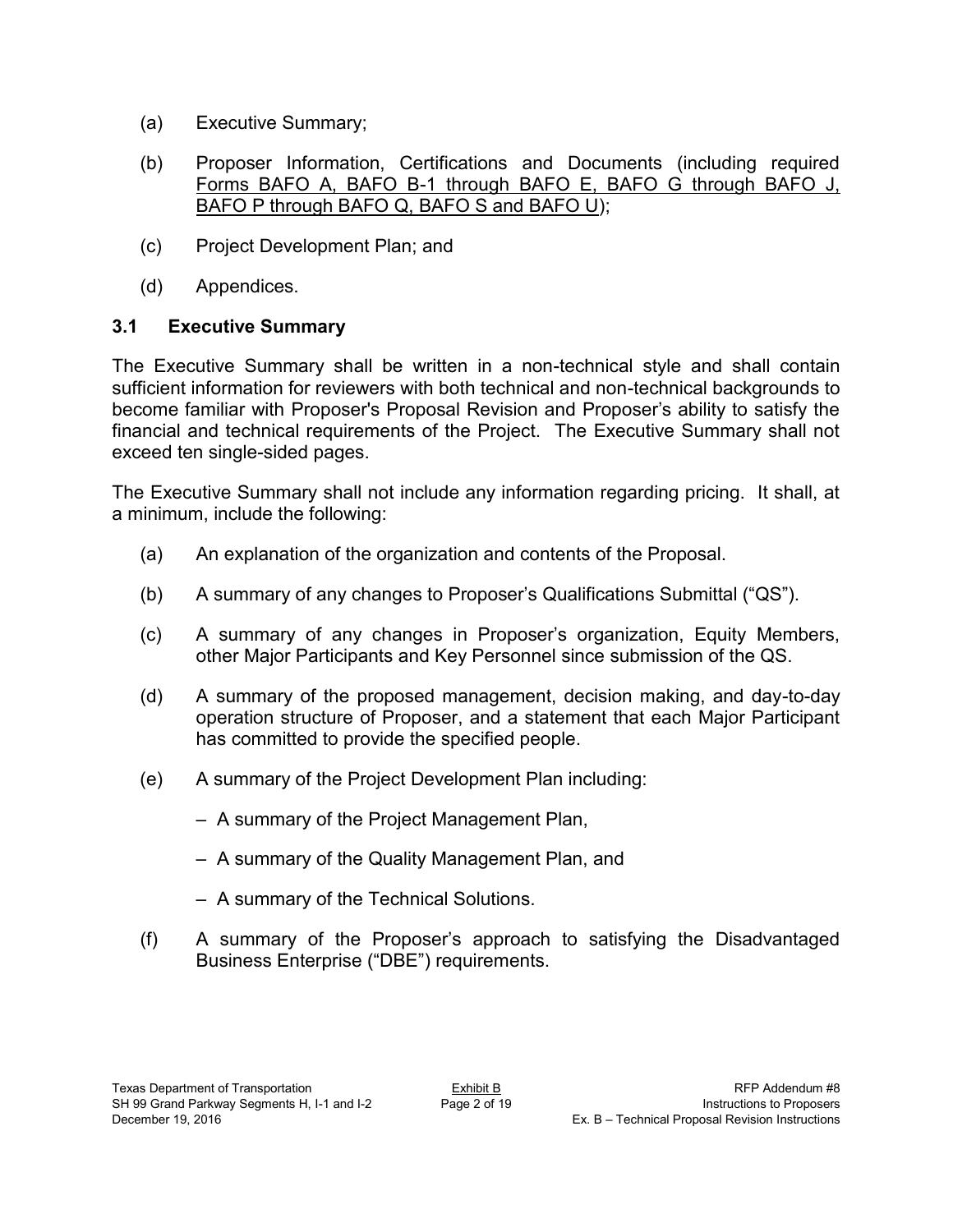#### **3.2 Proposer Information, Certifications and Documents**

### **3.2.1 Technical and Financial Proposal Letter**

The Proposal Revision shall include the Proposal Letter (Form BAFO A). Proposer shall attach to the Proposal Letter the documents and information described in the section entitled "Additional Information to be Provided With Proposal Letter" of Form A, provided however, Proposer may attach to the original Form A an envelope including four certified copies of the required organizational documents in lieu of providing organizational documents with each of the copies of the Technical Proposal Revision.

#### **3.2.2 Information About Proposer, Major Participants and Other Subcontractors**

The Proposal Revision shall include a completed chart on Form BAFO B-1, including the names, contact information, role in the organization, licensing information, and description of work (if applicable) for Proposer and Equity Members.

The Proposal Revision shall include completed Form BAFO B-2 providing information about Proposer and its team as specified therein.

The Proposal Revision shall include a completed Form BAFO B-3 providing information regarding (i) each Major Participant excluding Equity Members; (ii) each firm that will provide engineering, architectural, surveying, planning, quality assurance and/or other professional services for development of the Project valued at \$2 million or more ("Major Professional Services Firm"); and (iii) all other subcontractors identified by Proposer as of the Proposal Due Date identified in Section 1.5 of the Instructions to Proposers ("ITP"). Proposer is advised that all Major Professional Services Firms must be identified at the time of the Proposal Revision, and that, as a condition to final award and execution of the DBA and CMA, the successful Proposer must provide evidence that it and its Major Participants hold all necessary licenses and professional registrations.

The Proposal Revision shall include copies of organizational documentation described in the section entitled "Additional Information to be Provided With Proposal Letter" of Form BAFO A for Proposer and Equity Members, as well as other documentation required by Form B-2. Copies of the certified copies of organizational documents submitted with the Original Proposal may be submitted with the Proposal Revision. If any modification to the organizational documents for such entity is contemplated prior to award, Proposer shall provide a brief description of the proposed legal structure and draft copies of the underlying organizational documents (described in the section entitled "Additional Information to be Provided With Proposal Letter" of Form A) for such proposed entity.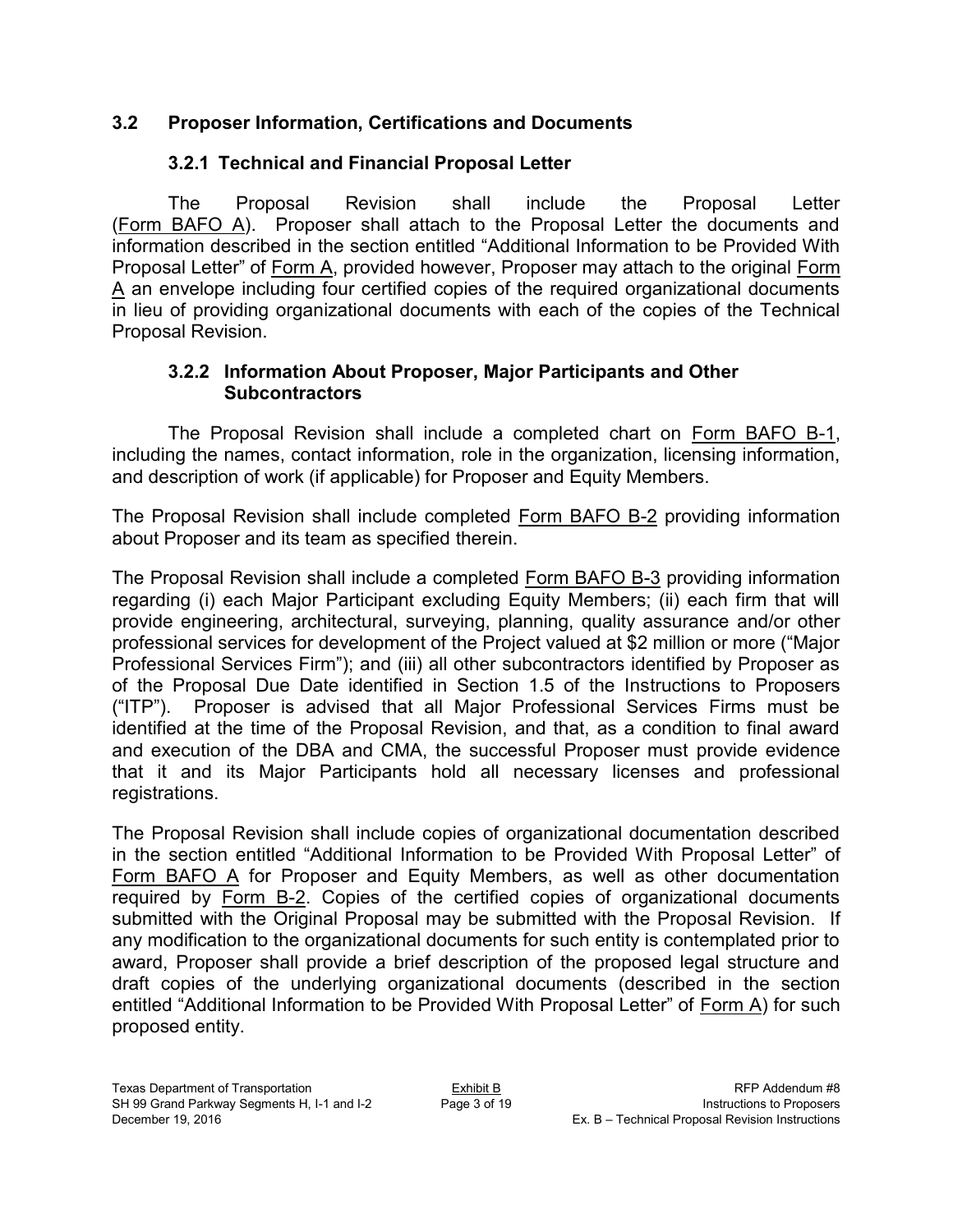#### **3.2.3 Responsible Proposer Questionnaire**

The Proposal Revision shall include Form BAFO C, the "Responsible Proposer Questionnaire", signed by Proposer, each Major Participant and any other team member identified in the Proposal Revision. Form C may be provided by Proposer on its own behalf and on behalf of the Equity Members, or it may be provided by Proposer on its own behalf and the individual Equity Members on their own behalf. The form executed by Proposer shall be signed by the same individual(s) who sign the Proposal Letter. The forms signed by Equity Members shall be signed by an authorized representative of such Equity Members and the Proposal Revision shall include evidence of signature authorization for such individual.

#### **3.2.4 Key Personnel**

### 3.2.4.1 Designation of Key Personnel Prior to Proposal Due Date

Each Proposer shall submit a package that includes an original and five copies of the information specified in this Section 3.2.4.1 to TxDOT, by the date and time for submittal of changes in Key Personnel specified in ITP Section 1.5 for review and written approval by TxDOT, in its sole discretion. The package shall be delivered to the address set forth in ITP Section 2.2.1, and shall include a list of any proposed changes in Key Personnel from those identified in the QS or Original Proposal, as appropriate, along with copies of resumes for each such person (which must contain the individual's qualifications, contact information and relevant work experience) and contact information for three references for each individual (i.e., Maintenance Manager and Maintenance Safety Manager).

TxDOT discourages changes in Key Personnel from the individuals listed in the QS or Original Proposal, as appropriate, and is under no obligation to approve such requests and may disapprove the request at its sole discretion. In addition, if any individual included in the Proposal Revision is also proposed as a Key Personnel or for another position on any other TxDOT procurement, Proposer shall include in the package either: (1) a statement certifying that said individual will be available to assume its designated role on SH 99 Grand Parkway Segments H, I-1 and I-2 if Proposer is the successful Proposer, or (2) the resume of a qualified alternate.

If TxDOT, in its sole discretion, disapproves a proposed Key Personnel or (if applicable) its proposed alternate, Proposer shall submit the information required above for its proposed substitute, for review and approval by TxDOT in accordance with the foregoing process, at least ten Business Days prior to the Proposal Due Date identified in Section 1.5 of the ITP. The Proposal Revision may not include any Key Personnel previously disapproved by TxDOT in writing.

Texas Department of Transportation Exhibit B<br>
SH 99 Grand Parkway Segments H, I-1 and I-2 Page 4 of 19 Page 4 19 Instructions to Proposers SH 99 Grand Parkway Segments H, I-1 and I-2 Page 4 of 19 Instructions to Proposers<br>Ex. B – Technical Proposal Revision Instructions Ex. B – Technical Proposal Revision Instructions The Proposal Revision shall identify the pre-approved Key Personnel and shall include Form BAFO E identifying personnel work assignments, as well as a statement committing the Proposer to maintain such individual's availability for and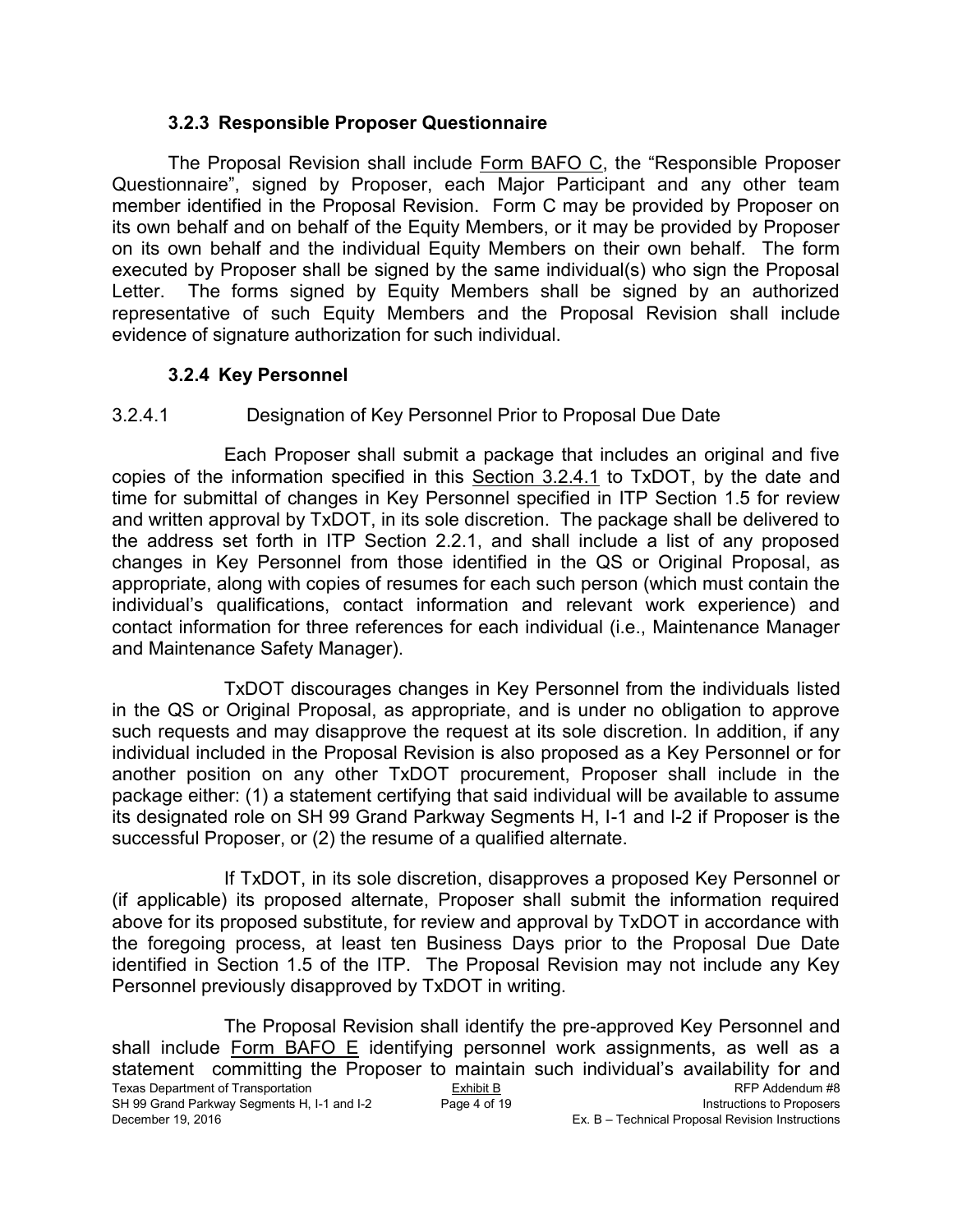active involvement in the Project. The Proposal Revision also shall include, in an appendix, copies of the resumes and contact information described in this Section 3.2.4.1 on Form BAFO G for each designated Key Personnel position. Refer to the DBA Documents and CMA Documents, as applicable, for information regarding time commitment requirements for Key Personnel and TxDOT's rights if it determines that any such personnel are not devoting sufficient time to the prosecution and performance of the work required for the Project. Proposer may not make any changes in its Key Personnel after receipt of TxDOT approval as specified in this Section 3.2.4.1, except as provided in the DBA Documents and CMA Documents, as applicable.

#### 3.2.4.2 Information Regarding Key Personnel in Proposal Revision

The individuals with direct responsibility for each of the following categories of work are considered Key Personnel:

- overall management of the Project (Project Manager);
- overall responsibility for all safety aspects of the Project (Safety Manager);
- control of quality, and the implementation and operation of the Project's quality systems (Lead Quality Manager as described in Sections 2.2.6 and 2.2.7.4 of the Technical Provisions);
- environmental compliance (Environmental Compliance Manager);
- right-of-way (ROW Acquisition Manager, as described in Section 7.2.7 of the Technical Provisions);
- utility adjustment (Utility Manager as described in Section 6.2.3 of the Technical Provisions);
- design of the Project (Design Manager, Lead Roadway Design Engineer, and Lead Drainage Engineer as described in Section 2.2.7.4 of the Technical Provisions);
- construction, coordination of subcontractors and scheduling (Construction Manager); and
- Project maintenance management and maintenance safety (Maintenance Manager, as described in Section 19.1.2 of the Technical Provisions and Section 1.2.1 of of Exhibit 2 to the CMA and Maintenance Safety Manager as described in Section 4.2 of Exhibit 2 to the CMA).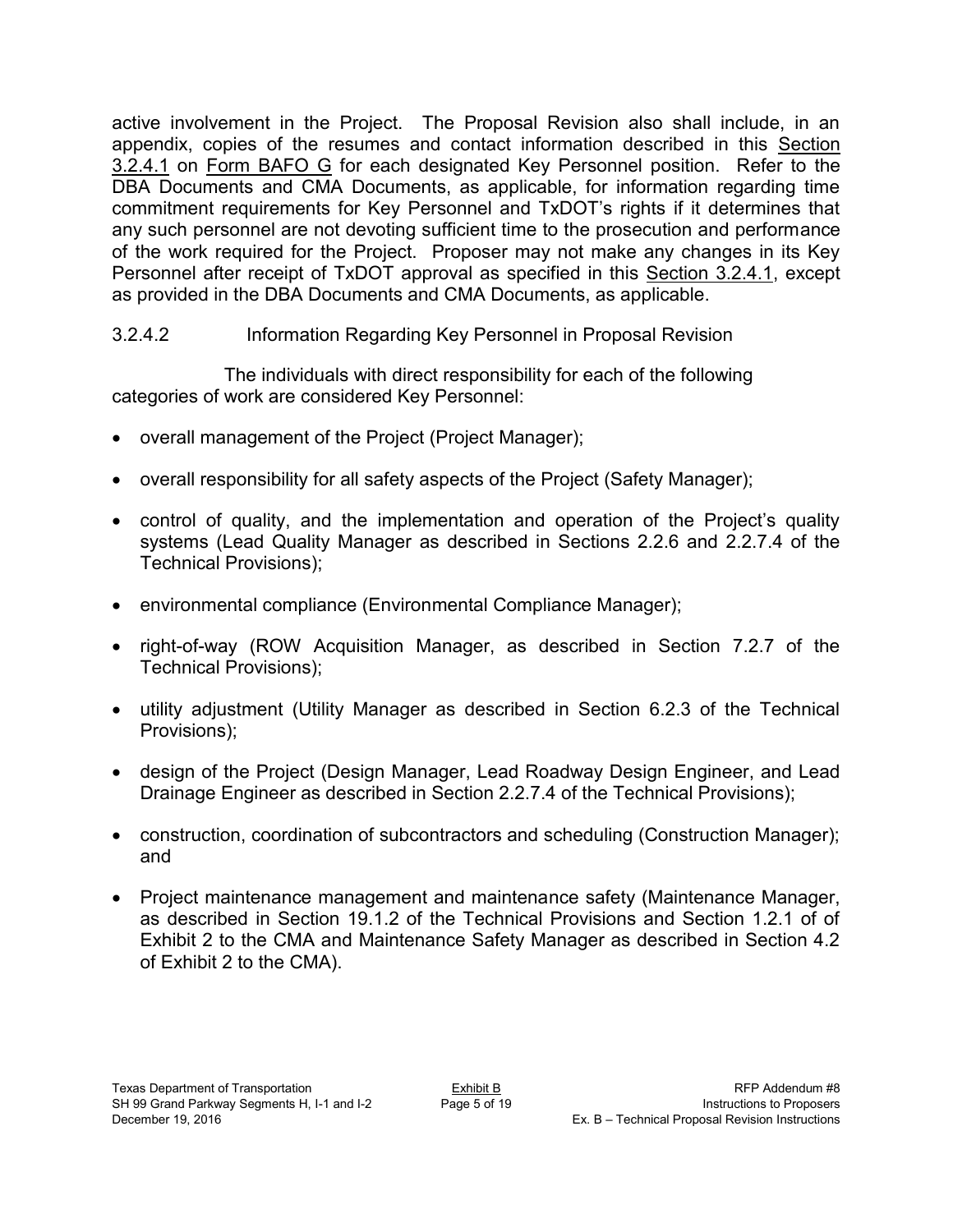#### **3.2.5 Letters Approving Key Personnel and Changes in Proposer's Organization**

The Proposal Revision shall include a copy of the approval letter(s) issued by TxDOT pursuant to Section 3.2.4.1 approving the Key Personnel. If Proposer's organization has changed since submission of the QS or Original Proposal, as appropriate, Proposer shall specifically describe such changes and, if applicable, include a copy of TxDOT's approval letter provided under ITP Section 2.11.

# **3.2.6 Certification Regarding Buy America**

The Proposal Revision shall include Form BAFO U, regarding Buy America requirements.

# **3.2.7 DBE Requirements**

The Proposal Revision shall include a Certification of DBE Goal Attainment or Good Faith Efforts (Form BAFO H) confirming that Proposer will obtain DBE commitments equal to or exceeding the DBE participation goal or will exercise good faith efforts to substantiate its attempts to meet the goal.

# **3.2.8 Child Support Statement for State Grants, Loans and Contracts**

The Proposal Revision shall include Form I regarding child support obligations, for Proposer and each Major Participant.

# **3.2.9 Organizational Conflict of Interest Disclosure**

Attention is directed to TxDOT's rules on conflicts of interest, which are set forth at 43 Texas Administrative Code § 27.8. The Proposal Revision shall include a certification on Form BAFO J describing potential organizational conflicts of interest, including disclosure of all relevant facts concerning any past, present, or currently planned interest that may present an organizational conflict of interest.

# **3.2.10 Certification Regarding Equal Employment Opportunity**

The Proposal Revision shall include Form BAFO P, regarding participation in contracts or subcontracts subject to the equal employment opportunity clause and the filing of required reports.

# **3.2.11 Guarantor Letter**

The Proposal Revision shall include, (if a guaranty is required): (a) an irrevocable letter signed by the guarantor in the form of Form BAFO T committing to provide a guaranty in the form of Exhibit 13 of the DBA and a guaranty in the form of Exhibit 9 of the CMA, concurrently with execution and delivery of the DBA Documents and CMA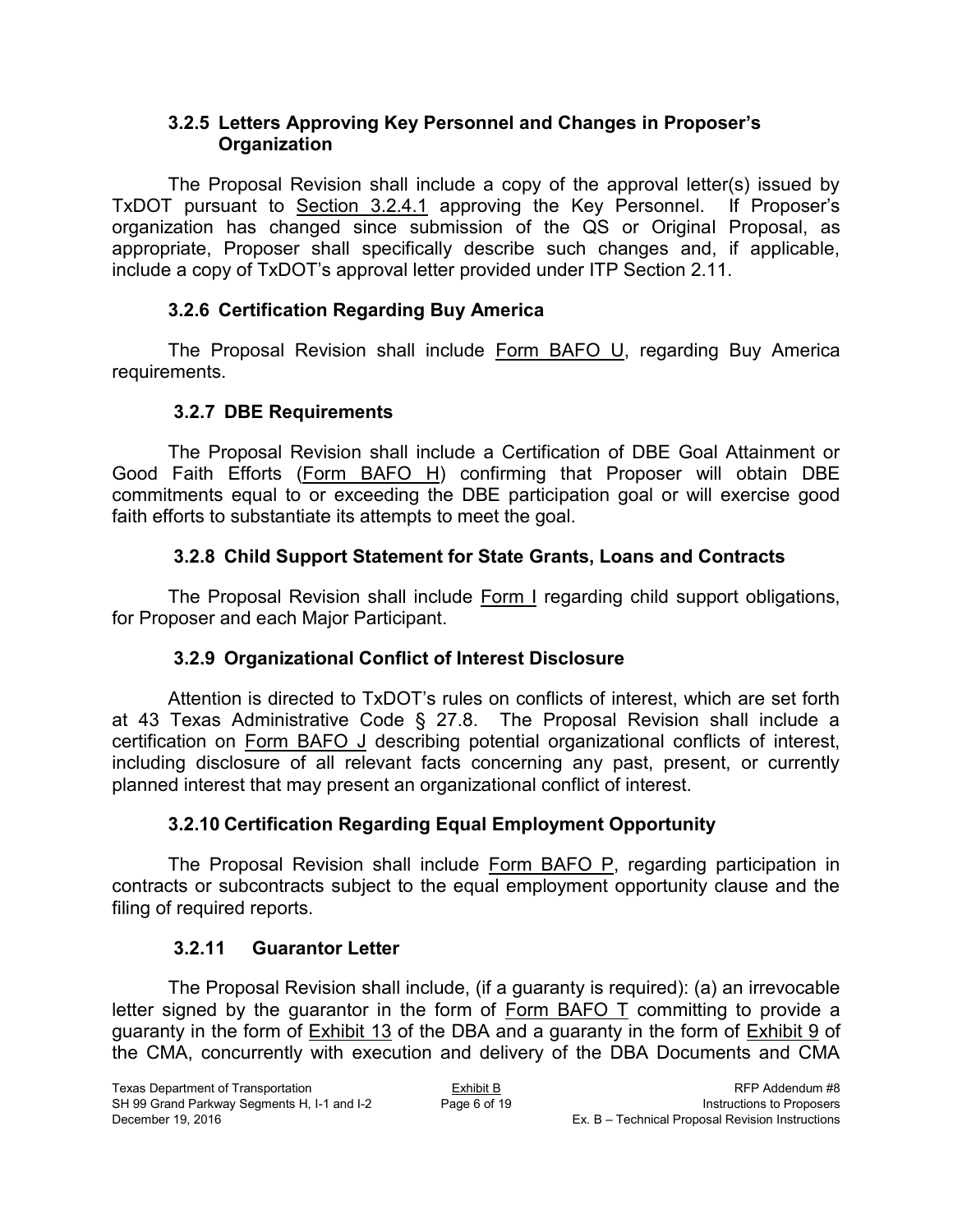Documents by Proposer; (b) evidence of authorization of the signatory to that letter; (c) Form BAFO B-1 for the guarantor; (d) financial information described in Section 2.0 of Exhibit C-1; and (e) such other information concerning the guarantor as TxDOT may request. A guaranty of DB Contractor's obligations under the DBA is required under the following circumstances: (i) Proposer identified a guarantor in its QS or was advised by TxDOT that a guaranty would be required as a condition to the shortlisting of Proposer; (ii) DB Contractor's organization is a newly formed corporation or a limited liability entity (in which case the Equity Members shall each provide guaranties of the DB Contractor's obligations under the DBA and the CMA); (iii) the combined Tangible Net Worth of DB Contractor and its Equity Members is less than \$400,000,000; or (iv) the form of organization of Proposer and/or the financially responsible parties comprising Proposer changes and TxDOT determines, in its sole discretion, to require a guarantor as a condition to approving such change under ITP Section 2.11.

If a guaranty is required, the combined Tangible Net Worth of the guarantor, DB Contractor and its Equity Members must be at least \$400,000,000. Tangible Net Worth shall be determined based on audited financial statements for the fiscal year most recently ended.

#### **3.2.12 Surety Information**

The Proposal Revision shall include the following information regarding the Surety for the bonds to be provided in accordance with Section 8 of the DBA and Section 7 of the CMA:

- (a) Name of bonding company (must be rated in the top two categories by two nationally recognized rating agencies or at least A minus (A-) or better and Class VIII or better by A.M. Best and Company) and the name and address of the agent.
- (b) Whether or not the listed bonding company defaulted on any obligation within the past ten years, and the details in the event of such default.

# **3.2.13 Certification Regarding Ineligible Contractors**

The Proposal Revision shall include Form BAFO S, certifying that Proposer and its Subcontractors are not declared by the Federal Government or have not voluntarily declared themselves debarred, suspended or ineligible from doing transactions with the Federal Government or any of its agencies, and making other certifications as described on Form BAFO S.

#### **3.2.14 Key Subcontractors**

The Proposal Revision shall include a list in the form of Form BAFO Q of the names of all Key Subcontractors that Proposer intends to use to complete the Work under the DBA.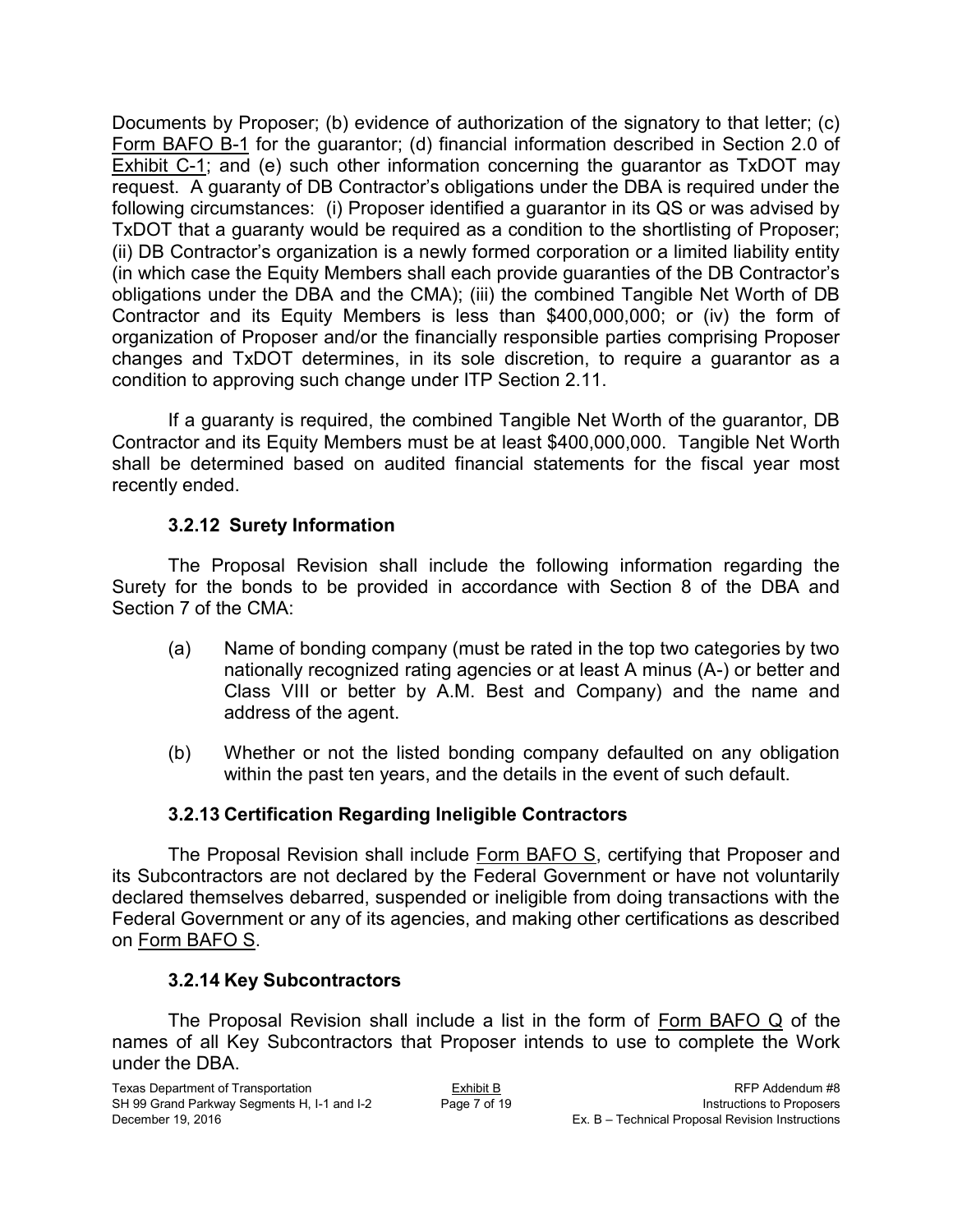### **3.2.15 Payment for Work Product Agreement**

Proposer, at its option, may submit with the Proposal Revision an executed copy of the Payment for Work Product Agreement in the form of Exhibit H. Although submission of an executed Payment for Work Product Agreement is at the Proposer's election, submission of an executed Payment for Work Product Agreement with the Technical Proposal Revision shall be a condition to eligibility for the payment for work product as provided under Section 6.3 of the ITP. Any failure to submit an executed Payment for Work Product Agreement with the Technical Proposal Revision will constitute a rejection of the payment for work product and render the Proposer ineligible for such payment.

### **3.2.16 Non-Collusion Affidavit**

The Technical Proposal Revision shall include Form BAFO F, certifying that the Proposal Revision is not the result of and has not been influenced by collusion.

### **3.2.17 Certification Regarding Use of Contract Funds For Lobbying**

The Technical Proposal Revision shall include Form BAFO R to be executed by the Proposer, all members or joint venturers of the Proposer and all other Major Participants including Equity Members, certifying that no federal appropriated funds have been or will be paid for lobbying activities and no other funds have been paid or will be paid to influence governmental decisions regarding this Project.

#### **3.3 Proposal Security**

The Technical Proposal Revision shall include a proposal bond as specified below.

# **3.3.1 Forfeiture of Security**

Forfeiture of Proposal Security in accordance with Section 4.8 of the ITP will constitute liquidated damages. By submitting its Proposal Revision, Proposer agrees and acknowledges that such liquidated damages are reasonable in order to compensate TxDOT for damages it will incur as a result of Proposer's failure to satisfy the obligations under the Request for Proposals ("RFP") and Request for Proposal Revisions to which Proposer agreed when submitting its Original Proposal and Proposal Revision. Such damages include potential harm to the credibility and reputation of TxDOT's transportation improvement program, including the Comprehensive Development Agreement ("CDA") program, with policy makers and with the general public, delays to the Project and additional costs of administering this or a new procurement (including engineering, legal, accounting, overhead and other administrative costs). By submitting its Proposal Revision, Proposer further acknowledges that these damages would be difficult and impracticable to measure and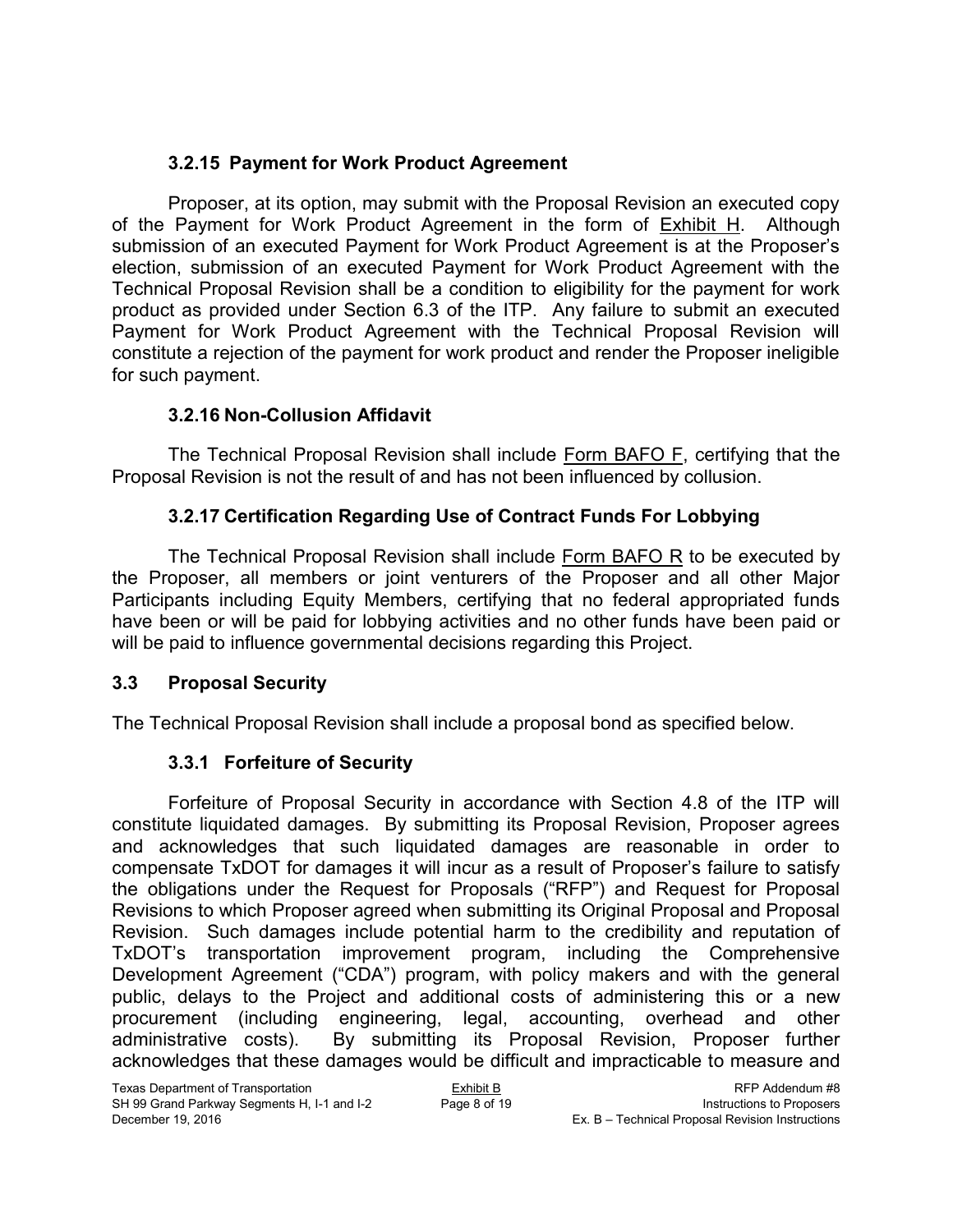prove, are incapable of accurate measurement because of, among other things, the unique nature of the Project and the efforts required to receive and evaluate proposals for it, and the unavailability of a substitute for those efforts. The amounts of liquidated damages stated herein represent good faith estimates and evaluations as to the actual potential damages that TxDOT would incur as a result of Proposer's failure to satisfy the obligations under the RFP and Request for Proposal Revisions to which Proposer agreed when submitting its Proposal and Proposal Revisions, and do not constitute a penalty. By submitting its Proposal Revision, Proposer agrees to such liquidated damages in order to fix and limit Proposer's costs and to avoid later Disputes over what amounts of damages are properly chargeable to Proposer.

### **3.3.2 Form of Proposal Bond**

A proposal bond in the amount of \$25 million and in the form of Form BAFO K shall be provided by a Surety rated in the top two categories by two nationally recognized rating agencies or at least A minus (A-) or better and Class VIII or better by A.M. Best and Company. The proposal bond shall be subject to forfeiture in accordance with ITP Section 4.8. Each proposal bond will be retained until the DBA Documents and CMA Documents have been fully executed, after which the proposal bond for each unsuccessful Proposer, except those proposal bonds which have been forfeited, will be returned to the respective Proposers. The proposal bond for the successful Proposer shall be returned at such time as Proposer has satisfied all conditions of execution and award set forth in ITP Section 6.1. If the next best value Proposer is notified during the 180-day period that it is selected for negotiations, such Proposer shall obtain an extension of the Proposal Bond for the period until 270 days after the Proposal Due Date.

For purposes of the Proposal Revision, the Proposer may either submit (1) a duly authorized and executed new proposal bond on Form BAFO K or  $(2)$  a duly authorized and executed rider to the proposal bond, using Form BAFO K-1 evidencing that the term of its original proposal bond has been extended to accommodate a 180-day period from the Proposal Due Date. If the next best value Proposer is notified during the 180 day period that it is selected for negotiations, such Proposer shall obtain an extension of the proposal bond for the period until 270 days after the Proposal Due Date.

#### **4.0 Project Development Plan**

Proposer shall submit a Project Development Plan which shall consist of the following three components:

– Project Management Plan (Section 4.1),

– Quality Management Plan (Section 4.2), and

– Technical Solutions (Section 4.3).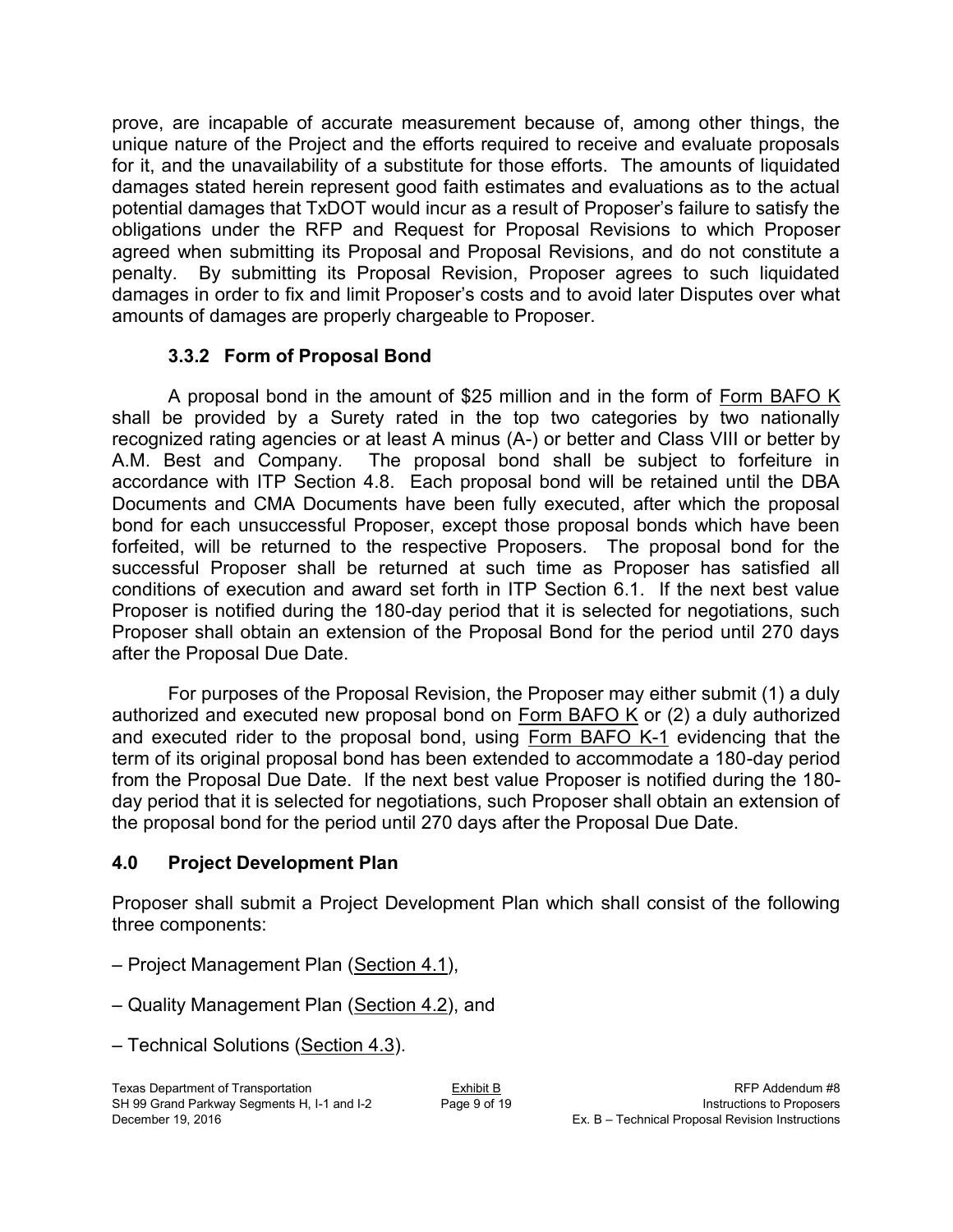For purposes of the Request for Proposal Revisions, Proposers shall submit the three components identified above in their entirety.

The Project Development Plan shall provide the information relevant for developing the Proposer's schematic; the project management philosophy, plan and schedule for executing the Project, including management structure and personnel; and the quality control procedures for any related contract administration, describing how Proposer plans to achieve and satisfy the project requirements.

For each required component of the Project Development Plan, as detailed below, Proposer shall include in its Proposal Revision a response based on Base Scope 1 and the H-West Option.

### **4.1 Project Management Plan**

The Project Management Plan shall set out Proposer's management approach to design, construction, traffic management, maintenance, transition upon completion of the CMA, documentation, testing and auditing/reporting for the Project, risk, community outreach and organizational structure. The minimum information to be provided within the Project Management Plan is detailed in this Section 4.1.

### **4.1.1 General Project Management**

The Project Management Plan shall describe Proposer's overall Project management plan and approach to the work (including design, construction, and maintenance), including at least the following:

- (a) A description of the methods to be used to assure necessary communication and documentation within Proposer's team, including communication among the sub-organizations and management personnel.
- (b) A description of how Proposer intends to: (i) control and coordinate the various Subcontractors; (ii) interface with TxDOT, its consultants and relevant federal, State and local agencies; (iii) interface with applicable railroads and Utility Owners; and (iv) control Project schedules and minimize Project costs.
- (c) A description of Proposer's plan to manage permitting and third-party coordination and approvals.
- (d) An organization chart outlining the basic structure of Proposer's Project organization (including the design, construction and maintenance suborganizations) and a description of the work to be accomplished by each member of the management team and each sub-organization, including identified Subcontractors and Suppliers (at all tiers).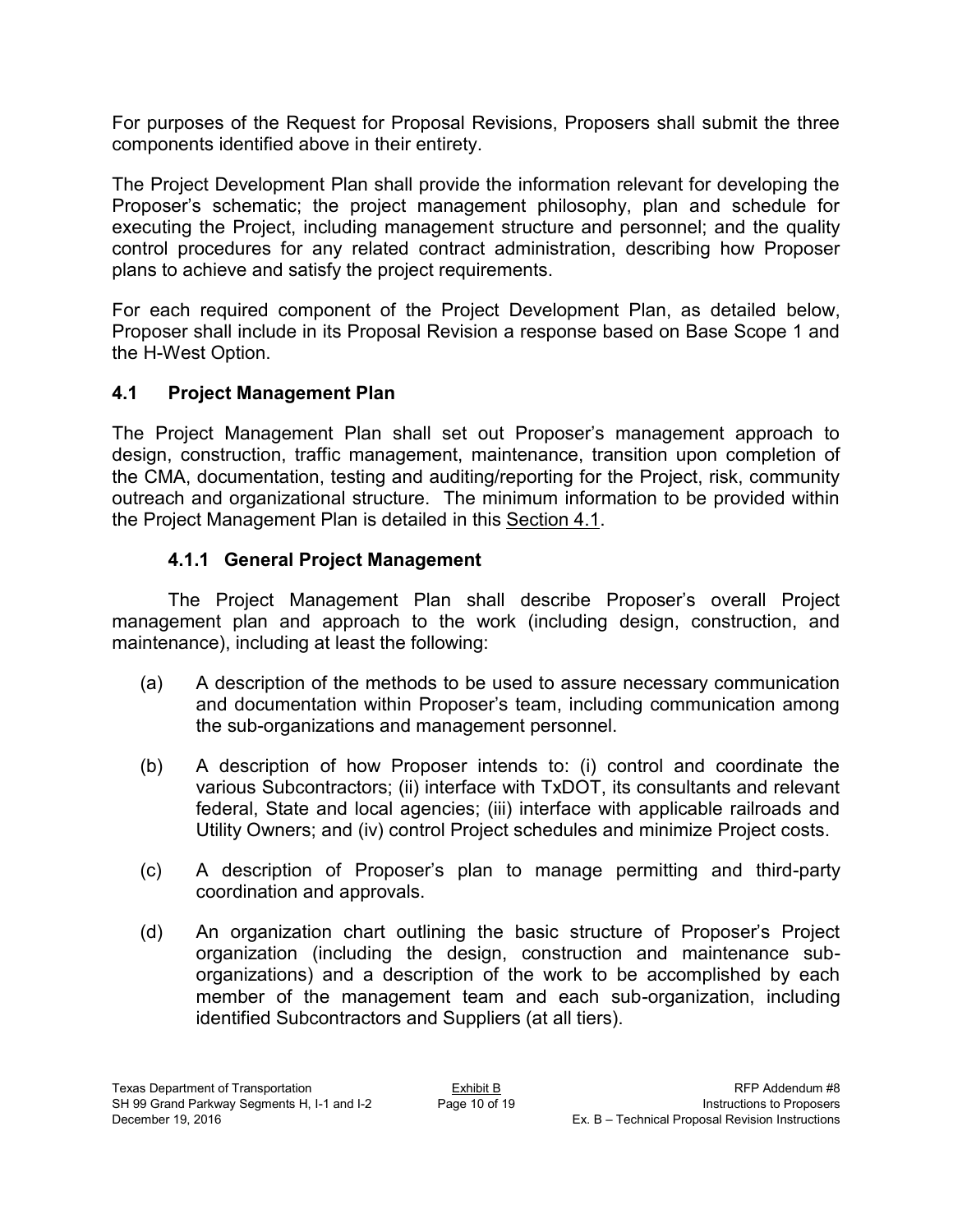- (e) Information describing how each of the Key Personnel will fit into the organization, including a description of each key person's function and responsibility relative to the Project, and indicating the percent of time that the person will devote to the Project.
- (f) All major training program(s) to ensure that continuous improvement practices are being implemented.
- (g) Information regarding the current and projected workload and backlog of Proposer team (including all Major Participants), including the Proposer's or team member's plan for allocating its resources and personnel among the projects.
- (h) A preliminary safety plan meeting the requirements set forth in the Technical Provisions.

#### **4.1.2 Risk Management**

The Project Management Plan shall describe the approach to identification, management, mitigation, and allocation of Project-specific risks, including a risk matrix which shall identify the following at a minimum:

- (a) Significant risk categories during the design, construction and maintenance of the Project.
- (b) The potential consequences of the identified risks.
- (c) Risk-mitigation strategies to eliminate or reduce specific risks.

#### **4.1.3 Schedule and Cost Control Management**

The Project Management Plan shall provide a description of Proposer's plan and management approach for schedule and cost control on the Project, including at least the following:

- (a) Describe Proposer's document, cost control and schedule management system to be used to control and coordinate the cost and schedule of the work during the term of the DBA and the CMA, including during design, construction, and maintenance.
- (b) Describe the proposed Project schedule methodology and cost control approach and include at least the following:
	- A description of the proposed approach for calculating progress performance on a monthly basis and preparing payment requests.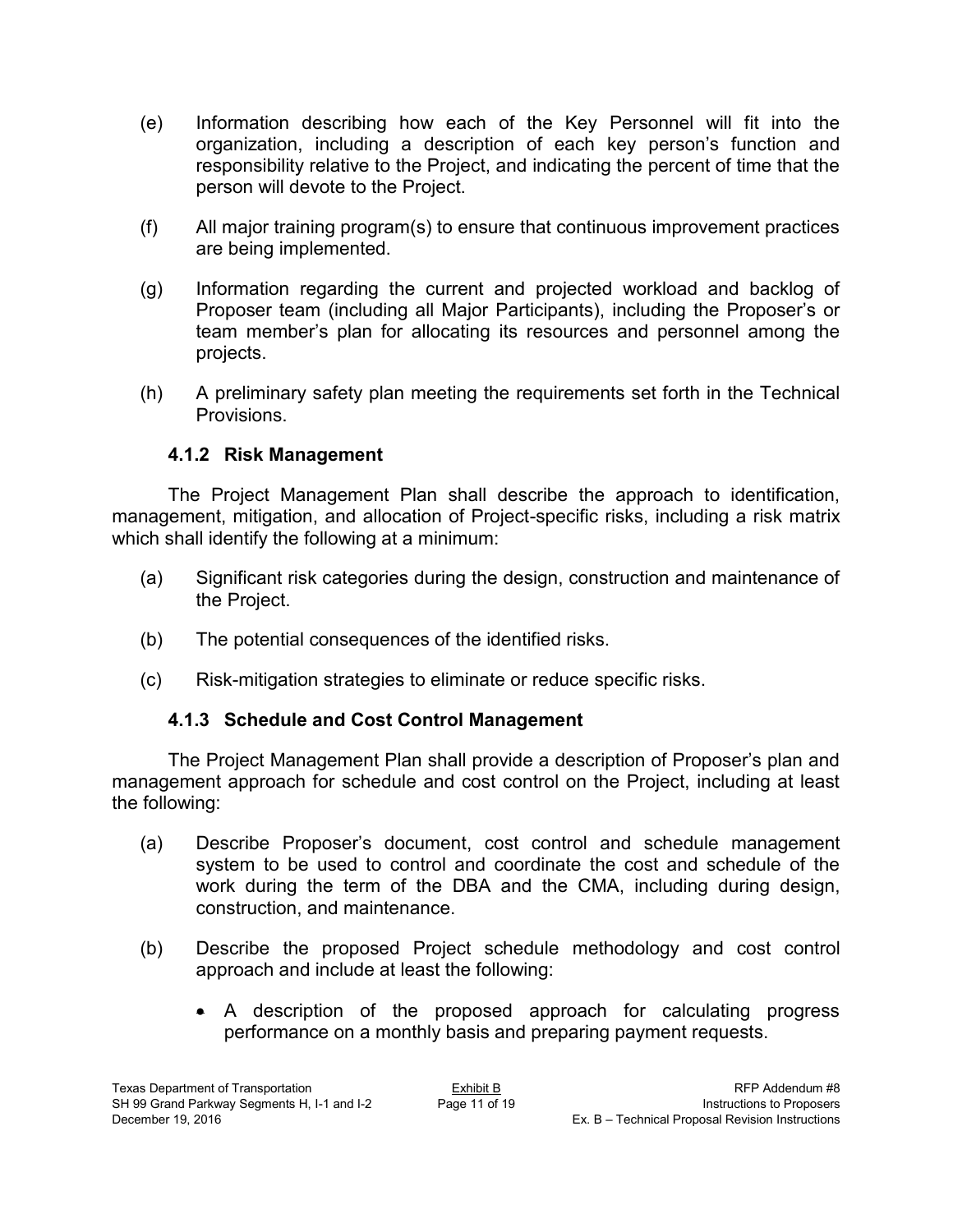A description of how Proposer will approach re-scheduling of its work to achieve schedule recovery objectives and how these objectives will be enforced with its work force and Subcontractors.

#### **4.1.4 Environmental Management**

The Project Management Plan shall provide a description of Proposer's plan and management approach to environmental compliance and permitting, including at least the following:

(a) The method Proposer will use to ensure planning commitments are integrated into design, construction and maintenance of the Project.

# **4.1.5 Mentoring and Job Training**

The Project Management Plan shall provide a description of Proposer's plan and management approach for mentoring and job training on the Project, including at least the following:

- (a) A description of Proposer's concept to utilize and train DBEs, including:
	- 1. A description of standard subcontracting methods to effectively manage subcontractor performance as it relates to the Technical Provisions.
	- 2. An outline of areas of work where DBEs may be utilized.
	- 3. A description of the training program to be utilized to educate and train employees in various job functions as well as training for environmental and site specific issues.
- (b) A description of Proposer's plan to mentor DBEs and other small businesses, including:
	- 1. Eligibility criteria for participation in the program.
	- 2. Program goals for mentoring on public private partnerships, design, construction and maintenance.
	- 3. A mentoring program for educational workshops, including the following:
		- A description of targeted technical disciplines;
		- Development of a short term plan;
		- Development of a long term plan; and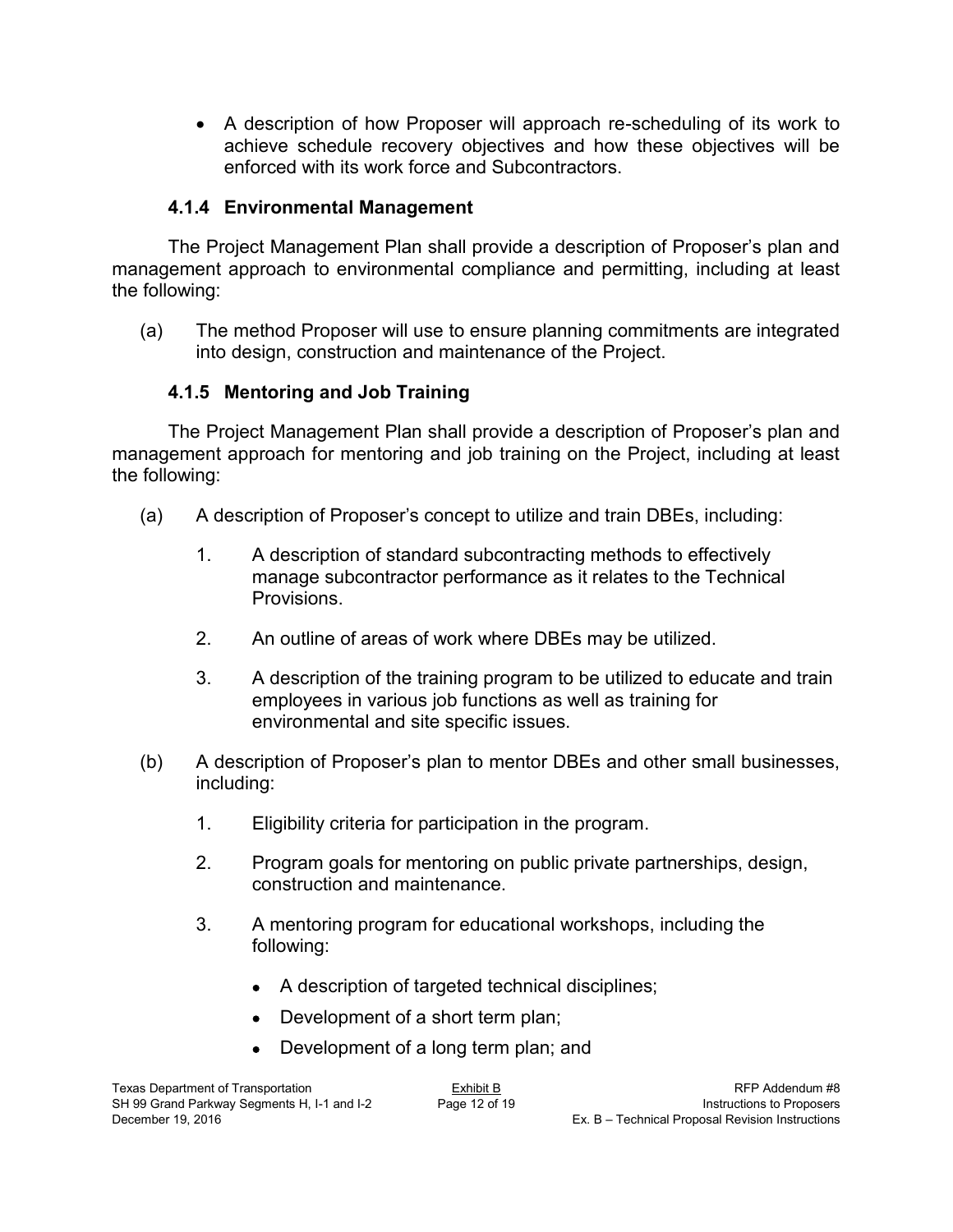- Frequency of the workshops.
- 4. Procedures and methodologies for dividing work into economically feasible units to encourage small business participation.
- (c) Criteria for evaluating the effectiveness of the small business program.
- (d) A description of Proposer's individual job training plan to assist with developing women, Blacks, Hispanics and others (including, American Indian, Alaskan, Native, Asian or Pacific Islander) in the "critical crafts" designated annually by TxDOT. The plan shall include training goals for on-Site and off-Site, and a schedule for training. The schedule for training shall include job classifications, number of trainees per classification and the anticipated start times in each classification.

Proposer's Mentoring and Job Training plan, as approved by TxDOT, shall be incorporated into the DBA Documents as Exhibit 8 and into the CMA Documents as Exhibit 5 following award of the DBA and CMA, and shall be subject to TxDOT review, comment and approval.

# **4.1.6 Tolling Facility Infrastructure Coordination**

The Proposal Revision shall provide a description of its plan to coordinate and interface its work with the Systems Integrator. The information shall include at least the following:

(a) The proposed method for coordinating with the toll systems integrator to ensure on-time opening of the Project.

# **4.1.7 Maintenance Management Plan**

The Proposal Revision shall provide a Maintenance Management Plan which shall describe how Proposer will meet the performance requirements set forth in the CMA. For the Maintenance Management Plan, the Proposal shall address at least the following:

- (a) Identification of any maintenance subcontractors known prior to the Proposal Due Date.
- (b) The plan and approach to annual capital maintenance and capital maintenance reporting, and how they will be used to meet the requirements of the CMA.
- (c) The plan and approach for meeting transition requirements and transfer of capital maintenance responsibility for the Project to TxDOT at the expiration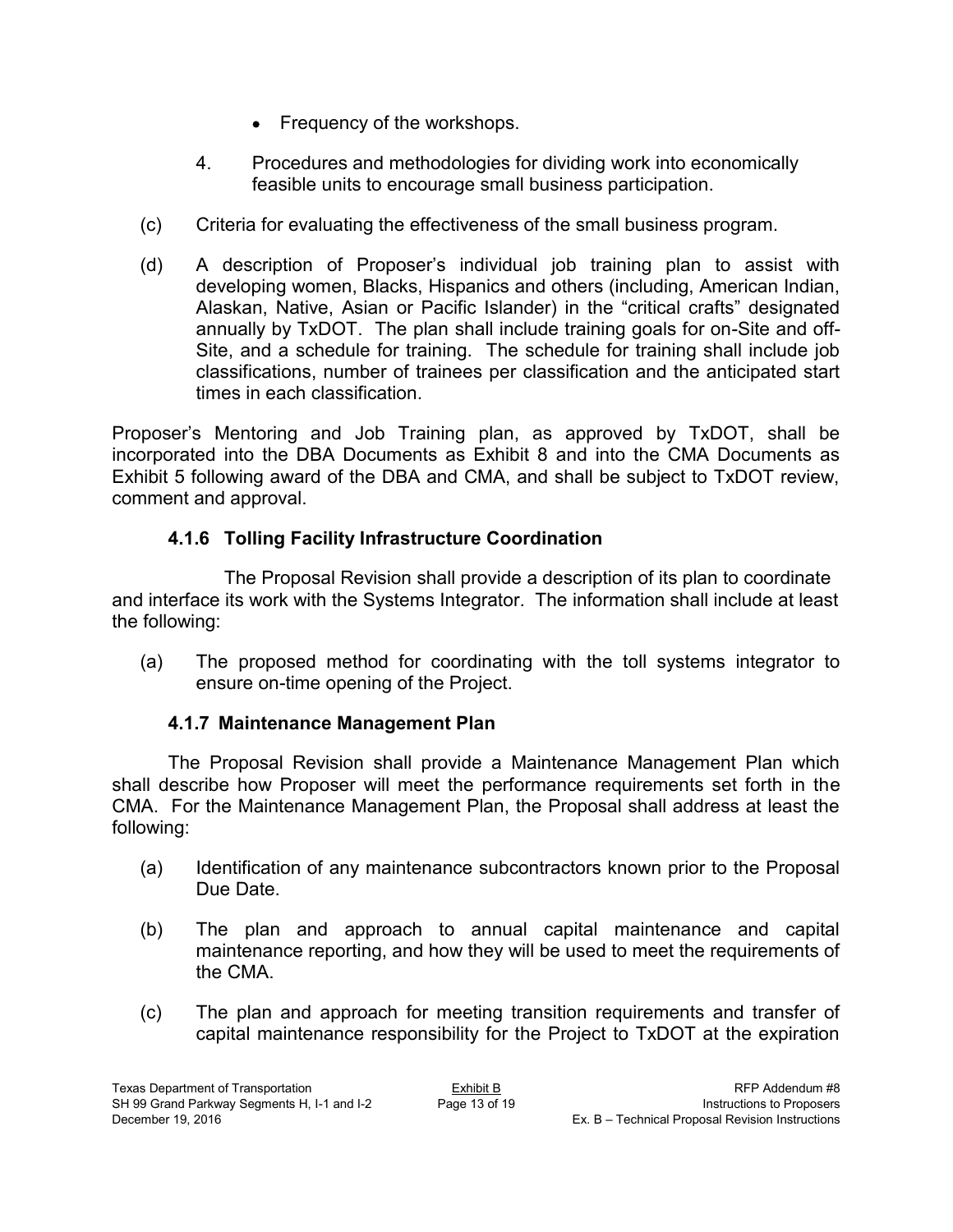or termination of the CMA, including a preliminary list of specialized maintenance equipment that will be turned over to TxDOT.

- (d) The approach to traffic control and operations during capital maintenance activities, including lane closures and other traffic restrictions.
- (e) Inspection and testing of Project items (including pavements, shoulders, bridges, sound and retaining walls, embankments and cut slopes) and the identification and classification of defects and inspection failures.
- (f) How defects or faults in any aspect of the Project's infrastructure shall be classified and rectified within appropriate time limits.
- (g) The proposed program for the planning, implementation and completion of future capital maintenance repairs, and Renewal Work activities during the term of the CMA. The information shall describe the approach to programming of works.
- (h) The plans, policies and procedures for ensuring the health and safety of personnel involved in the Project and the general public affected by the Project for the term of the CMA.
- (i) The plan and approach to maintenance of the pavement.

### **4.2 Quality Management Plan**

The Proposal Revision shall include a Quality Management Plan that provides a description of Proposer's plan and approach to quality management during all stages of the Project through mobilization, the design and construction of the Project and the maintenance and transition of the Project at the end of the CMA. The Quality Management Plan will outline the systems that will be employed to ensure that the work is executed with minimal requirement for corrective work. The plan shall detail the systems employed to detect noncompliance, correct the consequences of noncompliance and to prevent the reoccurrence of repeat noncompliance.

The Quality Management Plan shall include at least the following:

- (a) Quality control and quality acceptance procedures, including:
	- How the quality management staff will be functionally independent so that such individuals will have the authority to effect changes in the event of DB Contractor's failure to comply with the DBA Documents and CMA Documents.
	- A description of the process for design submittals, design reviews, design deficiency corrections and change tracking.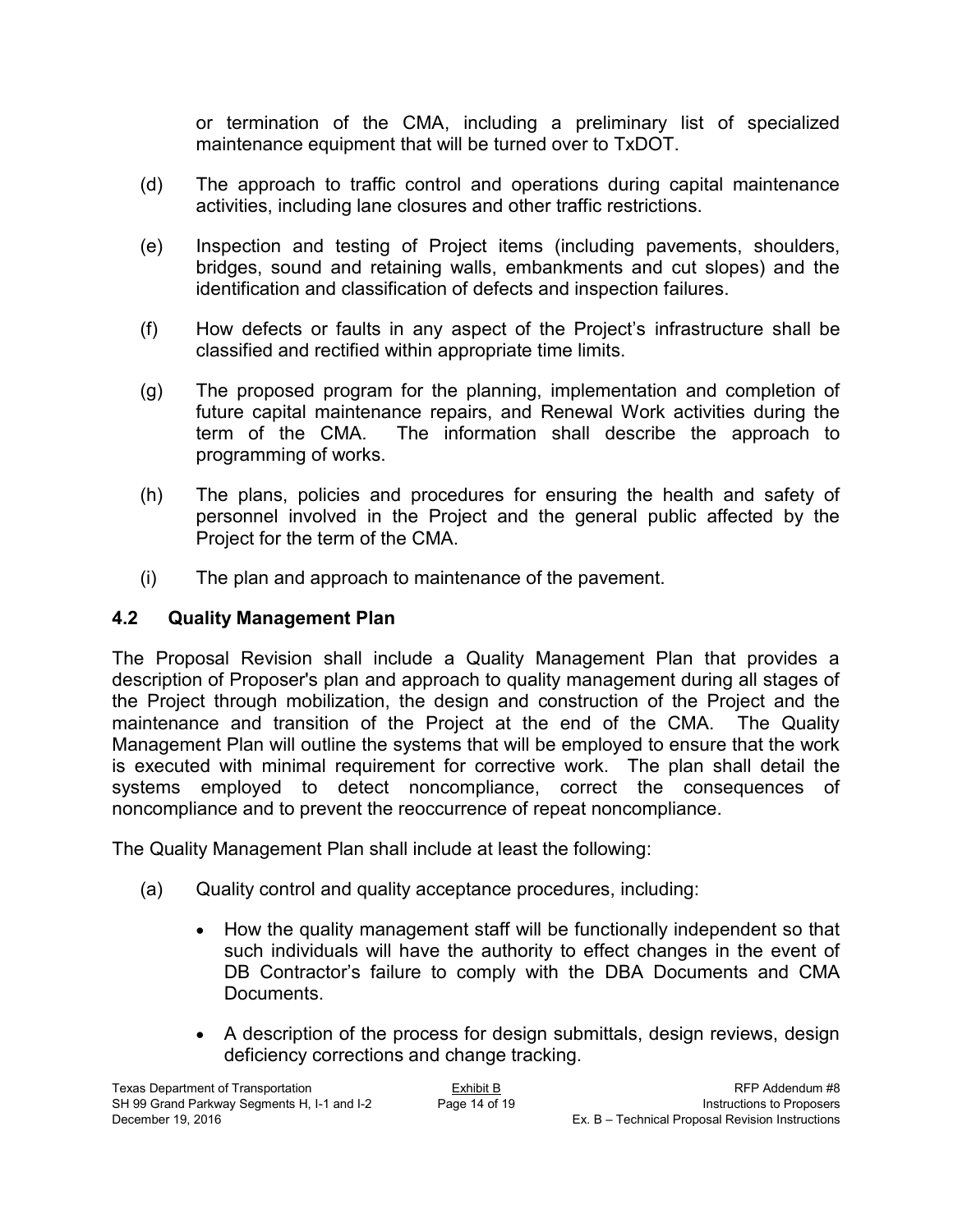- Quality Assurance and Quality Control procedures for design and construction.
- The proposed quality control plan including a description of the processes and procedures to be used in the performance of Maintenance Services and associated activities.
- A description of the approach to acceptance testing and inspection.
- The interface between the design quality, construction quality and maintenance quality processes.
- Proposed quality management documentation procedures.
- The approach to implement TxDOT oversight procedures.
- The approach to ensuring conformance with federal oversight requirements.
- The proposed audit regime.
- The approach to documenting and curing construction deficiencies and noncompliance issues and ensuring that repeat mistakes are avoided.
- (b) Organizational structure, including:
	- A description of the proposed design, construction and maintenance quality program organization, including the name and resume (on Form BAFO G) of Key Personnel responsible for quality management.
	- An organization chart showing the quality management structure, along with a staffing plan by position title.

# **4.3 Technical Solutions**

The Technical Solutions component of the Proposal Revision shall describe the Proposer's solutions demonstrating the technical feasibility of the Project and Proposer's approach to implementing the work and shall include a Design and Construction Plan, a Preliminary Project Baseline Schedule and additional associated information, as described in this Section 4.3. The Technical Solutions shall also include information with respect to approved Alternative Technical Concepts ("ATCs"), perceived added value items and the incorporation of new technologies as follows:

(a) Specifically, for all ATCs, Proposer shall: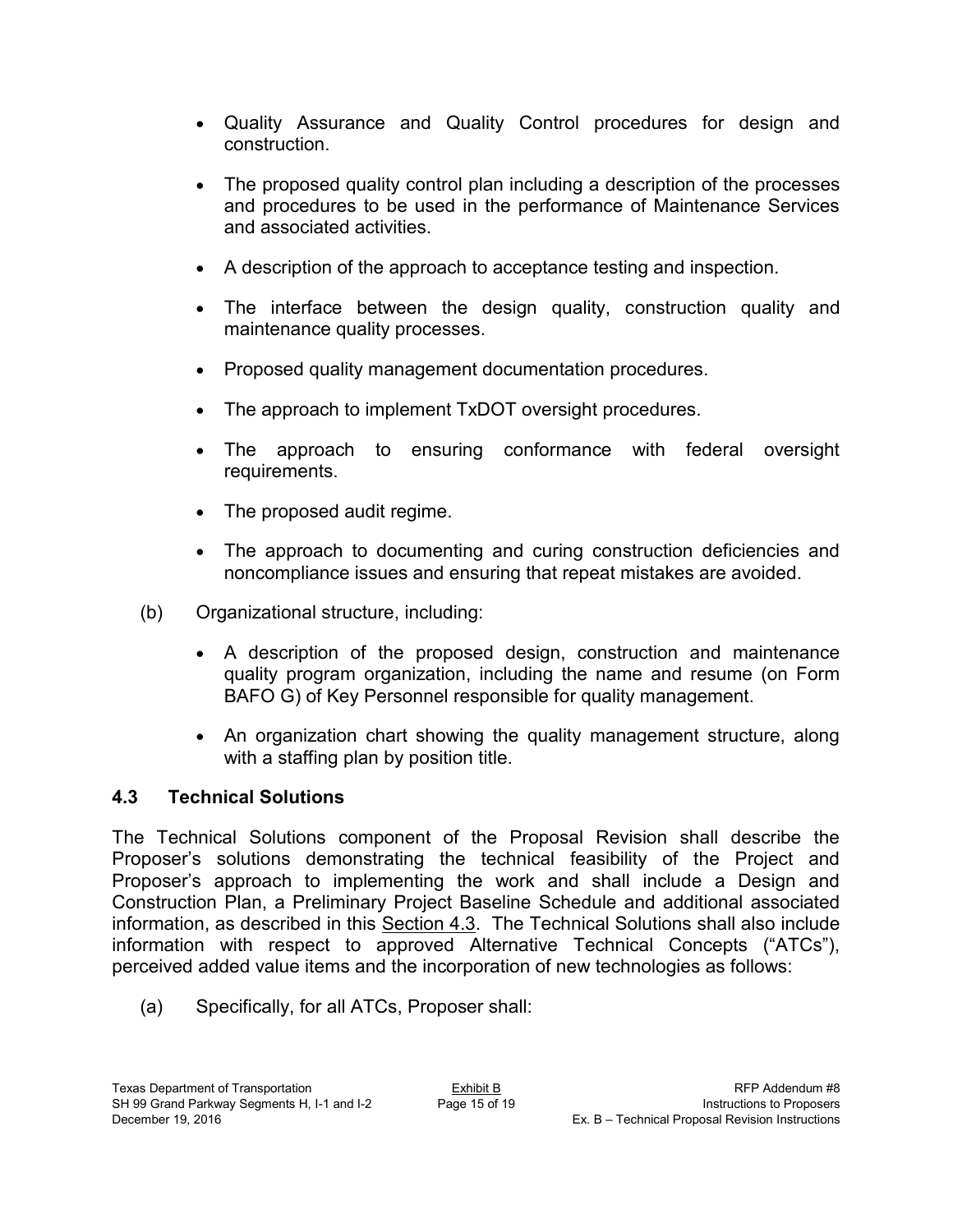- Specifically state whether any approved ATCs are included in the Proposal Revision, with reference to the ATC identification number assigned by TxDOT; and
- Describe how the ATC is used and provide cross-references to other elements of the Proposal Revision that are affected by the ATC.
- (b) For perceived added value components of the Proposal Revision, Proposer shall specifically identify characteristics of its Proposal Revision which Proposer considers to improve upon the Project's technical requirements, as set forth in the DBA Documents and the CMA Documents, and which bring additional benefits and/or value to TxDOT and the public.

#### **4.3.1 Design and Construction Plan**

The Design and Construction Plan shall include information identified in Section 4.3.1.1 through Section 4.3.1.5 relevant to Proposer's schematic and proposed approach for Base Scope 1 and the H-West Option.

Proposer's schematic shall clearly identify the work to be completed by DB Contractor. Changes in alignments or other elements proposed by Proposer's schematic to the extent they will require an evaluation for compliance with the TxDOT-Provided Approvals and possibly re-evaluations and delays associated with such re-evaluations will be at DB Contractor's risk.

Items which do not apply to Proposer's proposed approach are to be specifically noted as such. For all of the items not required, backup information is to be provided which supports the non-applicability of the items.

#### 4.3.1.1 Construction Staging, Sequencing and Traffic Management

The Proposal Revision shall provide a description of the construction staging, sequencing and traffic control to maintain traffic during the construction of the Project under the DBA and during Maintenance Services under the CMA. The information shall include at least the following:

- (a) The overall traffic management and control and sequencing approach.
- (b) Concept drawings and description of the proposed construction staging including those at major interchanges and steps that will be taken to minimize disruptions to the traveling public and impacts on the Stakeholders and communities.
- (c) Concept drawings that clearly indicate the configuration of the completed Work, including general limits of Work, transitions, temporary construction,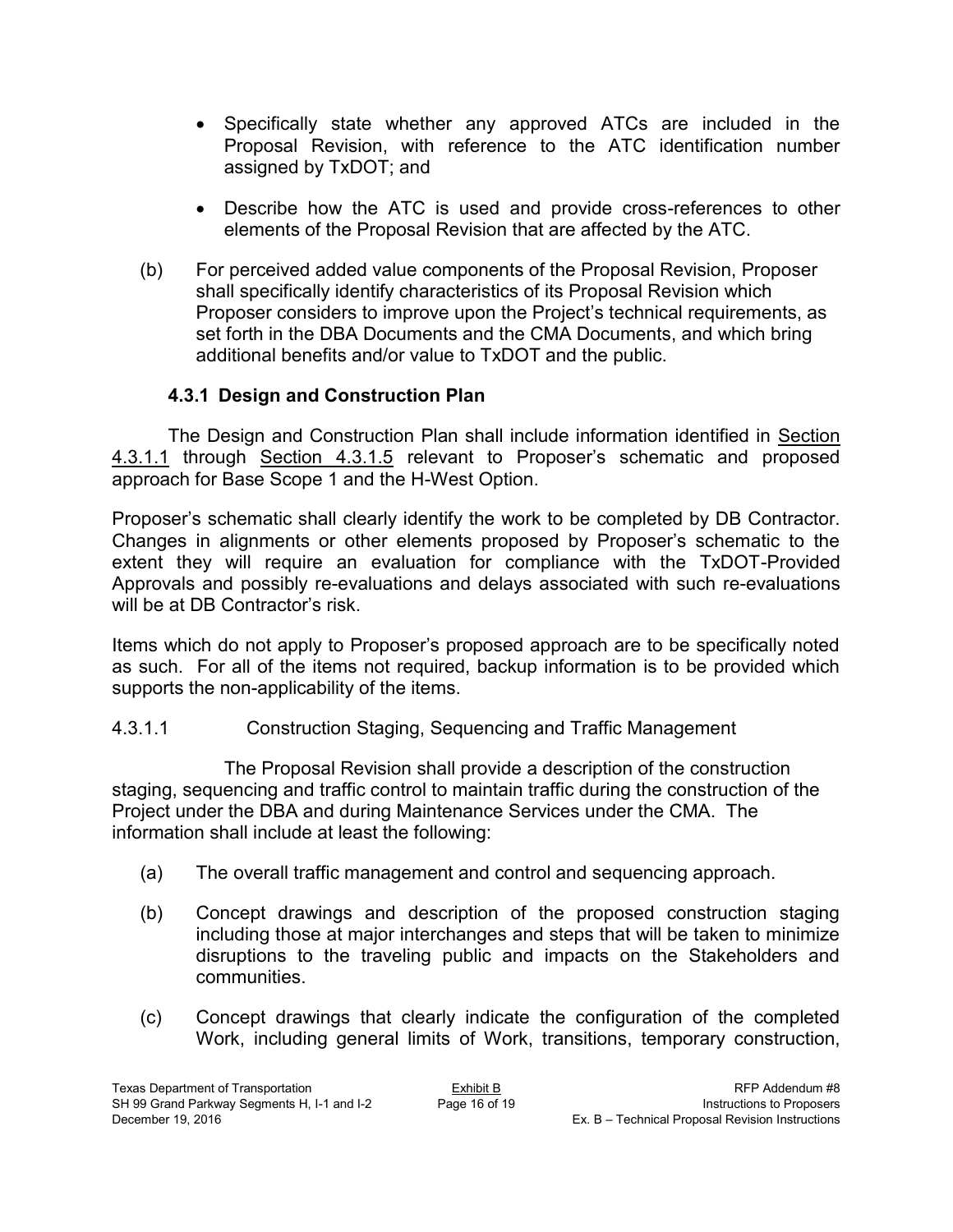traffic control and construction sequencing, access control, toll facilities, and provisions for future ultimate construction.

### 4.3.1.2 Right of Way Acquisition Plan

The Proposal Revision shall provide a description of the approach to performing ROW services for the Project. The information shall include at least the following:

- (a) The approach describing how the acquisition of ROW and any necessary relocation services will be managed by Proposer in conjunction with TxDOT, local officials and the Office of the Attorney General. The approach must also describe how acquisition of ROW will be incorporated into the Project schedule to avoid delays.
- (b) A description of the quality control methods that Proposer will employ to assure that all property owners' rights under the Uniform Relocation and Real Property Acquisition Policies Act of 1970, as amended, are being satisfied, including, without limitation, the safeguards and policies Proposer will implement to ensure, that no coercive actions, as described in 49 C.F.R. § 24.102(h), will result from advancing a portion of ROW to the construction stage or any other actions that may be undertaken that could adversely affect the ROW acquisition process.

#### 4.3.1.3 Utilities

The Proposal Revision shall provide a description of the utility work required for the Project. The information shall include at least the following:

- (a) The intended means of communication and planning of construction to keep Utility Owners informed of the construction schedule, the means of construction and changes that may affect their facilities.
- (b) The proposed methods of design and construction related to utility relocation and protection.
- (c) The proposed methods to minimize utility conflicts during design and construction and the approach for managing conflicts.
- (d) The proposed methods to facilitate cooperation from Utility Owners, including, without limitation, the approach to negotiating utility adjustment agreements and resolving betterment issues.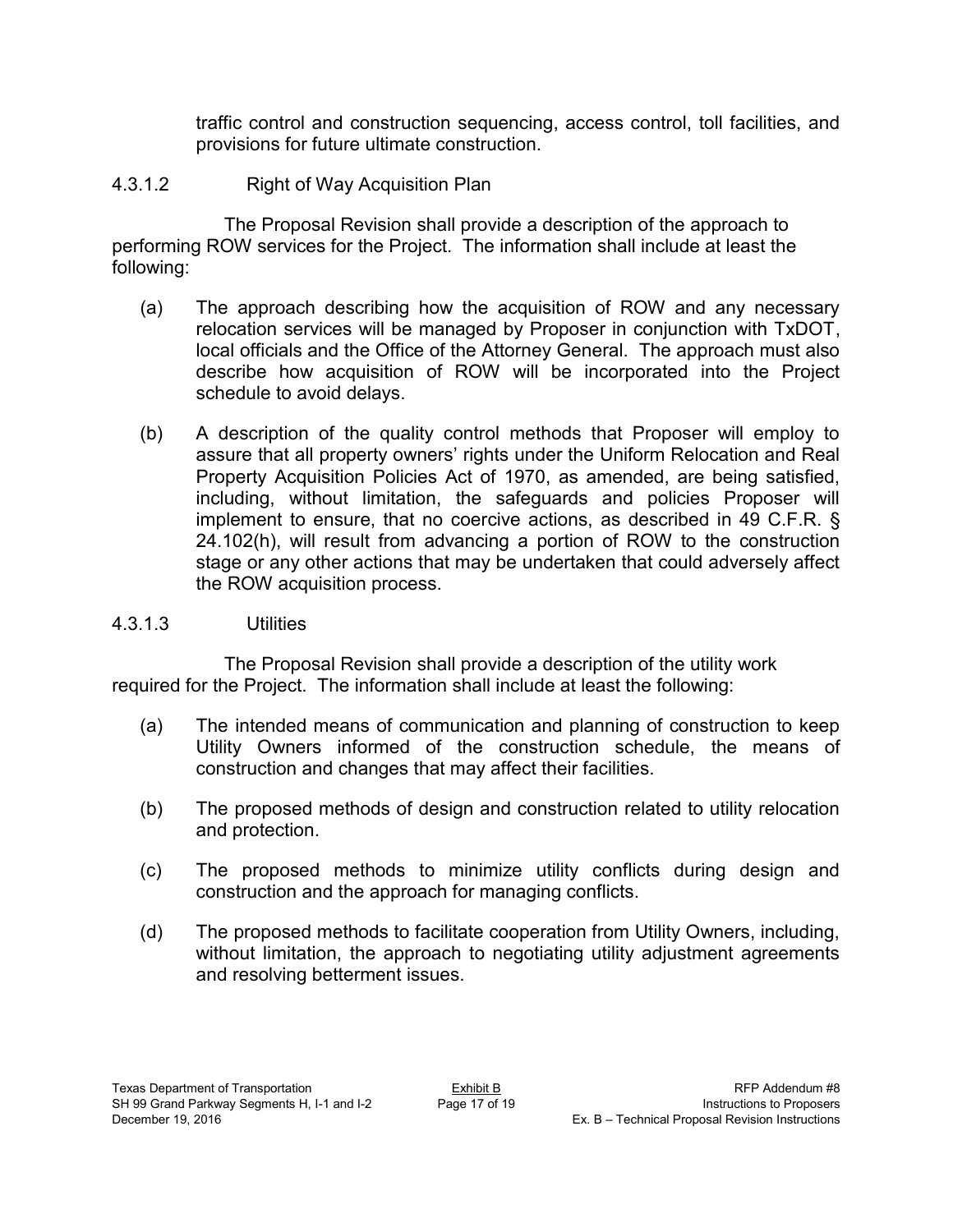#### 4.3.1.4 Drainage

The Proposal Revision shall provide a description of the drainage for the Project. The information shall include at least the following:

- (a) Description of the drainage system including identification of contributing drainage areas, major crossings, mitigation of discharges and detention requirements.
- (b) General concept plan drawing(s) showing the preliminary overall surface water collection system along with a general layout of the identified major drainage trunk lines and cross drainage structures, including outfall locations to accommodate the ultimate configuration.
- (c) Proposer's concept plan for providing temporary drainage or construction sequencing of portions of the drainage network prior to completion of entire drainage system.
- (d) Description of the approach for connecting to existing or proposed drainage system(s), including identification of impacted owners and/or operators.
- (e) Description and plan drawing(s) defining the approximate limits of temporary construction and drainage easements necessary for completion of the Project drainage work.

#### 4.3.1.5 Roadway

The Proposal Revision shall provide a description of the roadway components for the Project. The information shall include at least the following:

- (a) Preliminary plan and profile schematic sheets for mainlanes, frontage roads, interchanges and crossing roadways for the Concept Plan.
- (b) Schematic sheets shall include typical sections and general project roadway information such as ROW and Project limits, design speeds and functional classification(s).
- (c) Proposed refinements in the horizontal and vertical geometric configuration of the Concept Plan.
- (d) Roadway and interchange geometry to accommodate the ultimate configuration.
- (e) A description of all existing roadways and structures to be closed, demolished, left as is, or incorporated into the Project.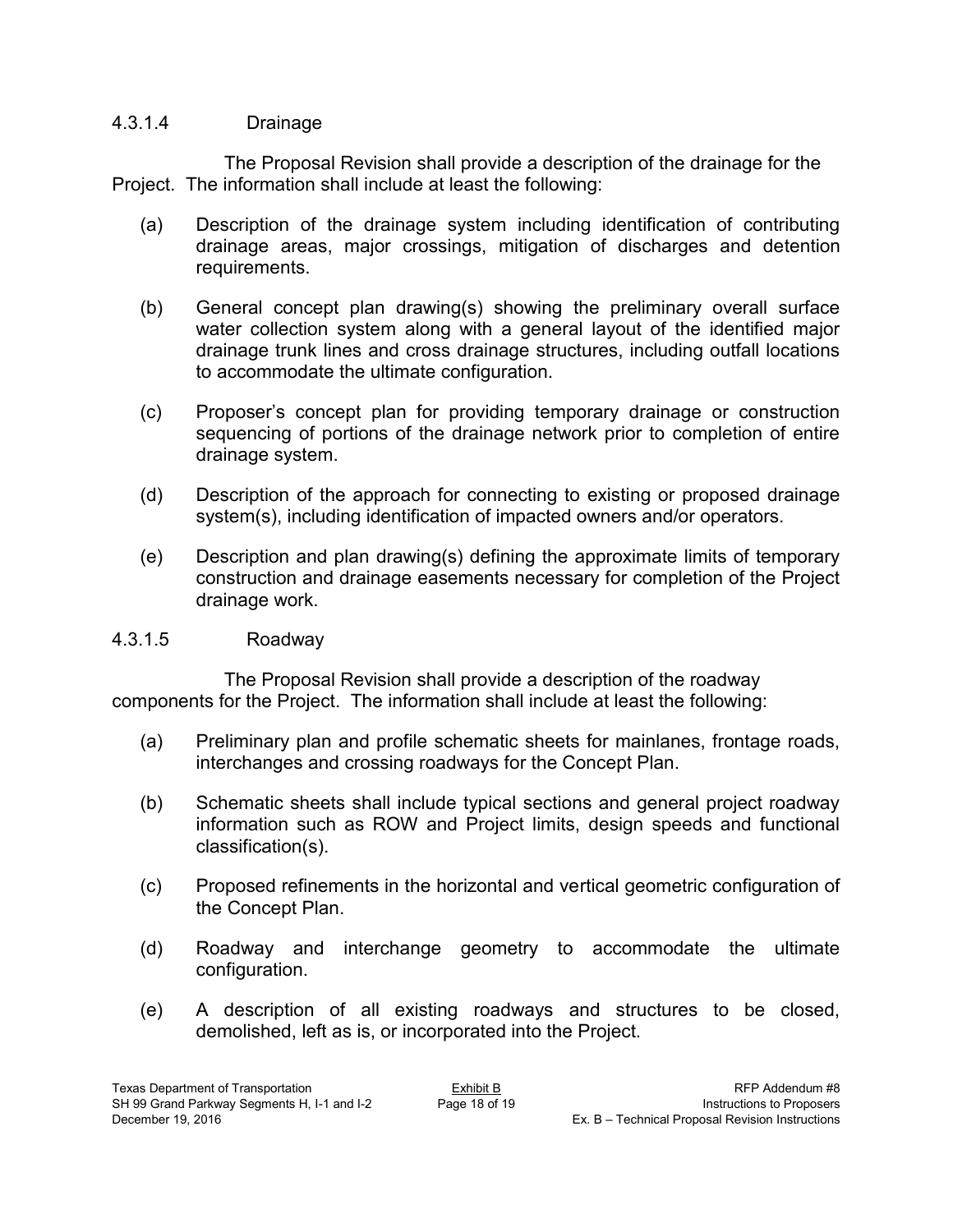- (f) The Proposer's proposed pavement designs for the Project and the applicable roadway and approximate station limits for each proposed pavement design, as well as a tabulation of the design k-values, resilient modulus, or other basis for the pavement thickness designs.
- (g) A detailed life cycle plan for meeting the objectives of a 30-year pavement design and up to 15-year CMA period, including the Renewal Work and Routine Maintenance for the Project.

#### **4.3.2 Preliminary Project Baseline Schedule**

The Proposal Revision shall provide a Preliminary Project Baseline Schedule for Base Scope 1, including the H-West Option (as described in Section 1 of the Technical Provisions) and narrative for all portions of the Project and include at least the following:

- (a) Narrative which describes the proposed execution of the work for the term of the DBA.
- (b) A description of the approach used for preparing, controlling and updating the Baseline Schedule, for calculating progress performance, and preparing Draw Requests on a monthly basis.
- (c) A Preliminary Project Baseline Schedule containing all major work activities or milestones to Work Breakdown Structure ("WBS") Level IV for the design and construction period, as well as for the warranty and CMA periods, as set forth for the respective WBS Level in Attachment 2-2 to the Technical Provisions. This Preliminary Project Baseline Schedule shall be included in an Appendix in Section D of the Technical Proposal Revision.
- (d) A description of the approach to integrate subcontract activities into the Proposer's scheduling and reporting system.
- (e) A description of the approach to managing resources and activities, both its own and subcontractors, and if necessary to recover schedule slippage.
- (f) Achievement of Substantial Completion of the Project by no later than 1,674 days from NTP1.

Proposer's Preliminary Project Baseline Schedule submission shall not limit, modify or alter TxDOT's ability to review and approve the Preliminary Project Baseline Schedule, and selection of a Proposer shall not be deemed to be acceptance or approval of Proposer's Preliminary Project Baseline Schedule.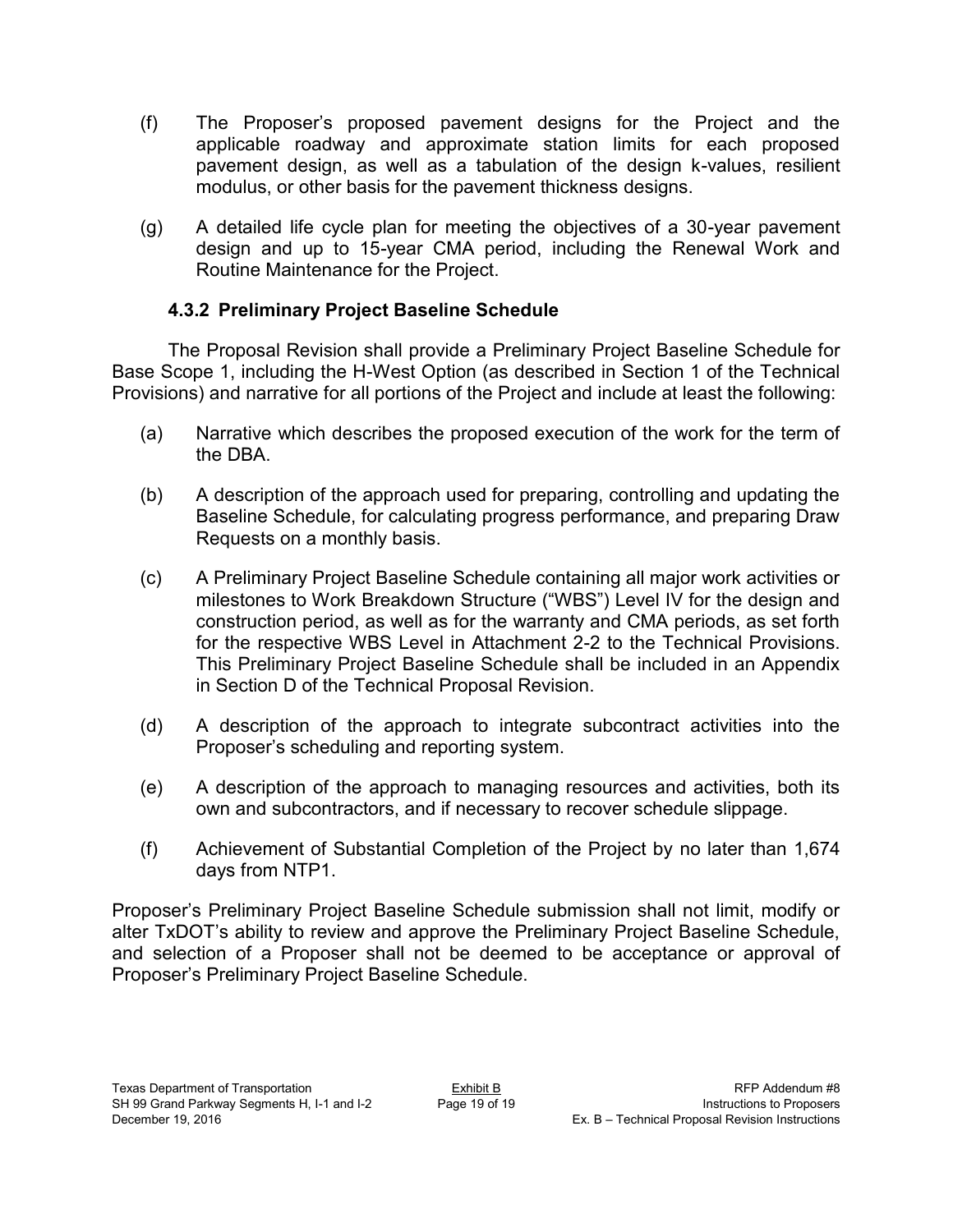# **Exhibit C-1**

# **FINANCIAL PROPOSAL REVISION INSTRUCTIONS**

#### **1.0 General Instructions**

This Exhibit C-1 describes the submission format for Financial Proposal Revisions and outlines the required information that will comprise the Financial Proposal Revision for the Design-Build Agreement ("DBA") and Capital Maintenance Agreement ("CMA").

Proposer shall submit the information required by this Exhibit C-1 in the organization and format specified herein. The Financial Proposal Revision shall be organized in the order listed in Exhibit E, and shall be clearly indexed. Each component of the Financial Proposal Revision shall be clearly titled and identified.

# **1.1 Format of Financial Proposal Revision**

All financial information provided in the Financial Proposal Revision shall be in U.S. dollar currency only.

If there are any discrepancies between the hard copy and electronic copy of any quantitative information provided in the Financial Proposal Revision, the hard copy version will prevail. If there are any differences between individual line amounts and totals, the individual line amounts will prevail.

# **1.2 Contents of Financial Proposal Revision**

A copy of the checklist for the Financial Proposal Revision set forth in Exhibit E shall be included in the Financial Proposal Revision. Proposer shall not amend the order or change the contents of the checklist except to provide the required cross reference to its Proposal Revision.

Proposers shall include with the Financial Proposal Revision a copy of Forms BAFO B-1 and BAFO B-2 submitted with the Technical Proposal Revision, as described in Exhibit B Section 3.2.2.

# **2.0 Financial Capacity Information**

Proposers shall clearly identify any differences between the financial capacity information submitted in the Proposal Revision, information submitted in the Original Proposal and the information submitted in the Qualifications Submittal ("QS").

The Financial Proposal Revision shall include the following information for Proposer, all Equity Members and any required guarantors:

 Audited financial statements (fiscal year end and quarterly) for all periods subsequent to those included in the QS and the Original Proposal.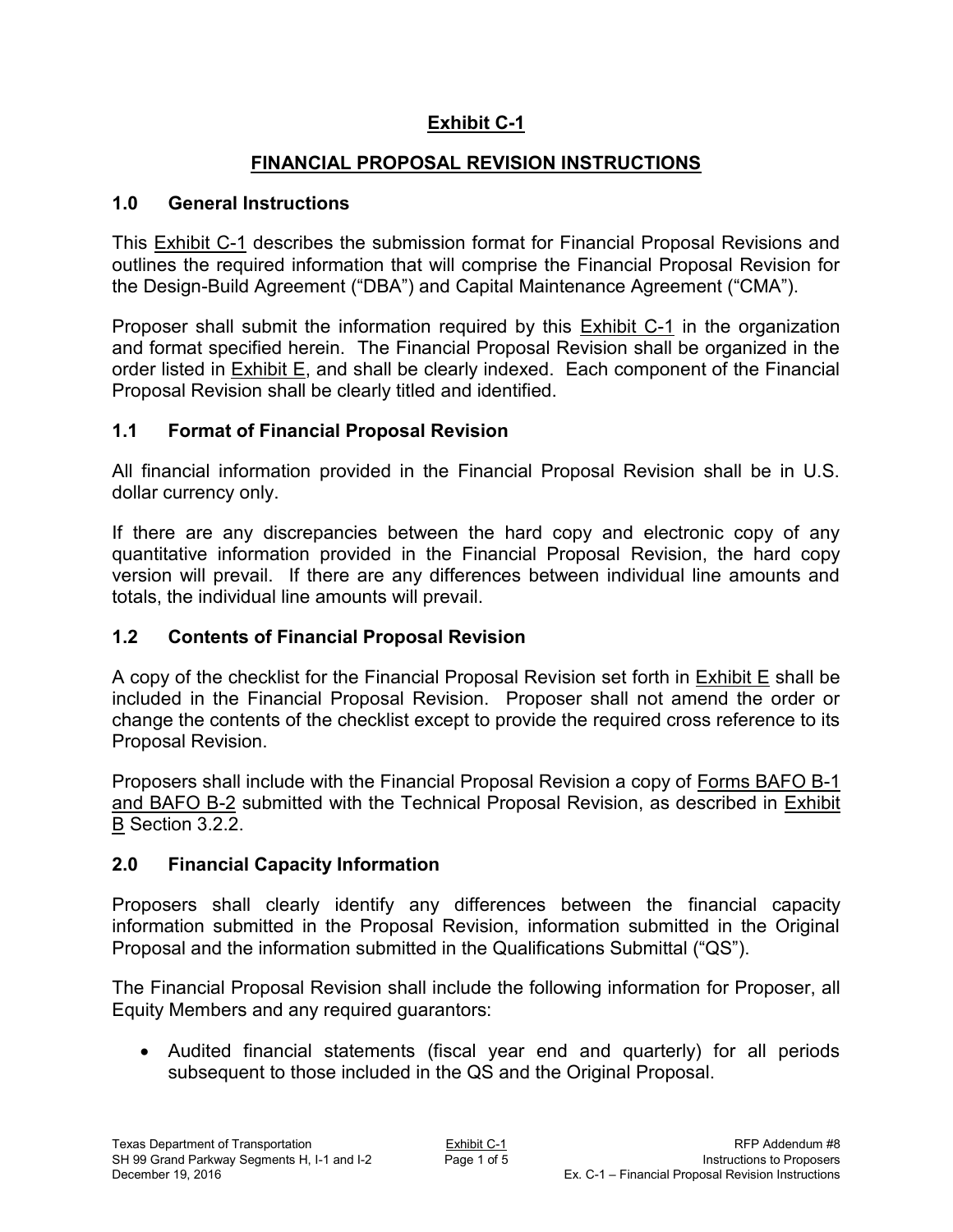• In addition, interim unaudited financial statements for the period since the most recent completed fiscal year or quarter for Proposer, Equity Members and any required guarantors are to be provided.

The financial statements, whether for the most recent completed fiscal year or for the period since the most recent completed fiscal year, must meet the following requirements:

- 1) Financial statement information must include:
	- i. Opinion Letter (Auditor's Report)
	- ii. Balance Sheet
	- iii. Income Statement
	- iv. Statement of Changes in Cash Flow
	- v. Footnotes.
- 2) Financial statements must meet the following requirements:
	- a. **GAAP/IFRS** Financial statements must be prepared in accordance with U.S. Generally Accepted Accounting Principles ("U.S. GAAP") or International Financial Reporting Standards ("IFRS"). If financial statements are prepared in accordance with principles other than U.S. GAAP or IFRS, a letter must be provided from a certified public accountant discussing the areas of the financial statements that would be affected by a conversion to U.S. GAAP or IFRS.
	- b. **U.S. Dollars –** Financial statements must be provided in U.S. dollars. If financial statements are not available in U.S. dollars, the Proposer must convert the financial statements to U.S. dollars and provide a summary of the conversion methods and applicable foreign exchange rates used to do so.
	- c. **Audited –** Financial statements must be audited by an independent party qualified to render audit opinions (e.g., a certified public accountant). If audited financials are not available for an Equity Member and any required guarantors, the Financial Proposal Revision shall include unaudited financial statements for such Equity Member or guarantor, certified as true, correct and accurate by the chief financial officer ("CFO") or treasurer of the entity.
	- d. **English** Financial statement information must be prepared in English. If audited financial statements are prepared in a language other than English, translations of all financial statement information must be provided with the original financial statement information.
- 3) Other information and requirements: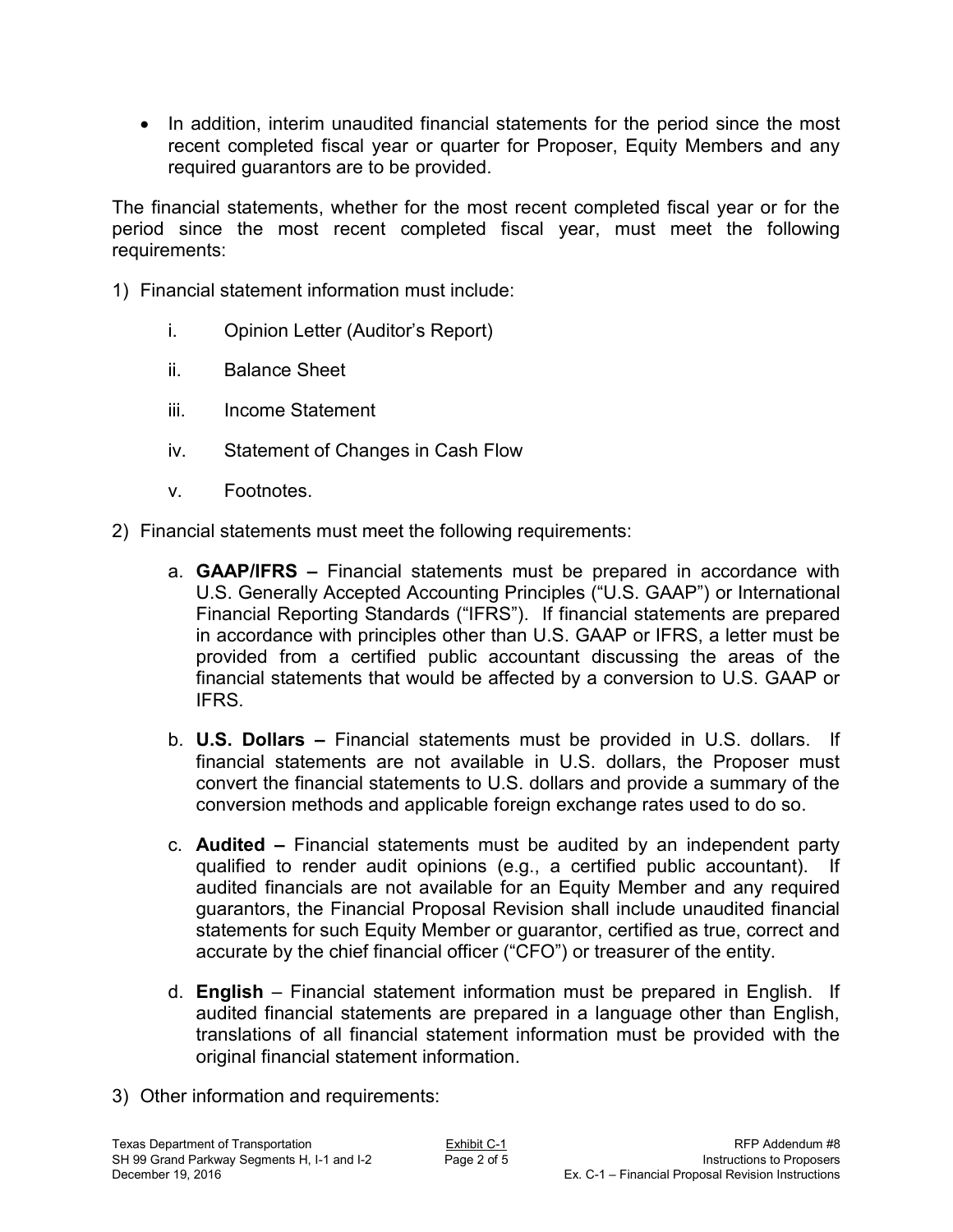- a. **Newly Formed Entity**  If Proposer is a newly formed entity and does not have independent financial statements, financial statements for the Equity Members and any required guarantors shall be provided (and Proposer shall expressly state that Proposer is a newly formed entity and does not have independent financial statements).
- b. **Guarantor Letter of Support**  One or more guaranties regarding Design-Build Contractor's ("DB Contractor") obligations under the CMA and one or more guaranties regarding DB Contractor obligations under the DBA may be required by ITP  $Exhibit B$ , Section 3.2.11. The letter from the guarantor must confirm unequivocally that it will guarantee all the obligations of DB Contractor with respect to the CMA and DBA. Proposers are advised that TxDOT may, in its discretion based upon the review of the information provided, specify that an acceptable guarantor is required as a condition to eligibility for award.
- c. **SEC Filings**  If the team or any other entity for which financial information is submitted hereby files reports with the Securities and Exchange Commission, then such financial statements shall be provided through a copy of their annual report on Form 10K. For all subsequent quarters, provide a copy of any report filed on Form 10Q or Form 8-K which has been filed since the latest filed Form 10K.
- d**. Credit Ratings**  Appropriate credit ratings must be supplied for each Proposer and Equity Member, and guarantor to the extent such entities have credit ratings. If no credit ratings exist, include a statement specifying that no credit ratings exist for that entity.
- e. **Material Changes in Financial Condition** A letter from the CFO or treasurer, providing information on any material changes in financial condition since submission of the QS and Original Proposal and those that are pending. Additionally, Proposers shall be required to provide updated information following the Proposal Due Date as long as the dissemination of such information is permitted by law.

The following list identifies certain items that TxDOT would consider a material change in financial condition. This list is intended to be indicative only. At the discretion of TxDOT, any failure to disclose a prior or pending material change may result in disqualification from further participation in the selection process. In instances where a material change has occurred, or is anticipated, the affected entity shall provide a statement describing each material change in detail, the likelihood that the developments will continue during the period of performance of the Project development, and the projected full extent of the changes likely to be experienced in the periods ahead. Estimates of the impact on revenues, expenses and the change in equity shall be provided separately for each material change as certified by the CFO or treasurer. References to the notes in the financial statements are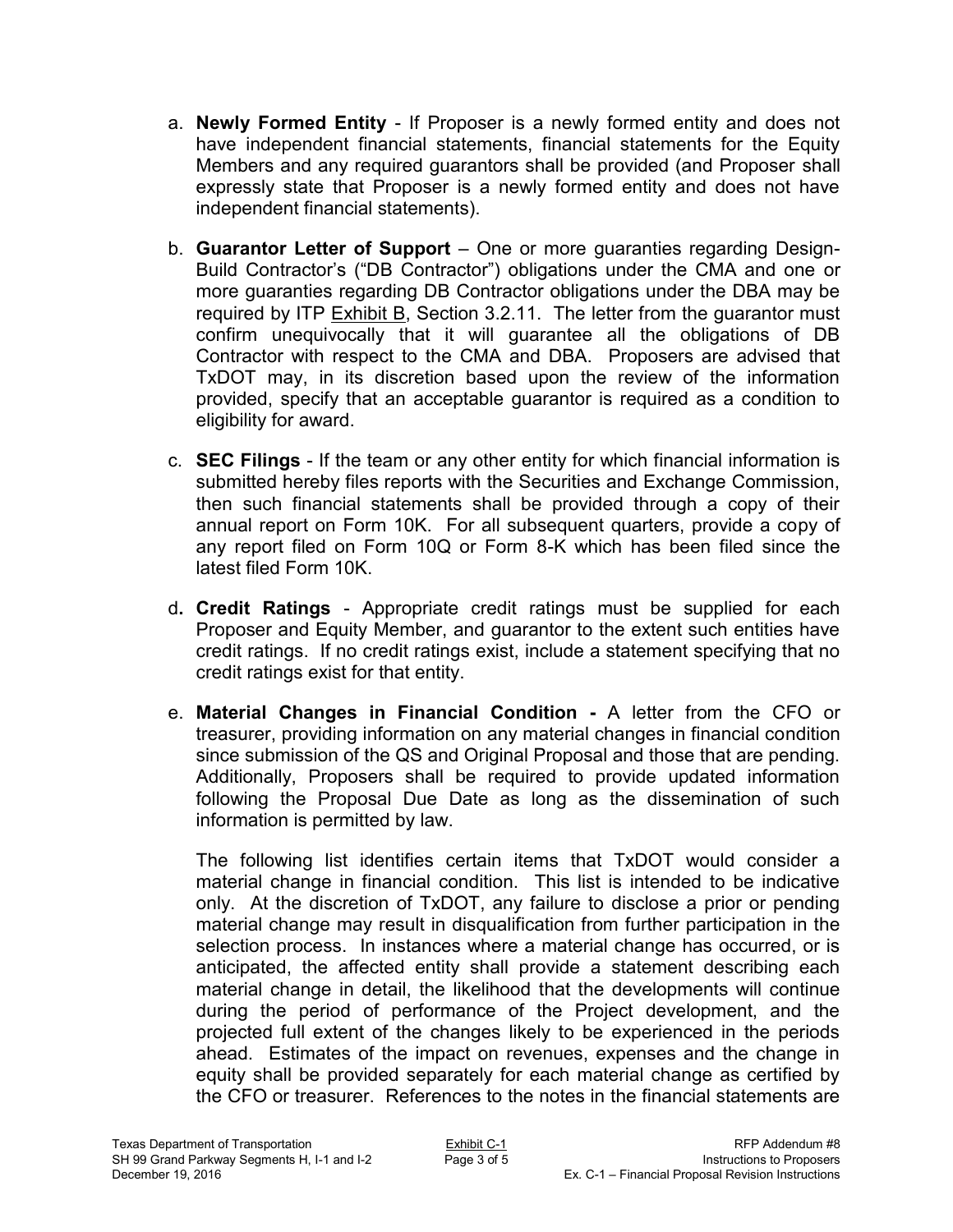not sufficient to address the requirement to discuss the impact of material changes. The affected entity shall also provide a discussion of measures that would be undertaken to insulate the Project from any recent material adverse changes, and those currently in progress or reasonably anticipated in the future. If the financial statements indicate that expenses and losses exceed income in the fiscal periods between submission of the QS and the most recent completed periods (even if there has not been a material change), the affected entity shall provide a discussion of measures that will be undertaken to make the entity profitable in the future and an estimate of when the entity will be profitable.

### List of Representative Material Changes

- A. An event of default or bankruptcy involving the affected entity, a related business unit within the same corporation, or the parent corporation of the affected entity;
- B. A downward change in tangible net worth of 10% of shareholder equity;
- C. A sale, merger or acquisition exceeding 10% of the value of shareholder equity prior to the sale, merger or acquisition which in any way involves the affected entity, a related business unit, or parent corporation of the affected entity;
- D. A downward change in credit rating for the affected entity, a related business unit, or parent corporation of the affected entity;
- E. Inability to meet conditions of loan or debt covenants by the affected entity, a related business unit or parent corporation of the affected entity which has required or will require a waiver or modification of agreed financial ratios, coverage factors or other loan stipulations, or additional credit support from shareholders or other third parties;
- F. The affected entity, a related business unit in the same corporation, or the parent corporation of the affected entity either: (i) incurred a net operating loss; (ii) sustained charges exceeding 5% of the then shareholder equity due to claims, changes in accounting, write-offs or business restructuring; or (iii) implemented a restructuring/reduction in salaried personnel exceeding 200 positions or involving the disposition of assets exceeding 10% of the then shareholder equity; and
- G. Other events known to the affected entity, a related business unit or parent corporation of the affected entity which represents a material change in financial condition since submission of the QS and/or Original Proposal or may be pending for the next reporting period.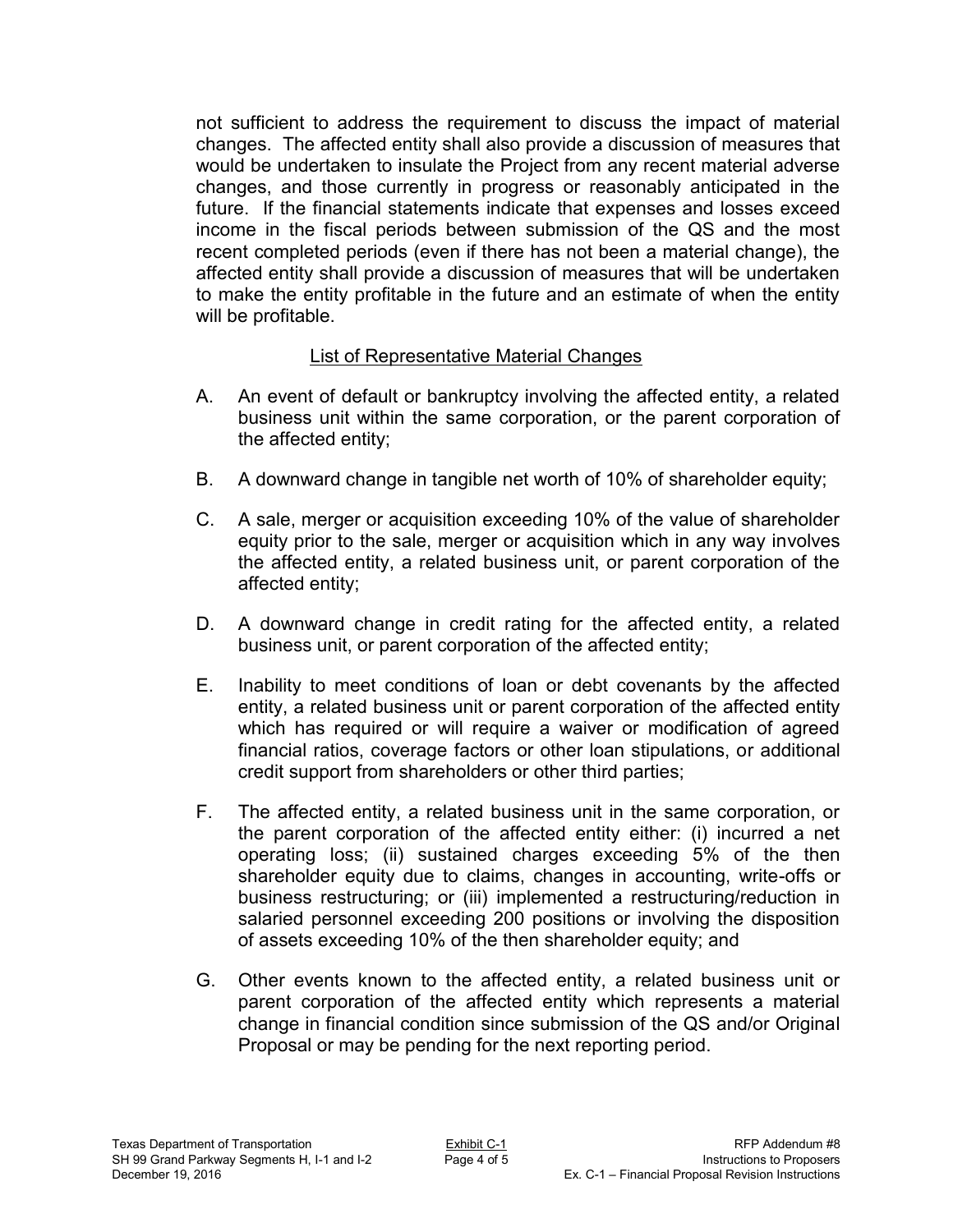f. **Off-Balance Sheet Liabilities** - A letter from the chief financial officer, treasurer or certified public accountant for each entity for which financial information is submitted, identifying all material off balance sheet liabilities.

The information required under this Section 2.0 (for Proposer, all Equity Members and any required guarantors) shall be packaged separately for each separate entity with a cover sheet identifying the name of the organization and its role in Proposer's organization (i.e., Equity Members, lead design firm, subcontractor, etc.).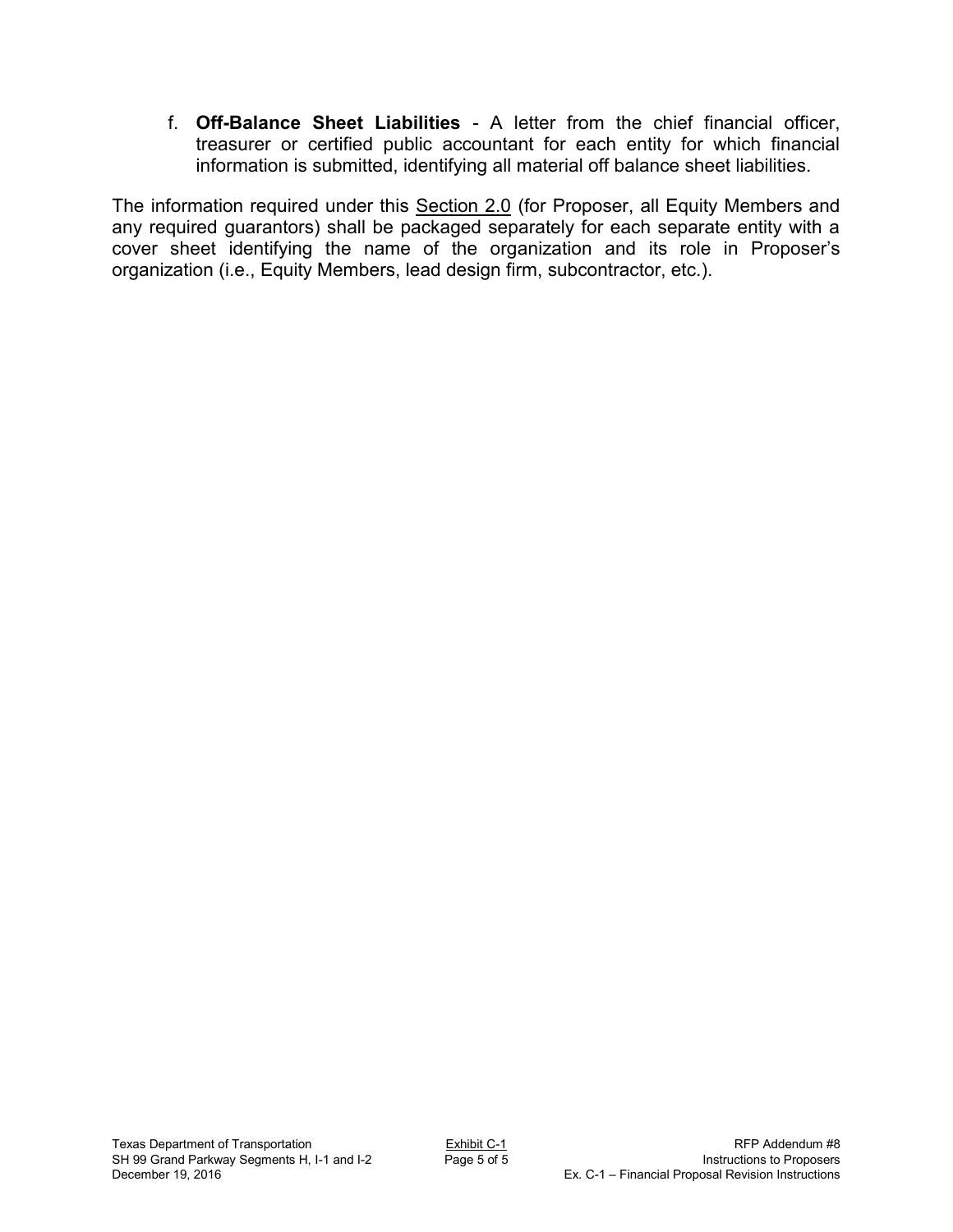# **Exhibit C-2**

# **PRICE PROPOSAL REVISION INSTRUCTIONS**

### **1.0 General Instructions**

This Exhibit C-2 describes the submission format for Price Proposal Revisions and outlines the required information that will comprise the Price Proposal Revision for the Design-Build Agreement ("DBA") and Capital Maintenance Agreement ("CMA").

Proposer shall submit the information required by this Exhibit C-2 in the organization and format specified herein. Each component of the Price Proposal Revision shall be clearly titled and identified.

All forms named herein are found in Exhibit D, unless otherwise noted. Pricing forms are provided in Word and Excel formats. All blank spaces in the Proposal forms must be filled in as appropriate. No substantive change shall be made in the Proposal forms.

# **2.0 Format of Price Proposal Revision**

All price and cost information provided in the Price Proposal Revision shall be in U.S. dollar currency only and all amounts, except certain amounts on Forms BAFO N-1 (including Forms BAFO N-1.1 and N-1.2) and BAFO N-2 (including Forms BAFO N-2.1 and N-2.2), shall be stated as nominal dollars. Forms BAFO N-1 and BAFO N-2 shall be stated as 2017 dollars as of the Proposal Due Date.

If there are any discrepancies between the hard copy and electronic copy of any quantitative information provided in the Price Proposal Revision, the hard copy version will prevail. If there are any differences between individual line amounts and totals, the individual line amounts will prevail.

# **3.0 Contents of Price Proposal Revision**

All parts of the Proposal Revision that indicate price are to be included in the Price Proposal Revision.

A copy of the checklist for the Price Proposal Revision set forth in  $Exhibit E$  shall be included in the Price Proposal Revision. Proposer shall not amend the order or change the contents of the checklist.

The Price Proposal Revision shall consist of the following price and schedule information:

(a) All price information pertaining to the Base Scope 1 Design-Build Price Value and Base Scope 1 Maintenance Price Value (including Forms BAFO M-1, BAFO M-1.1, BAFO M-1.2, BAFO M-1.3, BAFO N-1, BAFO N-1.1, and BAFO N-1.2);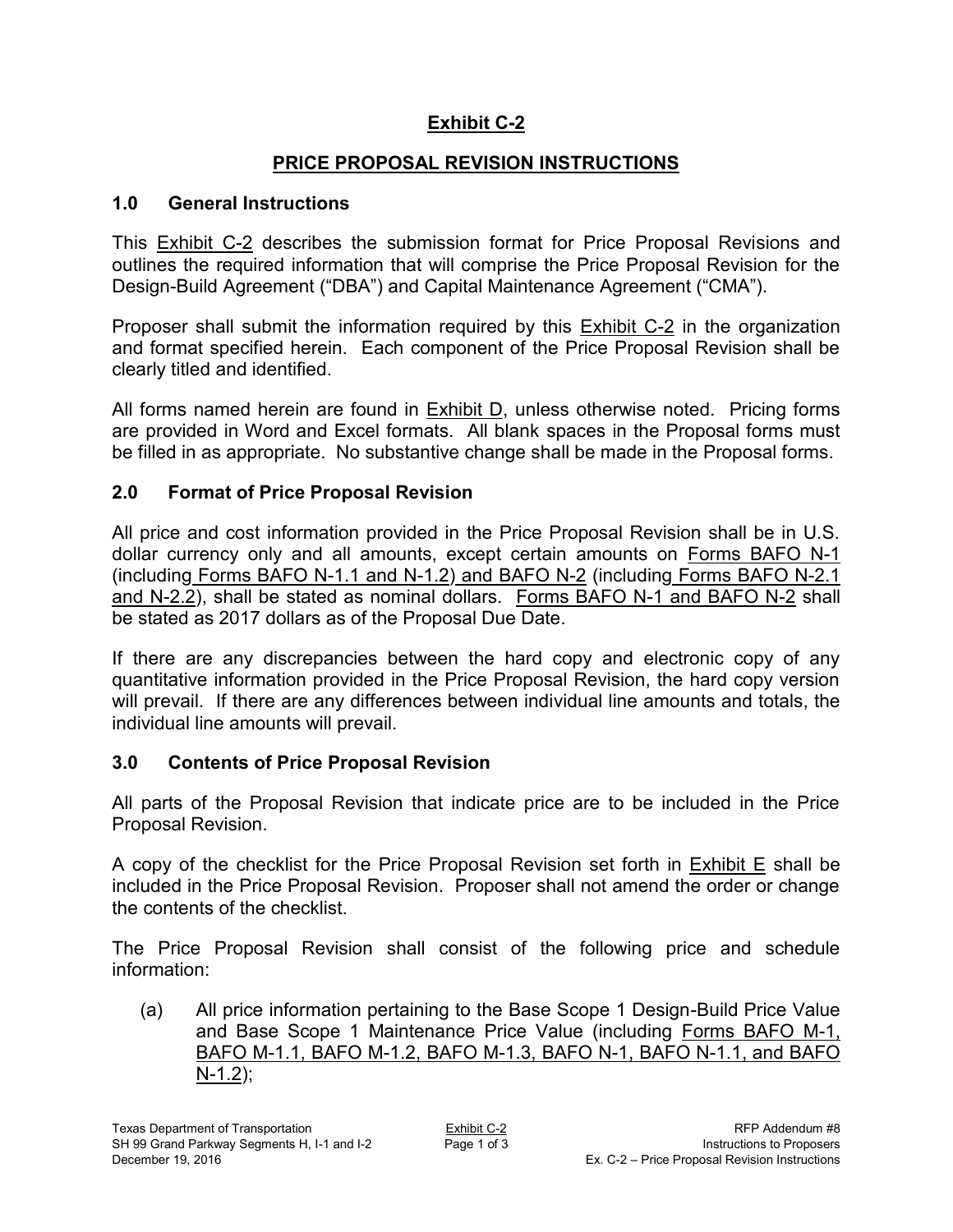- (b) All price information pertaining to the H-West Option (including Forms BAFO M-2, BAFO M-2.1, BAFO M-2.2, BAFO M-2.3, BAFO N-2, BAFO N-2.1, and BAFO N-2.2);
- (c) All price information pertaining to the breakdown of the Price under the Design-Build Agreement on a Segment basis, including Work that may be authorized by Limited NTP2 (including Forms BAFO M-3, BAFO M-3.1, BAFO M-3.2, and BAFO M-3.3); and
- (d) Information pertaining to the number of days between NTP1 and the Proposer's proposed Substantial Completion Date (including Form BAFO O).

### **3.1 Price Information**

#### **3.1.1 Design-Build Price and Cash Flow Adjustment Table/Maximum Payment Curve**

Proposer shall submit a Design-Build Price for the DBA using Form BAFO M-1. The Price Proposal Revision shall include Form BAFO M-1.1 setting forth a breakdown of the Design-Build Price. The Price Proposal Revision shall include Form BAFO M-1.2 which shall set forth any ATC adjustment costs identified by TxDOT in its ATC approval letters for ATCs that are incorporated into the Proposal Revision. The Price Proposal Revision shall include Form BAFO M-1.3 setting forth the cash flow corresponding to the anticipated draw requests (i.e., the Maximum Payment Curve).

The Price Proposal Revision shall include completed Forms BAFO M-2, BAFO M-2.1, and BAFO M-2.2, which set forth the proposed incremental adjustments to the Design-Build Price information if the H-West Option is exercised in accordance with Section 4.1.7 of the DBA. The Price Proposal Revision shall also include Form BAFO M-2.3 setting forth the incremental adjustment to the Base Scope 1 Design-Build Price cash flow for the Project corresponding to the anticipated draw requests for the work required under the H-West Option. The Design-Build Contractor ("DB Contractor") shall not be entitled to any Change Order or increase in the Design-Build Price in the event TxDOT timely exercises such option under the DBA.

The Price Proposal Revision shall include completed Forms BAFO M-3, BAFO M-3.1, BAFO M-3.2, and BAFO M-3.3, which set forth a breakdown of the Design-Build Price by Segment. Forms BAFO M-3, BAFO M-3.1, BAFO M-3.2, and BAFO M-3.3 will not be used to determine the Total Proposal Score. However, these forms will be used to assist in identifying the portions of the Price allocable to items of Work that may be authorized by issuance of a Limited NTP2 (see Sections 4.1.6 and 12.1.7 of the DBA). The sum of the Prices set forth in Forms BAFO M-3.1, BAFO M-3.2, and BAFO M-3.3 shall equal the Design-Build Price set forth in Form BAFO M-1.

Texas Department of Transportation Exhibit C-2 Exhibit C-2 RFP Addendum #8<br>SH 99 Grand Parkway Segments H. I-1 and I-2 Page 2 of 3 Services of Services of Proposers SH 99 Grand Parkway Segments H, I-1 and I-2 December 19, 2016 Ex. C-2 – Price Proposal Revision Instructions The draw requests shall be established by anticipated percentage complete on a monthly basis, and shall be limited to the anticipated cash flow. The total maximum payment to DB Contractor prior to NTP2 or, if a Limited NTP2 is issued, prior to Limited NTP2, regardless of whether TxDOT exercises the H- West Option, shall not exceed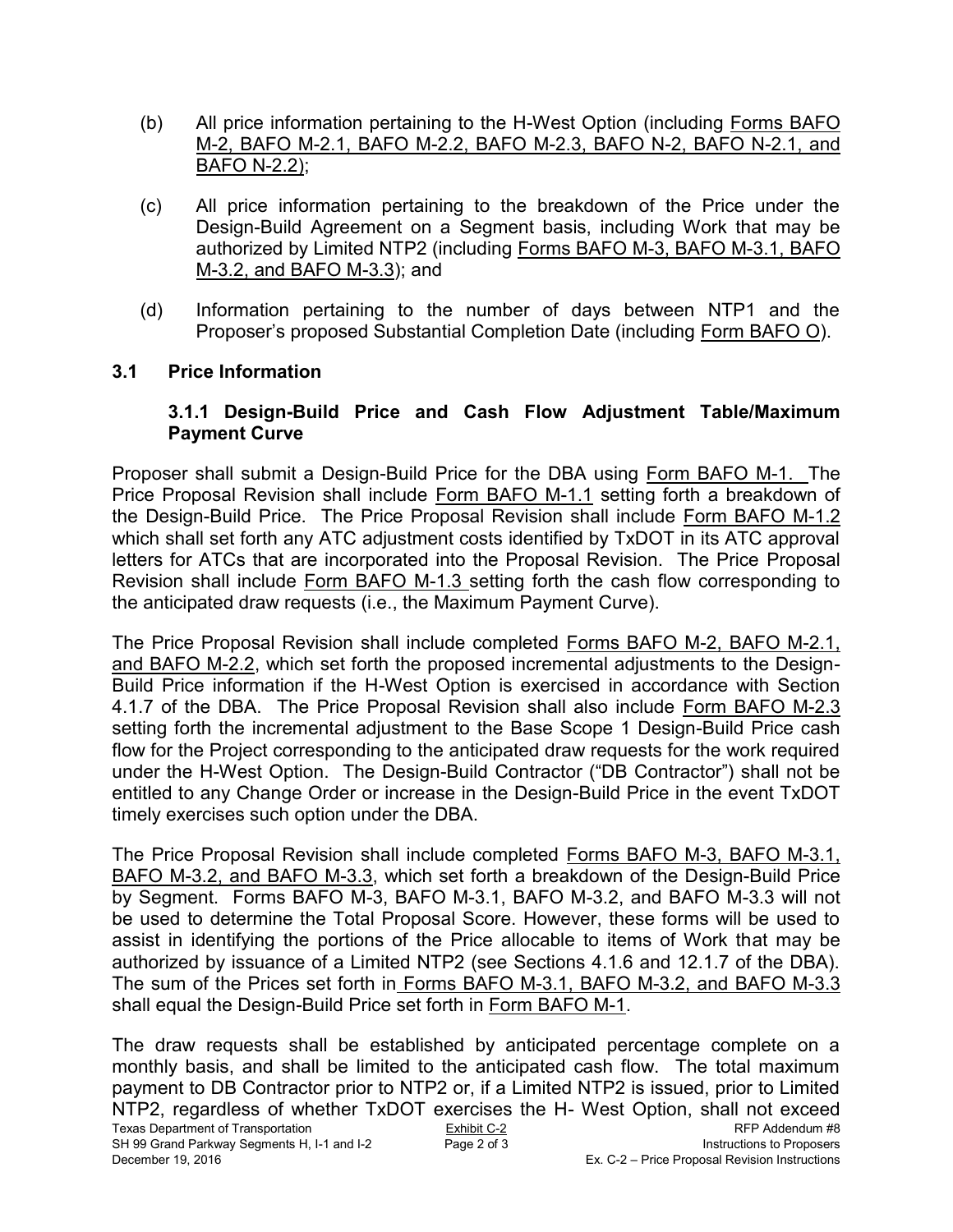\$25 million. For purposes of developing the forms described in this Section 3.1.1, NTP2 is assumed to be 90 days after NTP1.

# **3.1.2 Maintenance Price and CMA Cumulative Maximum Payment Curve**

The Price Proposal Revision shall include Form BAFO N-1 setting forth the annual Maintenance Prices for Base Scope 1 for years 1-15 of the CMA. The Maintenance Prices shall be in year 2017 dollars (as of the Proposal Due Date). The cumulative prices proposed in column D on Form BAFO N-1 for years 1-5 of the CMA shall not exceed the cumulative amounts in the corresponding years in the CMA Cumulative Maximum Payment Curve in column E. The Price Proposal Revision shall also include a breakdown of the Maintenance Price into the categories included on Forms BAFO N-1.1 and BAFO N-1.2 in year 2017 dollars (as of the Proposal Due Date). The services required for each of the major categories are more particularly described in the CMA, including the Maintenance Specifications. The CMA provides for the adjustment procedures and index for annual adjustments in the price for Maintenance Services.

The Price Proposal Revision shall also include Form BAFO N-2 setting forth the proposed incremental adjustments to the Base Scope 1 Maintenance Price for the Option Maintenance Services, in year 2017 dollars (as of the Proposal Due Date), if the H-West Option is exercised under the DBA. The Price Proposal Revision shall also include a breakdown of the incremental Option Maintenance Price into the categories listed on Forms BAFO N-2.1 and BAFO N-2.2.

In developing the Base Scope 1 Maintenance Price and Option Maintenance Price, the Proposers shall consider the limitations on private use under Section 141 of the Internal Revenue Code of 1986, as amended, and the management contract rules under Section 1.141-3(b)(4) of the Regulations of the Treasury Department.

# **3.2 Schedule Information**

The Price Proposal Revision shall include Form BAFO O. Proposer shall indicate the number of calendar days between NTP1 and its proposed Substantial Completion date for the Project from the Preliminary Project Baseline Schedule on Form BAFO O. The number of calendar days between NTP1 and the proposed Substantial Completion date shall not exceed the "TxDOT Last Allowable Date for Substantial Completion for all Segments" set forth on Form BAFO O.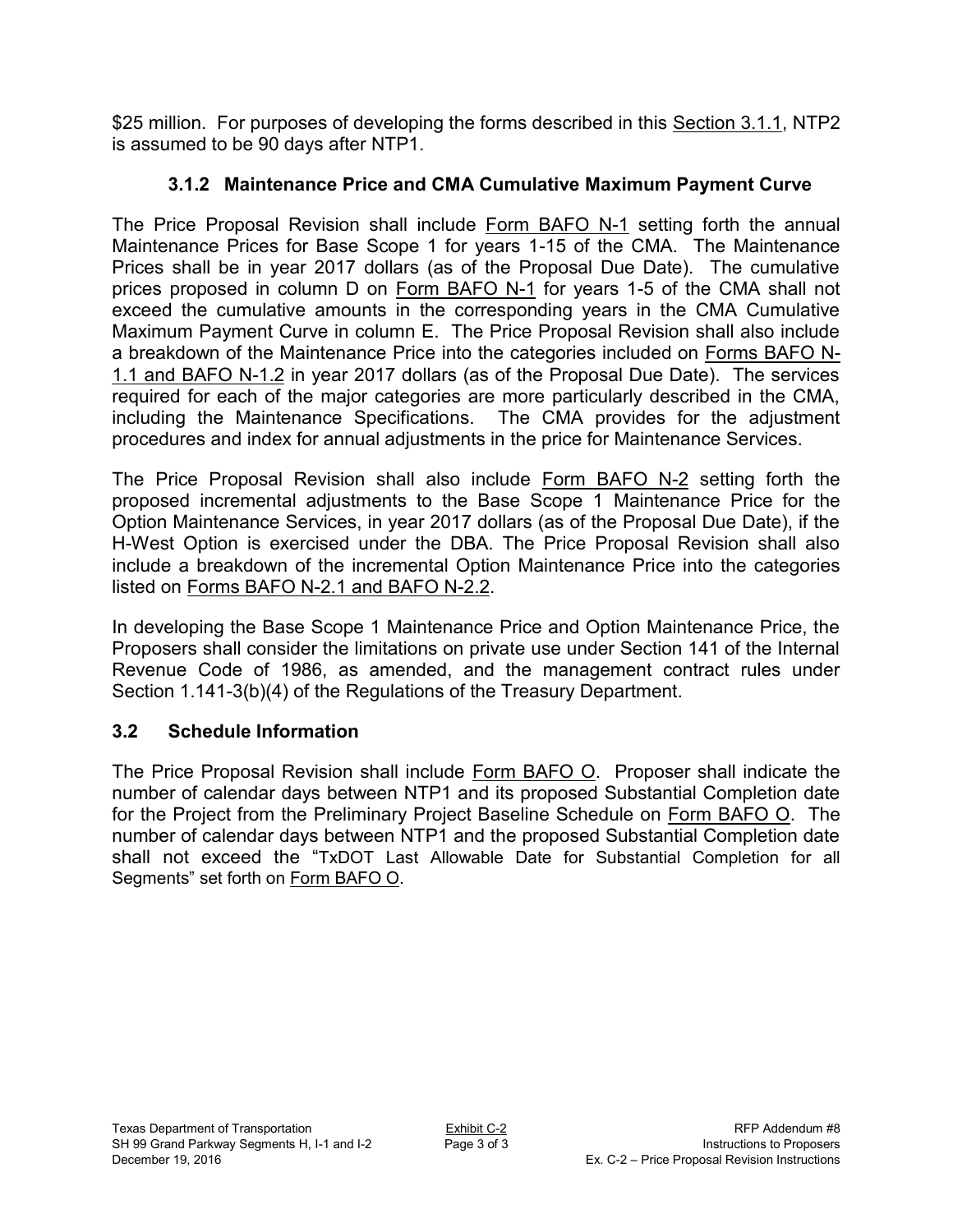# **Exhibit D**

# **REQUIRED FORMS**

(*see* attached)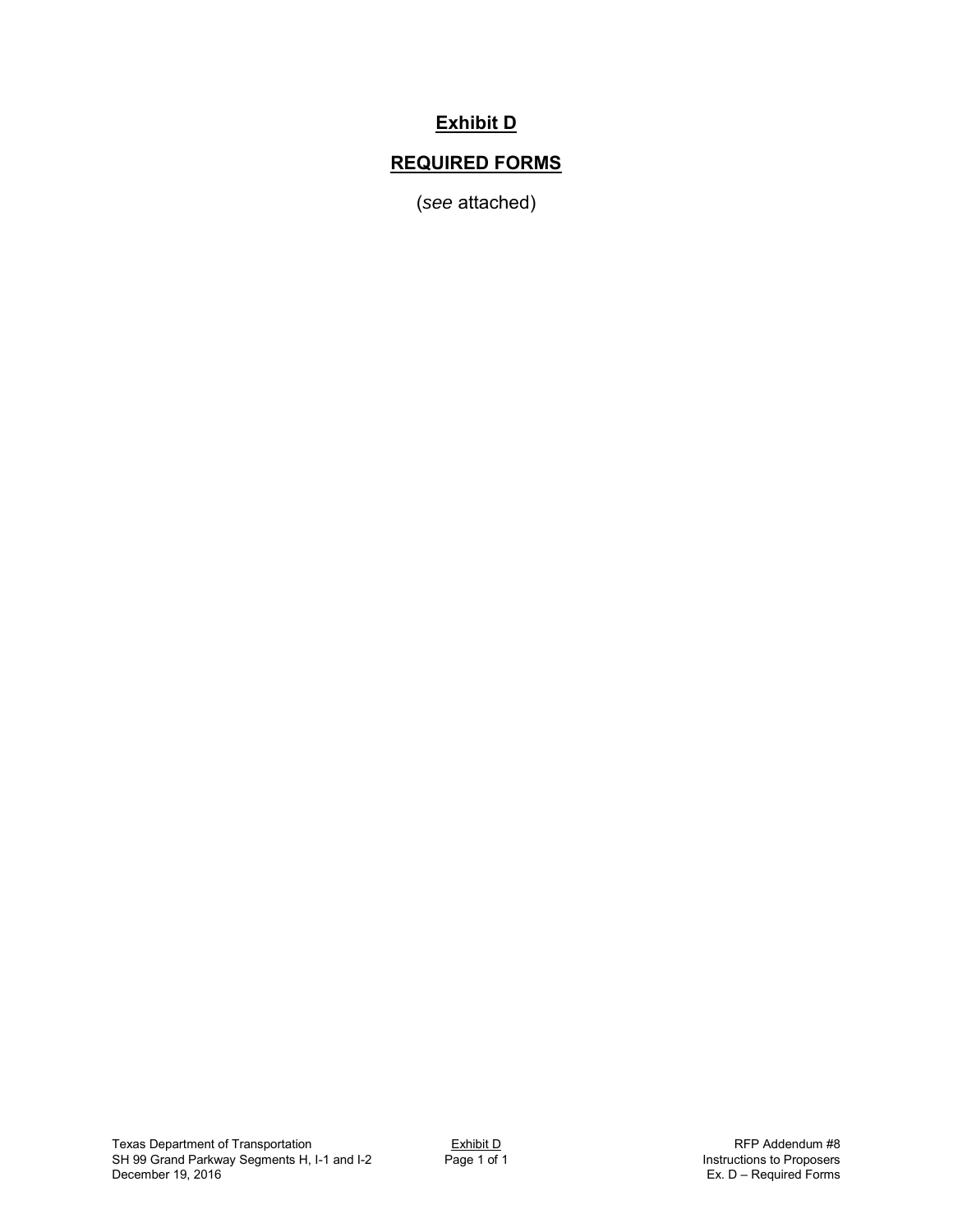### **Exhibit E**

#### **SUMMARY AND ORDER OF PROPOSAL REVISION CONTENTS**

| <b>Proposal Revision Component</b>                                                                                                                                      |                                                                                                                              | Form (if any)         | <b>ITP Section Cross-</b><br><b>Reference</b> | <b>Signatory Parties</b>             |  |  |  |  |
|-------------------------------------------------------------------------------------------------------------------------------------------------------------------------|------------------------------------------------------------------------------------------------------------------------------|-----------------------|-----------------------------------------------|--------------------------------------|--|--|--|--|
| <b>TECHNICAL PROPOSAL REVISION</b>                                                                                                                                      |                                                                                                                              |                       |                                               |                                      |  |  |  |  |
| Proposers shall follow the order of this checklist in their submissions. A referenced copy of this document shall be<br>submitted with the Technical Proposal Revision. |                                                                                                                              |                       |                                               |                                      |  |  |  |  |
| A. Executive Summary                                                                                                                                                    |                                                                                                                              |                       |                                               |                                      |  |  |  |  |
|                                                                                                                                                                         | <b>Executive Summary</b><br>(Exclude price information)                                                                      | No forms are provided | <b>Exhibit B, Section 3.1</b>                 | Proposer                             |  |  |  |  |
| <b>B.</b>                                                                                                                                                               | Proposer Information, Certifications & Documents                                                                             |                       |                                               |                                      |  |  |  |  |
|                                                                                                                                                                         | Proposal Letter                                                                                                              | Form BAFO A           | Exhibit B, Section 3.2.1                      | Proposer                             |  |  |  |  |
|                                                                                                                                                                         | <b>Authorization Documents</b>                                                                                               | No forms are provided | Exhibit B, Section 3.2.1                      | <b>Proposer and Equity</b><br>Member |  |  |  |  |
|                                                                                                                                                                         | Identification of Proposer and<br><b>Equity Members</b>                                                                      | Form BAFO B-1         | <b>Exhibit B, Section 3.2.2</b>               | Proposer                             |  |  |  |  |
|                                                                                                                                                                         | <b>Information About Proposer</b><br>Organization                                                                            | Form BAFO B-2         | Exhibit B, Section 3.2.2                      | Proposer                             |  |  |  |  |
|                                                                                                                                                                         | <b>Information About Major</b><br>Participants, Major<br><b>Professional Services Firms</b><br>and Identified Subcontractors | Form BAFO B-3         | Exhibit B, Section 3.2.2                      | Proposer                             |  |  |  |  |
|                                                                                                                                                                         | Responsible Proposer<br>Questionnaire                                                                                        | Form BAFO C           | Exhibit B, Section 3.2.3                      | All team members                     |  |  |  |  |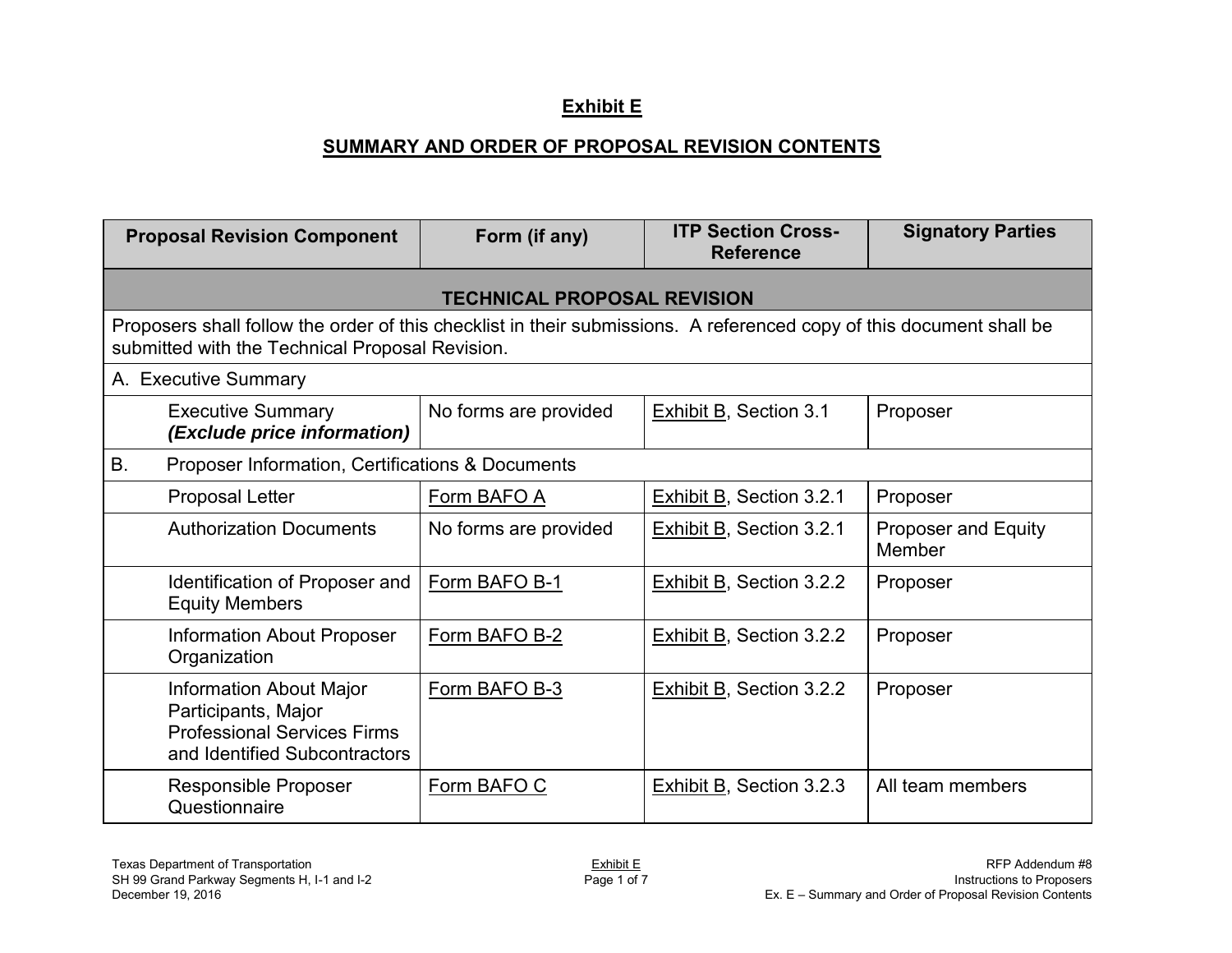| <b>Proposal Revision Component</b>                                         | Form (if any)                                                           | <b>ITP Section Cross-</b><br><b>Reference</b>                          | <b>Signatory Parties</b>           |
|----------------------------------------------------------------------------|-------------------------------------------------------------------------|------------------------------------------------------------------------|------------------------------------|
| Personnel Work Assignment<br>Form                                          | Form BAFO E                                                             | <b>Exhibit B, Section 3.2.4</b>                                        | Proposer                           |
| Key Personnel statement of<br>availability                                 | No forms are provided                                                   | <b>Exhibit B, Section 3.2.4</b>                                        | Proposer                           |
| Letter(s) Approving Key<br>Personnel                                       | No forms are provided                                                   | Exhibit B, Section 3.2.5                                               | Proposer                           |
| Letter(s) Approving Changes<br>in Proposer's Organization                  | No forms are provided                                                   | Exhibit B, Section 3.2.5                                               | Proposer                           |
| <b>Buy America Certification</b>                                           | Form BAFO U                                                             | Exhibit B, Section 3.2.6                                               | Proposer                           |
| <b>DBE Certification</b>                                                   | Form BAFO H                                                             | <b>Exhibit B, Section 3.2.7</b>                                        | Proposer                           |
| <b>Child Support Statement for</b><br>State Grants, Loans and<br>Contracts | Form BAFO I                                                             | <b>Exhibit B, Section 3.2.8</b>                                        | Proposer and Major<br>Participants |
| <b>Conflict of Interest Disclosure</b><br><b>Statement</b>                 | Form BAFO J                                                             | <b>Exhibit B, Section 3.2.9</b>                                        | Proposer                           |
| <b>Equal Employment</b><br><b>Opportunity Certification</b>                | Form BAFO P                                                             | <b>Exhibit B, Section 3.2.10</b>                                       | Proposer                           |
| Guarantor Letter (if required)                                             | Form BAFO T, Form<br>BAFO B-1 is also<br>required for the<br>guarantor. | <b>Exhibit B, Section</b><br>3.2.11; Exhibit C-1,<br>Section 2.0(3)(b) | Guarantor                          |
| Surety Information                                                         | No forms are provided.                                                  | Exhibit B, Section 3.2.12                                              | <b>Proposer and Surety</b>         |
| <b>Certification Regarding</b><br><b>Ineligible Contractors</b>            | Form BAFO S                                                             | Exhibit B, Section 3.2.13                                              | Proposer                           |
| <b>Key Subcontractors</b>                                                  | Form BAFO Q                                                             | Exhibit B, Section 3.2.14                                              | Proposer                           |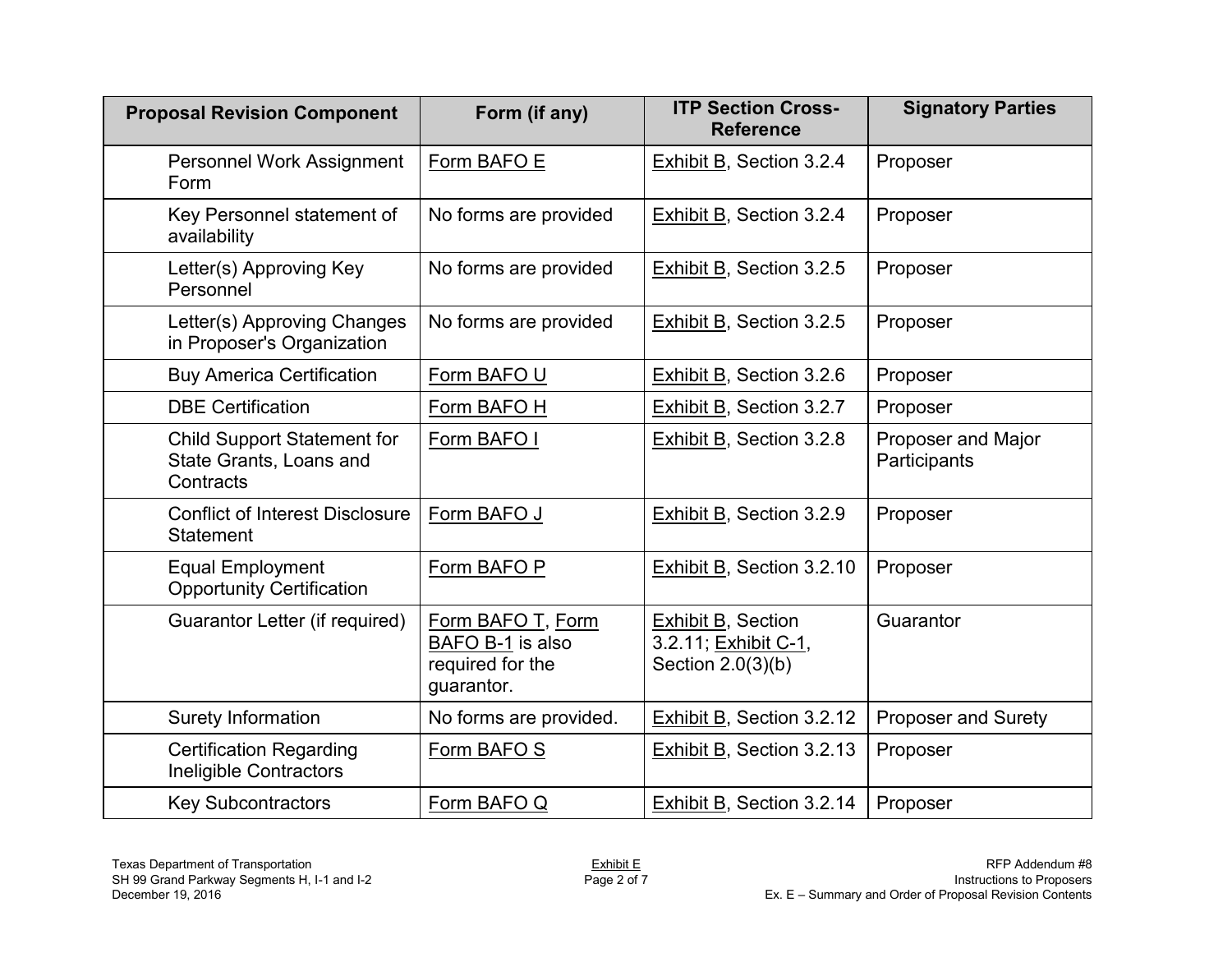| <b>Proposal Revision Component</b> |                                                                         | Form (if any)                          | <b>ITP Section Cross-</b><br><b>Reference</b> | <b>Signatory Parties</b>                               |
|------------------------------------|-------------------------------------------------------------------------|----------------------------------------|-----------------------------------------------|--------------------------------------------------------|
|                                    | <b>Payment for Work Product</b><br>Agreement (Optional)                 | <b>Exhibit H</b>                       | Exhibit B, Section 3.2.15                     | Proposer                                               |
|                                    | <b>Non-Collusion Affidavit</b>                                          | Form BAFO F                            | Exhibit B, Section 3.2.16                     | Proposer                                               |
|                                    | <b>Certification Regarding Use</b><br>of Contract Funds for<br>Lobbying | Form BAFO R                            | <b>Exhibit B, Section 3.2.17</b>              | Proposer, Equity<br>Members, and Major<br>Participants |
|                                    | Proposal Bond                                                           | Form BAFO K or Form<br><b>BAFO K-1</b> | <b>Exhibit B, Section 3.3.2</b>               | Surety                                                 |
| C.                                 | <b>Project Development Plan</b>                                         |                                        |                                               |                                                        |
|                                    | <b>Project Management Plan</b>                                          | No forms are provided                  | Exhibit B, Section 4.1                        | Proposer                                               |
|                                    | <b>Quality Management Plan</b>                                          | No forms are provided                  | <b>Exhibit B, Section 4.2</b>                 | Proposer                                               |
|                                    | <b>Technical Solutions</b>                                              | No forms are provided                  | Exhibit B, Section 4.3                        | Proposer                                               |
| D.                                 | Appendices                                                              |                                        |                                               |                                                        |
|                                    | Key Personnel Resumes and<br><b>References</b>                          | Form BAFO G                            | <b>Exhibit B, Section</b><br>3.2.4.1          | Proposer                                               |
|                                    | <b>Technical Drawings, Graphs</b><br>and Data                           | No forms are provided                  | <b>Exhibit B, Section 4.3</b>                 | Proposer                                               |
|                                    | <b>Preliminary Project Baseline</b><br>Schedule                         | No forms are provided                  | <b>Exhibit B, Section 4.3.2</b>               | Proposer                                               |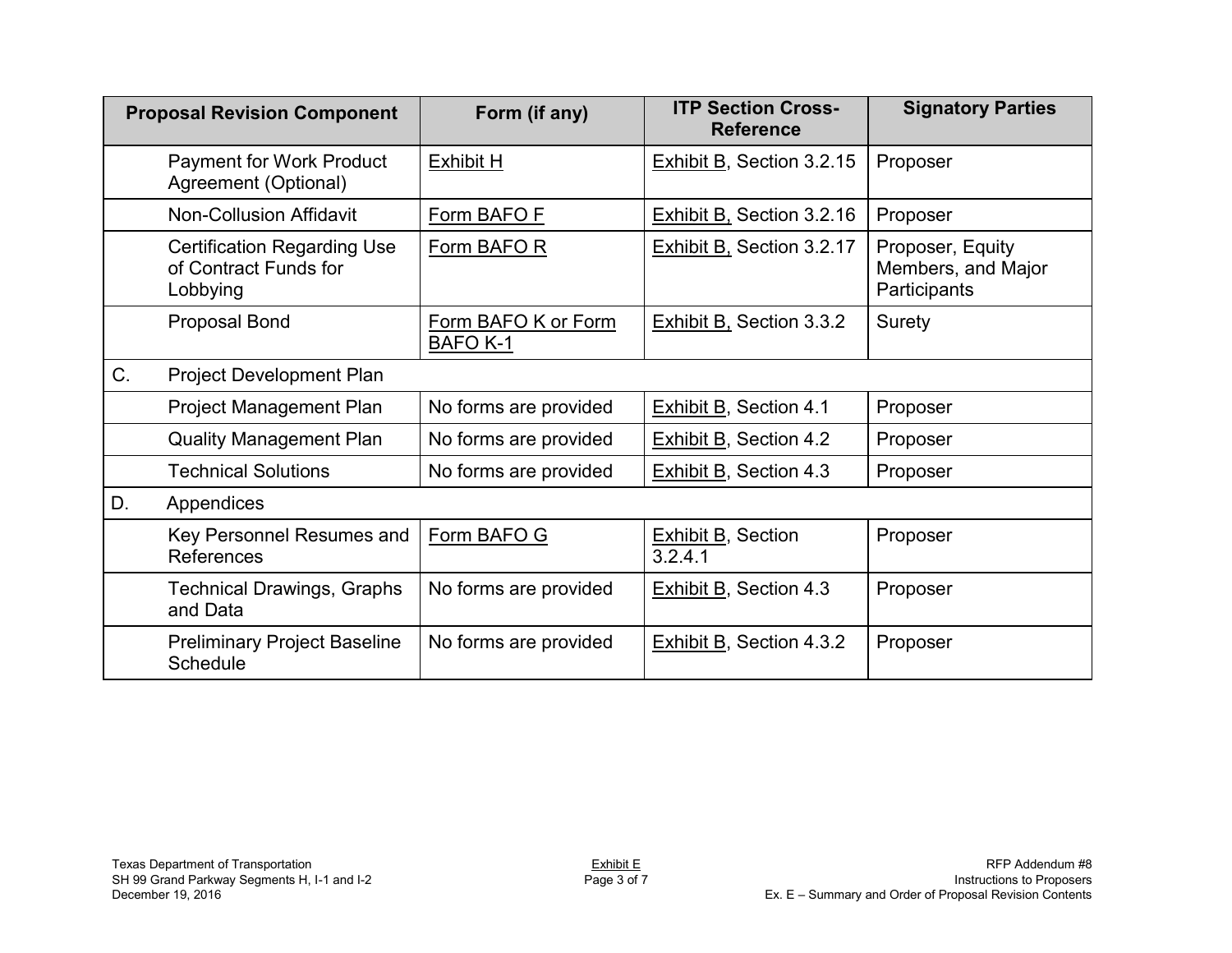| <b>Proposal Revision Component</b>                                                                                                                                      | Form (if any)                      | <b>ITP Section Cross-</b><br><b>Reference</b> | <b>Signatory Parties</b>                         |  |  |
|-------------------------------------------------------------------------------------------------------------------------------------------------------------------------|------------------------------------|-----------------------------------------------|--------------------------------------------------|--|--|
|                                                                                                                                                                         | <b>FINANCIAL PROPOSAL REVISION</b> |                                               |                                                  |  |  |
| Proposers shall follow the order of this checklist in their submissions. A referenced copy of this document shall be<br>submitted with the Financial Proposal Revision. |                                    |                                               |                                                  |  |  |
| Identification of Proposer and<br>Equity Members (copy)                                                                                                                 | Form BAFO B-1                      | Exhibit C-1, Section 1.2                      | Proposer                                         |  |  |
| <b>Information About Proposer</b><br>Organization (copy)                                                                                                                | Form BAFO B-2                      | Exhibit C-1, Section 1.2                      | Proposer                                         |  |  |
| <b>Updated Financial Information</b>                                                                                                                                    |                                    |                                               |                                                  |  |  |
| Audited fiscal financial<br>statements for all periods<br>subsequent to the QS<br>Original Proposal and<br>unaudited interim financial<br>statements                    | No forms are provided              | Exhibit C-1, Section 2.0                      | Proposer, Equity<br>Members, and<br>Guarantor(s) |  |  |
| Audited fiscal financial<br>statements for Equity<br>Members and any required<br>Guarantors (if required)                                                               | No forms are provided              | <b>Exhibit C-1, Section</b><br>2.0(3)(a)      | <b>Equity Members and</b><br>Guarantor(s)        |  |  |
| <b>Guarantor Letter of Support</b><br>(if required)                                                                                                                     | No forms are provided              | <b>Exhibit C-1, Section</b><br>2.0(3)(b)      | Guarantor(s)                                     |  |  |
| For publicly held companies,<br>most recent SEC Forms 10-<br>K and 10-Q reports and any<br>Form 8-Ks filed since the QS<br>and Original Proposal                        | No forms are provided              | <b>Exhibit C-1, Section</b><br>2.0(3)(c)      | Proposer, Equity<br>Members, and<br>Guarantor(s) |  |  |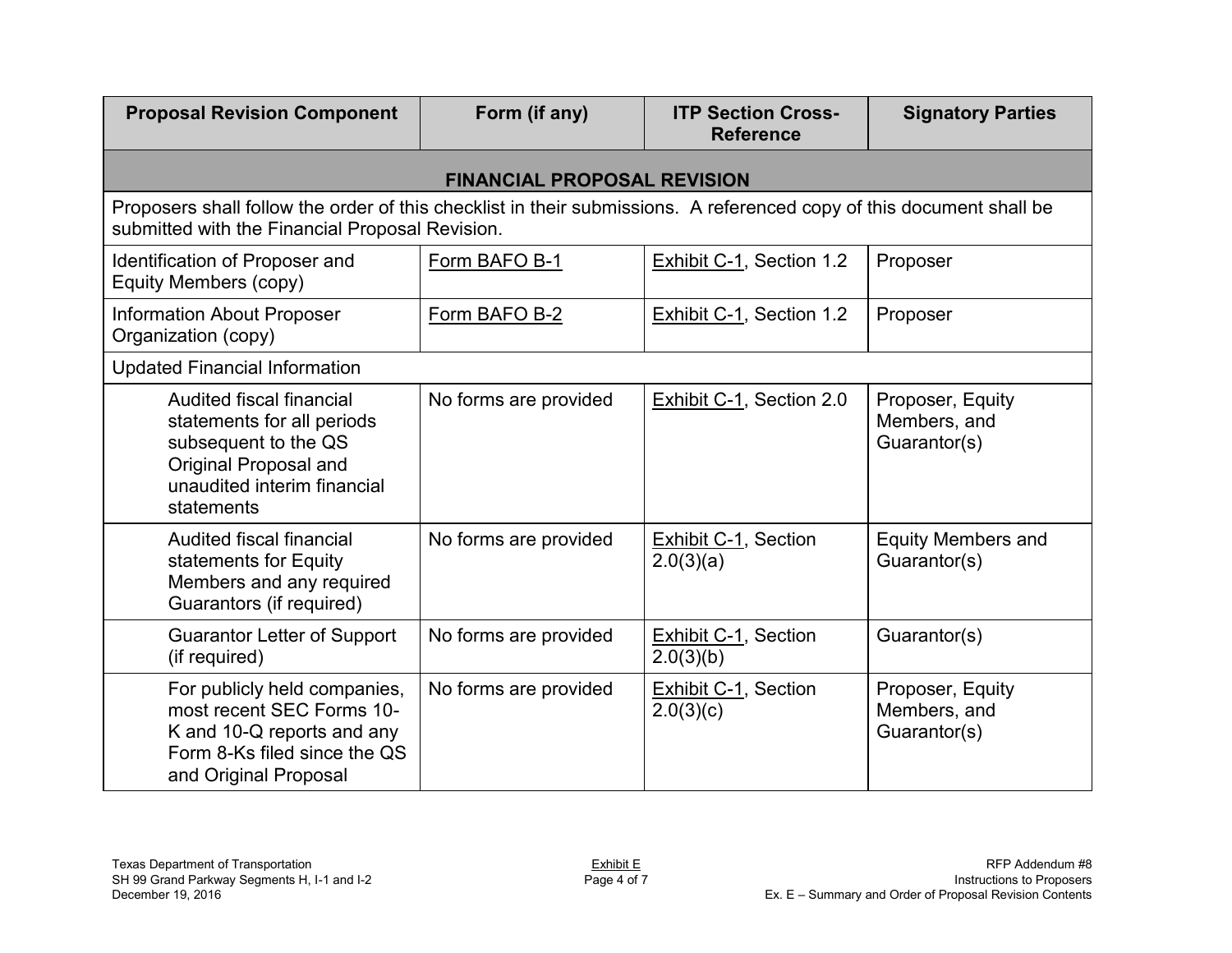| <b>Proposal Revision Component</b>                                                                                                                 | Form (if any)         | <b>ITP Section Cross-</b><br><b>Reference</b> | <b>Signatory Parties</b>                         |
|----------------------------------------------------------------------------------------------------------------------------------------------------|-----------------------|-----------------------------------------------|--------------------------------------------------|
| Credit ratings                                                                                                                                     | No forms are provided | Exhibit C-1, Section<br>2.0(3)(d)             | Proposer, Equity<br>Members, and<br>Guarantor(s) |
| Letter regarding material<br>change in financial condition<br>since submission of the QS<br>and Original Proposal and for<br>next reporting period | No forms are provided | Exhibit C-1, Section<br>2.0(3)(e)             | Proposer                                         |
| Letter disclosing all material<br>off balance sheet liabilities                                                                                    | No forms are provided | Exhibit C-1, Section<br>2.0(3)(f)             | Proposer, Equity<br>Members, and<br>Guarantor(s) |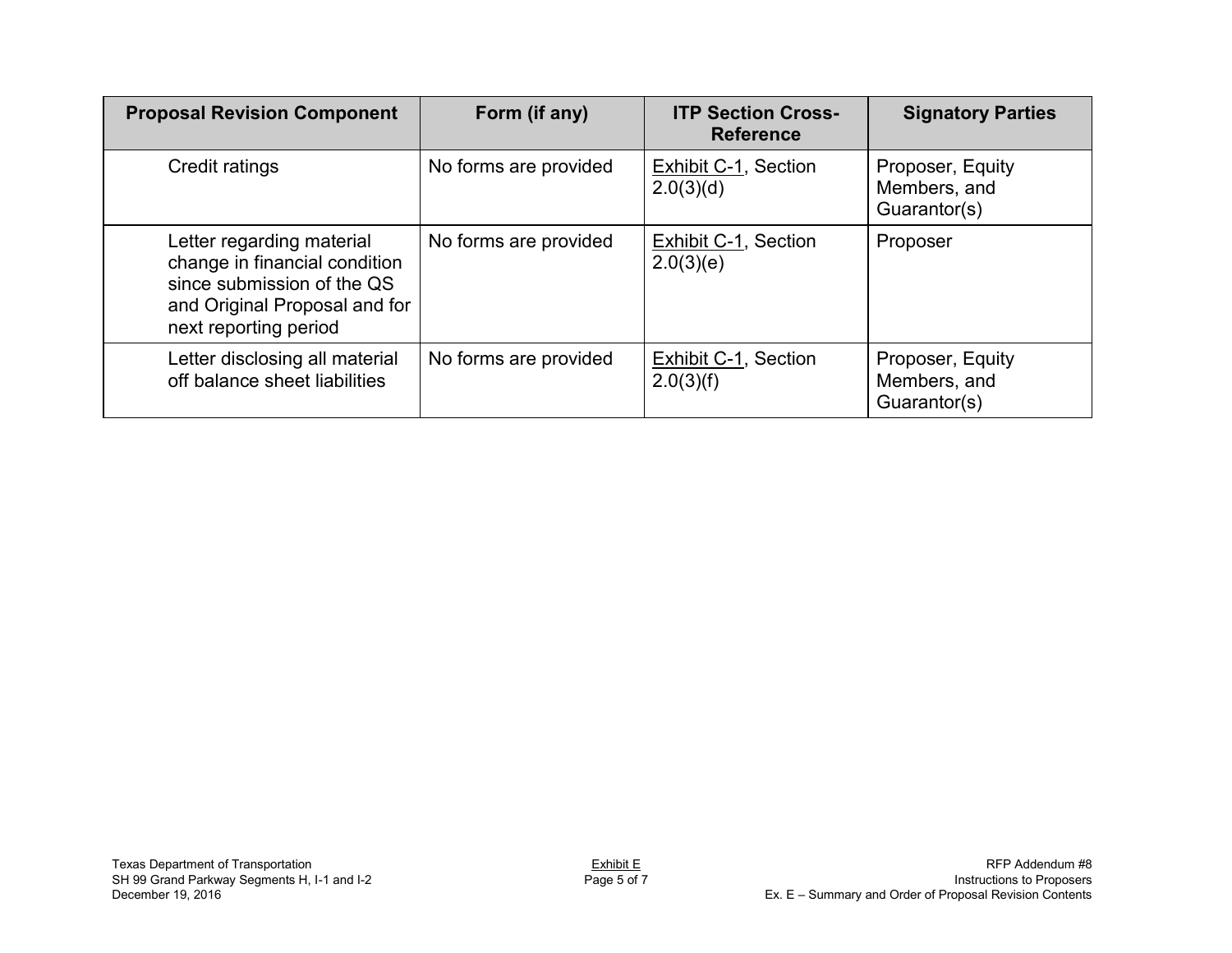| <b>Proposal Revision Component</b>                                                                                                                                  | Form (if any)                  | <b>ITP Section Cross-</b><br><b>Reference</b> | <b>Signatory Parties</b> |  |
|---------------------------------------------------------------------------------------------------------------------------------------------------------------------|--------------------------------|-----------------------------------------------|--------------------------|--|
|                                                                                                                                                                     | <b>PRICE PROPOSAL REVISION</b> |                                               |                          |  |
| Proposers shall follow the order of this checklist in their submissions. A referenced copy of this document shall be<br>submitted with the Price Proposal Revision. |                                |                                               |                          |  |
| A. Base Scope 1 Design-Build Price and Base Scope 1 Maintenance Price                                                                                               |                                |                                               |                          |  |
| Base Scope 1 Design-Build<br>Price                                                                                                                                  | Form BAFO M-1                  | <b>Exhibit C-2, Section</b><br>3.1.1          | Proposer                 |  |
| Base Scope 1 Design-Build<br>Price Breakdown                                                                                                                        | Form BAFO M-1.1                | <b>Exhibit C-2, Section</b><br>3.1.1          | Proposer                 |  |
| Base Scope 1 ATC<br>Adjustments                                                                                                                                     | Form BAFO M-1.2                | <b>Exhibit C-2, Section</b><br>3.1.1          | Proposer                 |  |
| Design-Build Draws/Cash<br><b>Flow Tables (Contractor</b><br>Base Scope 1 Design-Build<br>Price)                                                                    | Form BAFO M-1.3                | <b>Exhibit C-2, Section</b><br>3.1.1          | Proposer                 |  |
| Base Scope 1 Maintenance<br>Price                                                                                                                                   | Form BAFO N-1                  | Exhibit C-2, Section<br>3.1.2                 | Proposer                 |  |
| <b>Base Scope 1 Routine</b><br><b>Maintenance Costs</b>                                                                                                             | Form BAFO N-1.1                | <b>Exhibit C-2, Section</b><br>3.1.2          | Proposer                 |  |
| Base Scope 1 Renewal Work<br>Costs                                                                                                                                  | Form BAFO N-1.2                | <b>Exhibit C-2, Section</b><br>3.1.2          | Proposer                 |  |
| <b>B.</b> Option Price                                                                                                                                              |                                |                                               |                          |  |
| <b>Option Design-Build Price</b>                                                                                                                                    | Form BAFO M-2                  | Exhibit C-2, Section<br>3.1.1                 | Proposer                 |  |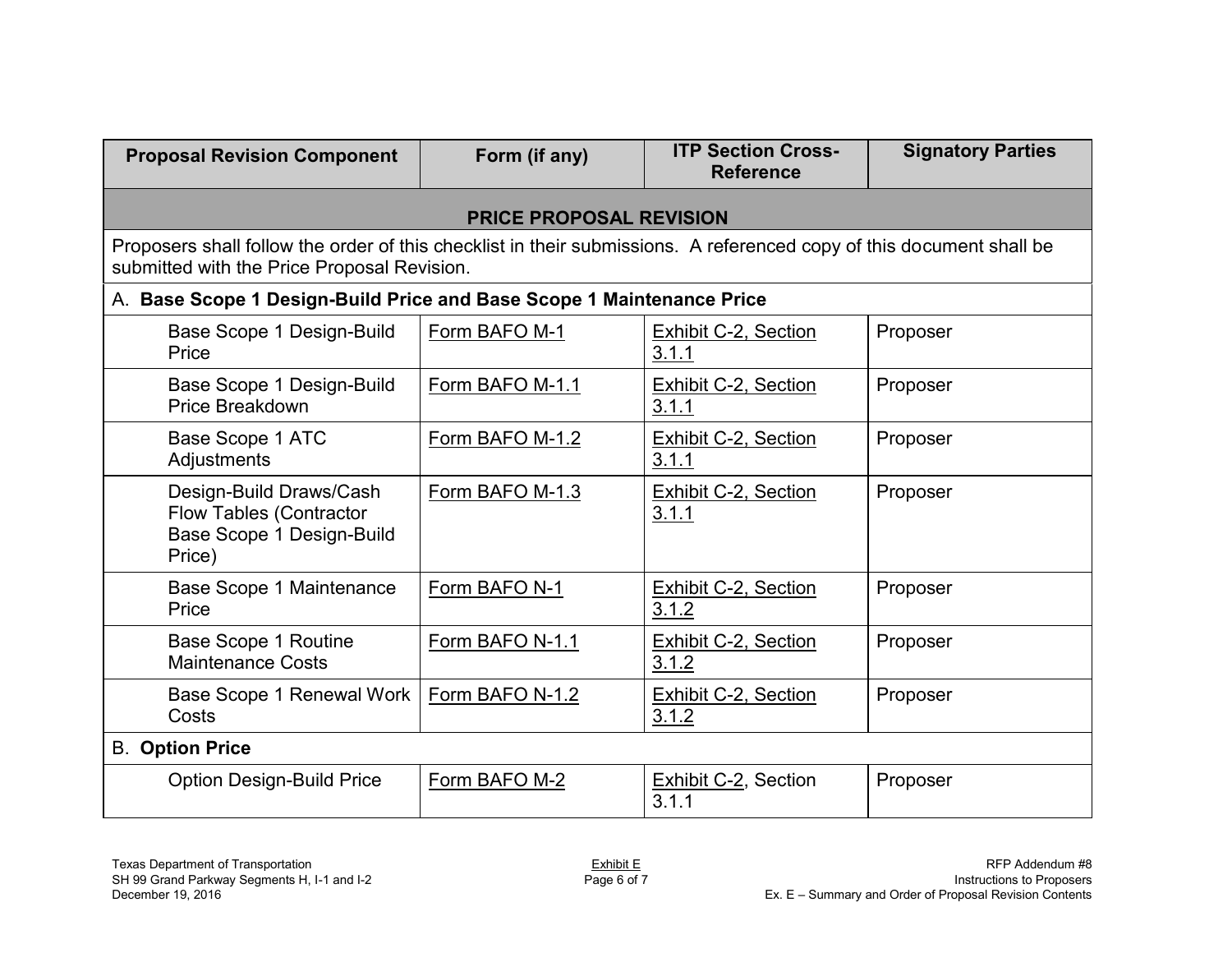|    | <b>Proposal Revision Component</b>                                             | Form (if any)   | <b>ITP Section Cross-</b><br><b>Reference</b> | <b>Signatory Parties</b> |
|----|--------------------------------------------------------------------------------|-----------------|-----------------------------------------------|--------------------------|
|    | <b>Option Design-Build Price</b><br><b>Breakdown</b>                           | Form BAFO M-2.1 | <b>Exhibit C-2, Section</b><br>3.1.1          | Proposer                 |
|    | <b>Option ATC Cost</b><br>Adjustments                                          | Form BAFO M-2.2 | <b>Exhibit C-2, Section</b><br>3.1.1          | Proposer                 |
|    | DB Contractor Draws/Cash<br>Flow Tables (Option Design-<br><b>Build Price)</b> | Form BAFO M-2.3 | <b>Exhibit C-2, Section</b><br>3.1.1          | Proposer                 |
|    | <b>Option Maintenance Price</b>                                                | Form BAFO N-2   | Exhibit C-2, Section<br>3.1.2                 | Proposer                 |
|    | <b>Option Routine Maintenance</b><br>Costs                                     | Form BAFO N-2.1 | <b>Exhibit C-2, Section</b><br>3.1.2          | Proposer                 |
|    | <b>Option Renewal Work Costs</b>                                               | Form BAFO N-2.2 | <b>Exhibit C-2, Section</b><br>3.1.2          | Proposer                 |
| C. | Design-Build Agreement Price Breakdown                                         |                 |                                               |                          |
|    | <b>Limited NTP2 Prices</b>                                                     | Form BAFO M-3   | <b>Exhibit C-2, Section</b><br>3.1.1          | Proposer                 |
|    | Segment H Price Breakdown                                                      | Form BAFO M-3.1 | <b>Exhibit C-2, Section</b><br>3.1.1          | Proposer                 |
|    | Segment I-1 Price<br><b>Breakdown</b>                                          | Form BAFO M-3.2 | <b>Exhibit C-2, Section</b><br>3.1.1          | Proposer                 |
|    | Segment I-2 Price                                                              | Form BAFO M-3.3 | Exhibit C-2, Section<br>3.1.1                 | Proposer                 |
| D. | <b>Schedule (Form BAFO O)</b>                                                  |                 |                                               |                          |
|    | <b>Substantial Completion</b><br>deadline                                      | Form BAFO O     | Exhibit C-2, Section 3.2                      | Proposer                 |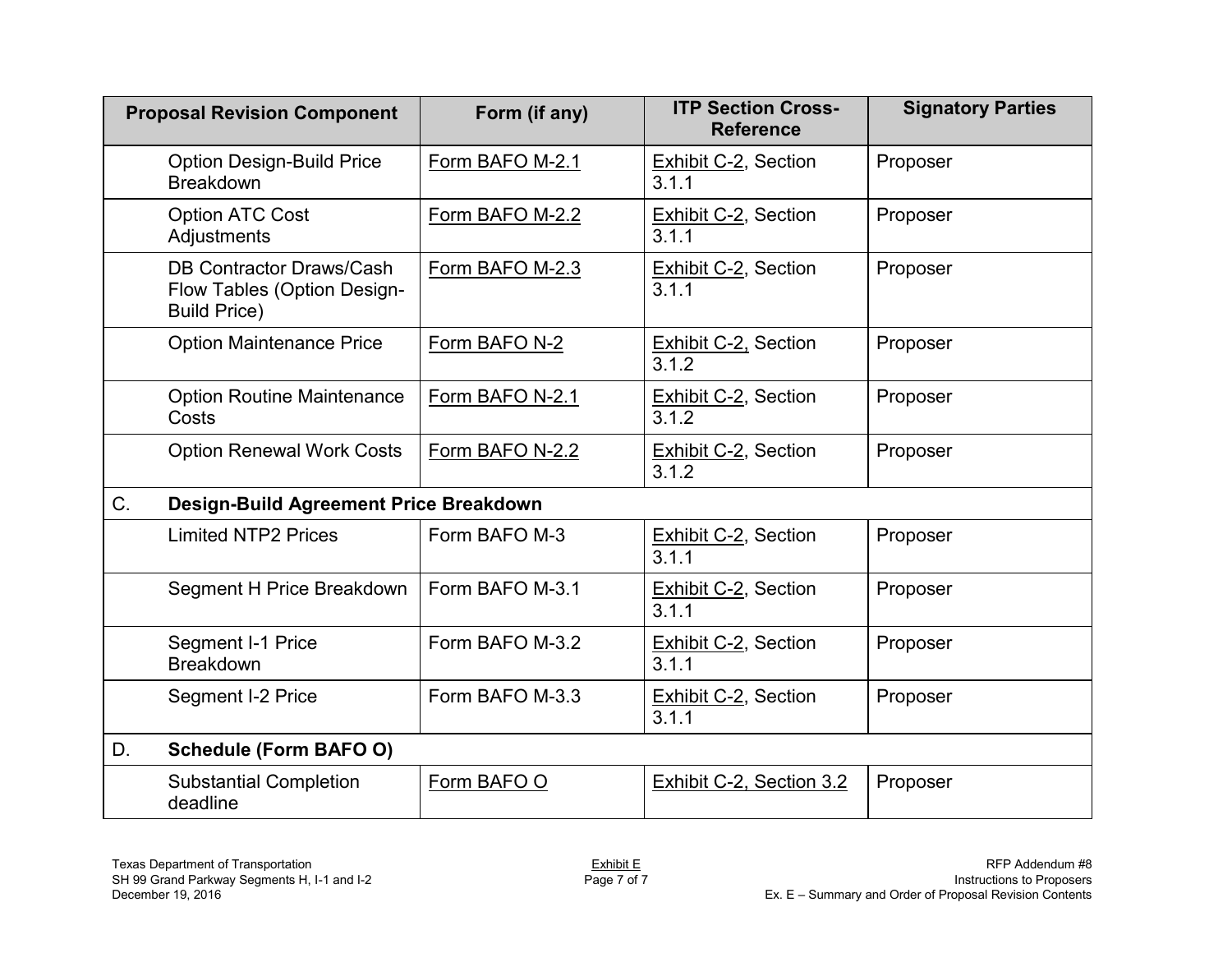## **Exhibit F**

## **RIGHT OF ENTRY PROCESS**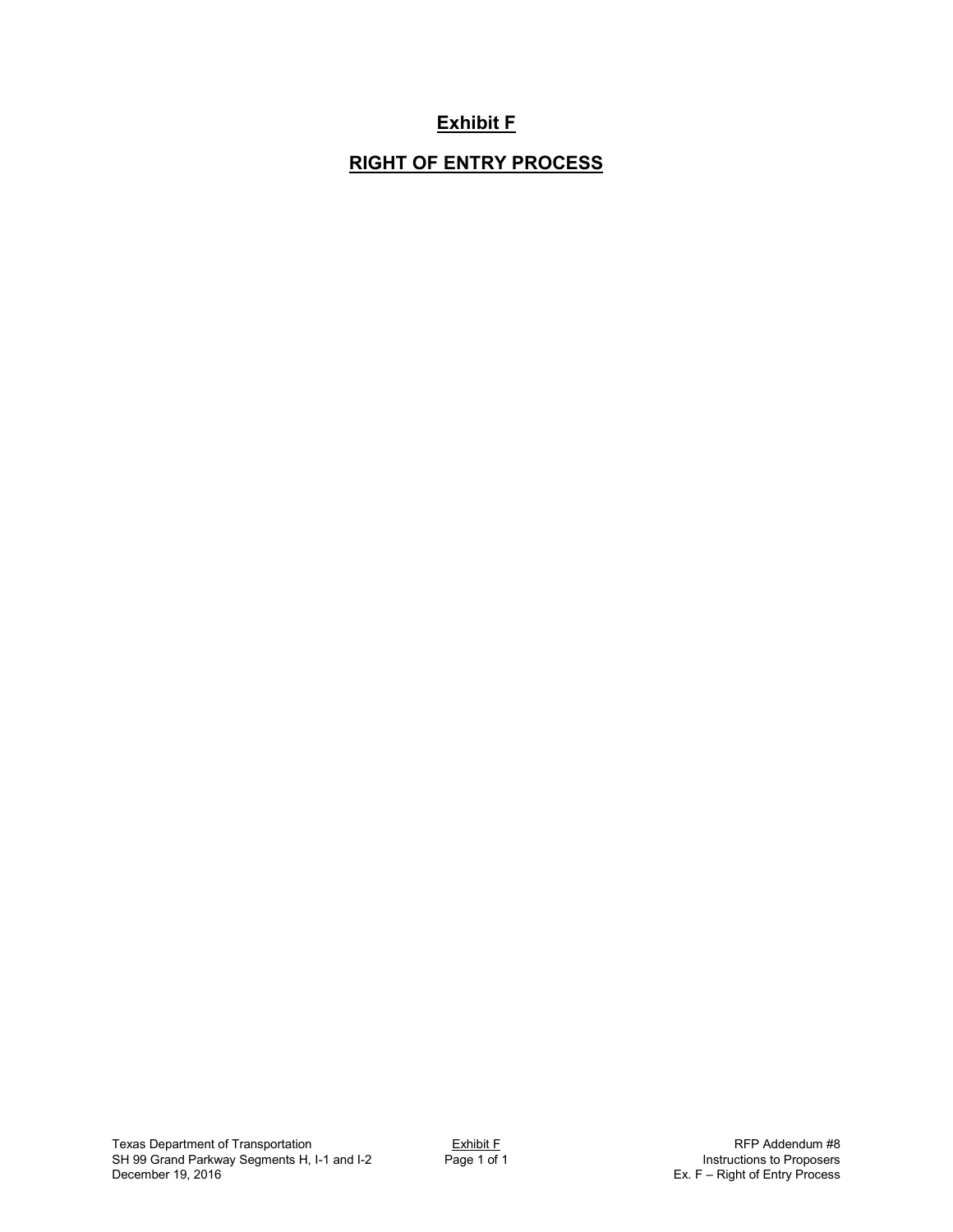## **Exhibit F-1**

## **RIGHT OF ENTRY PROCESS FOR NON-STATE-OWNED PROPERTY**

Proposers desiring to obtain access during the procurement to property that is not owned by the State along SH 99 Grand Parkway Segments H, I-1 and I-2 shall submit a request to TxDOT that includes the parcel numbers and reasons for access. TxDOT shall be responsible for contacting the relevant property owner(s) and negotiating a right of entry for use by all Proposers.

Proposers are advised that the process of obtaining rights of entry from property owners other than TxDOT may take a minimum of 2-4 weeks. Proposers shall be responsible for providing timely requests to TxDOT.

Proposers shall comply with any requirements, conditions and restrictions of the property owner. The form of Right of Entry Agreement to be signed by the respective property owner is attached as Appendix A.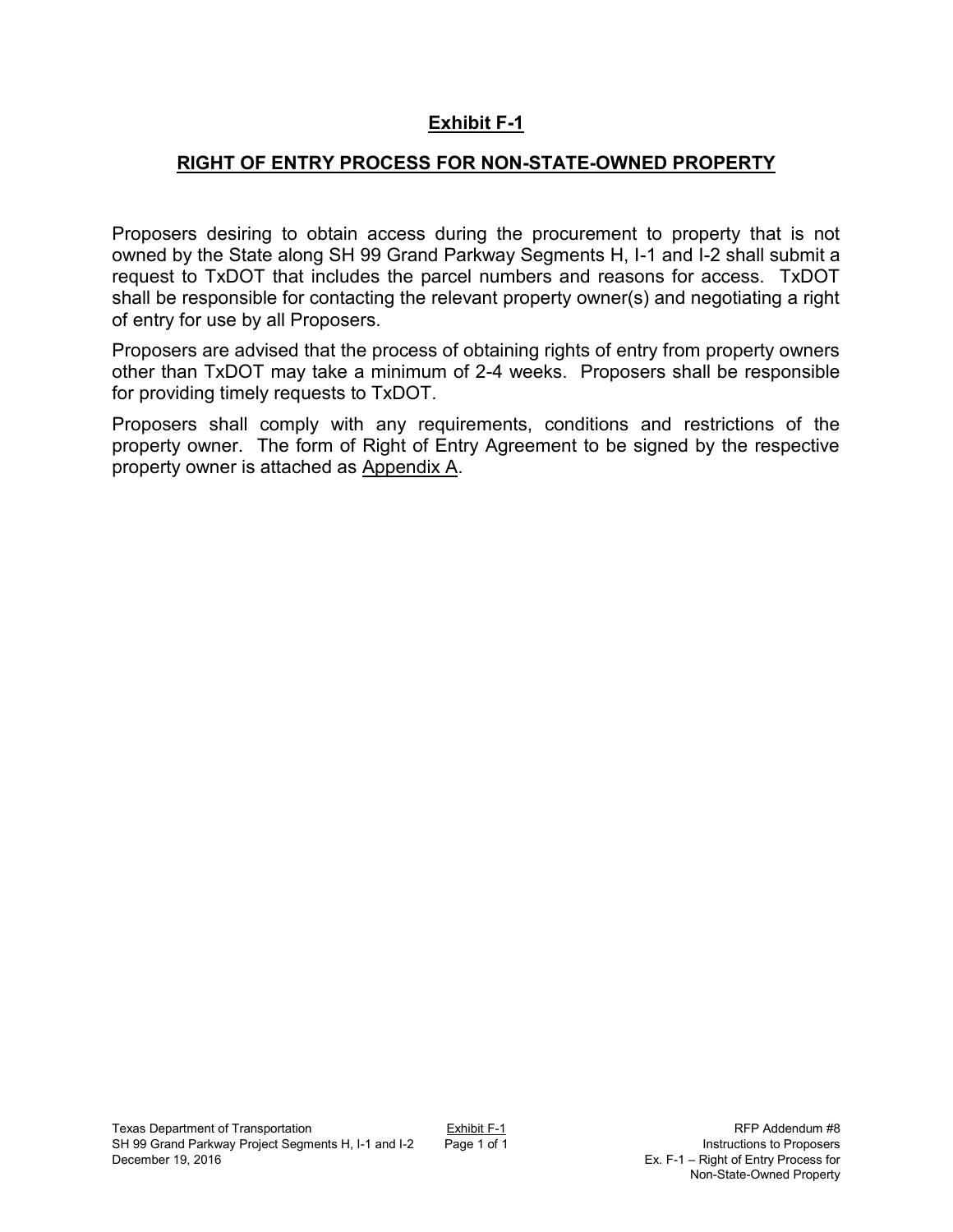### **Appendix A to Exhibit F-1**



**Atkins North America, Inc.** 1250 Wood Branch Park Drive, Suite 300 Houston, Texas 77079

Telephone: +1.281.493.5100 Fax: +1.281.493.1047

www.atkinsglobal.com/northamerica

Today's Date

Last Name, First Name Street Address City, State Zip **Parcel ID Number:** \_\_\_ **Tax ID Number:**  Land Referencing Address:

Re: Proposed State Highway 99 (Grand Parkway) Segments H, I-1, and I-2 Property Access for Surveying, Environmental, Geotechnical, and Subsurface Utility Studies

Dear Property Owner:

The Texas Department of Transportation (TxDOT) is investigating the Selected Alternative Alignment for the construction of Grand Parkway Segment H (US 59/IH 69 to US 90) and Segment I-1 (US 90 to IH 10- E) as well as upgrades to Segment I-2 (IH 10-E to SH 146 S). As the project progresses, TxDOT will solicit proposals from private Developers to design and build this transportation facility. TxDOT has obtained the services of Atkins North America, acting on behalf of TxDOT, to secure the permissions necessary for TxDOT's consulting teams and prospective Developer teams to conduct surveying, environmental, geotechnical, and subsurface utility engineering (SUE) field investigations.

Representatives of the TxDOT consulting team and prospective Developers will be conducting environmental investigations to determine potential effects the proposed alignment would have on environmental resources in the area and to comply with regulatory permitting requirements. Additionally, geotechnical and SUE studies consisting of soil borings would be taken to determine the types of soils and utilities below the proposed right-of-way of Grand Parkway Segments H and I-1. The investigations will require that scientists and geotechnical experts obtain entry to areas of private land with the understanding that livestock, fences, buildings, etc., will not be disturbed.

All of the field work will be within the proposed project limits and conducted by walking and/or all-terrain vehicle. In some locations, small shovel holes and/or small borings will be excavated to evaluate soil characteristics. The holes will be filled on the same day as soon as work is completed. Temporary flagging may be placed on your property during the field efforts. You and/or your representative may request to be present during the fieldwork. Field surveyors, scientists, and geotechnical experts may need to access your property at various times within the next three years.

We appreciate your cooperation in this effort. Please review the Right of Entry document, and if acceptable, sign and return the enclosed form as soon as possible using the enclosed postage-paid envelope. Alternatively, you can scan and e-mail the form to James.Lowe@atkinsglobal.com or fax to (281) 493-1047. If you have any questions about the above work, please contact James Lowe at (281) 529-4162 at the Atkins Houston, Texas, office. If you need additional information regarding the proposed project, please contact Terri Dedhia with TxDOT at Terri.Dedhia@txdot.gov.

Sincerely,

Project Manager - Atkins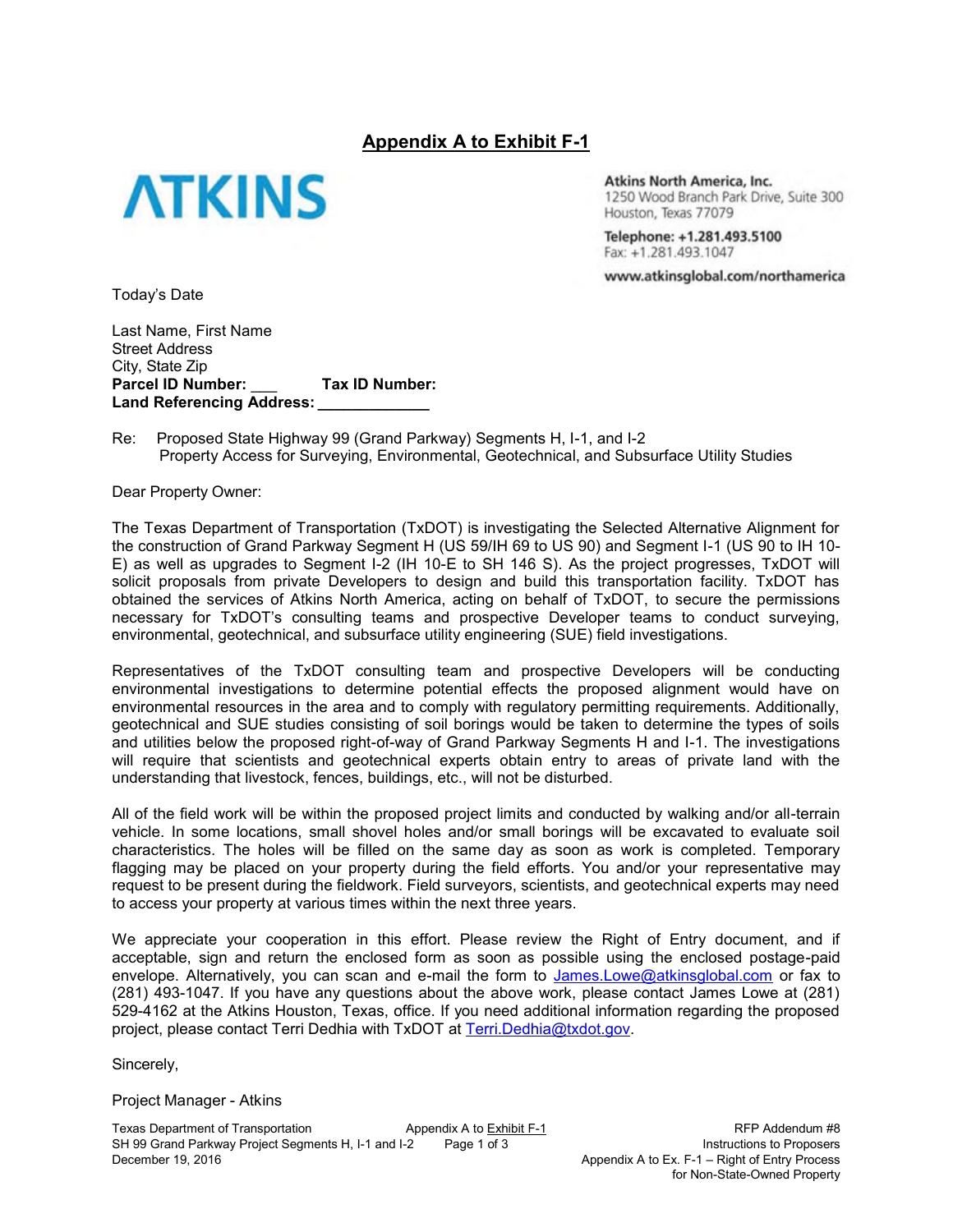

# **SH 99 Grand Parkway Segments H, I-1 and I-2**

**Right of Entry Parcel ID No. \_\_\_\_\_\_\_ Tax ID No. \_\_\_\_\_\_\_\_** Land Referencing Address: **CSJ No. 3510-07-003, -08-001, -09-002, -10-001 Segment H & I-1** 

The Owner, or authorized representative known to be **\_\_\_\_\_\_\_\_\_\_\_\_\_\_\_\_\_\_\_\_\_**, hereby grants a Right of Entry to TxDOT, its contractors, consultants, agents, and all others TxDOT deems necessary, including prospective design-builders, to perform work necessary for the completion of the design, surveying, geotechnical evaluation, sounding, environmental studies, utility investigation, and other examination required to be performed in anticipation of the final design of the project and/or prior to the acquisition of property necessary for the Project.

- The Owners reserve all rights, title, and interest in and to the property, and this Right of Entry shall in no way prejudice Owner's right to contest the acquisition of the property or to receive full and just compensation as allowed by law for any interest in and to the property that may be needed by the State of Texas, and damages, if any, to the remainder of the Owner's interest to and in the property.
- This Right of Entry shall not prejudice Owner's rights to any relocation benefits for which the Owner would be eligible.
- The Owner, or authorized representative, grants TxDOT, its contractors, consultants, agents, and all others necessary to perform work required, at its own risk and expense, the right of ingress and egress over and across the property for the purpose of accessing the proposed Right of Way ("ROW").
- TxDOT and all others sharing in the Right of Entry granted hereunder will attempt to utilize only nondestructive testing methods but, if necessary, will restore the property to prior condition for any damage or make reimbursement to the owner for any damage to the property.
- The Right of Entry shall be effective the date this document is executed and shall remain in effect until the sooner of (1) the date that this Right of Entry is revoked in writing by Owner, or (2) the date that the proposed ROW is acquired in the name of the State of Texas.
- The Owner, or authorized representative, shall have the right to accompany any or all operations being performed as a result of the use of this document.
- If there are any tenants or lessees on the property who must be contacted, the Owner, or authorized representative, agrees to contact them or to provide TxDOT, and upon request, any party sharing in this Right of Entry, the names and contact numbers so that TxDOT and others sharing in this Right of Entry may give them proper notice prior to entering the property.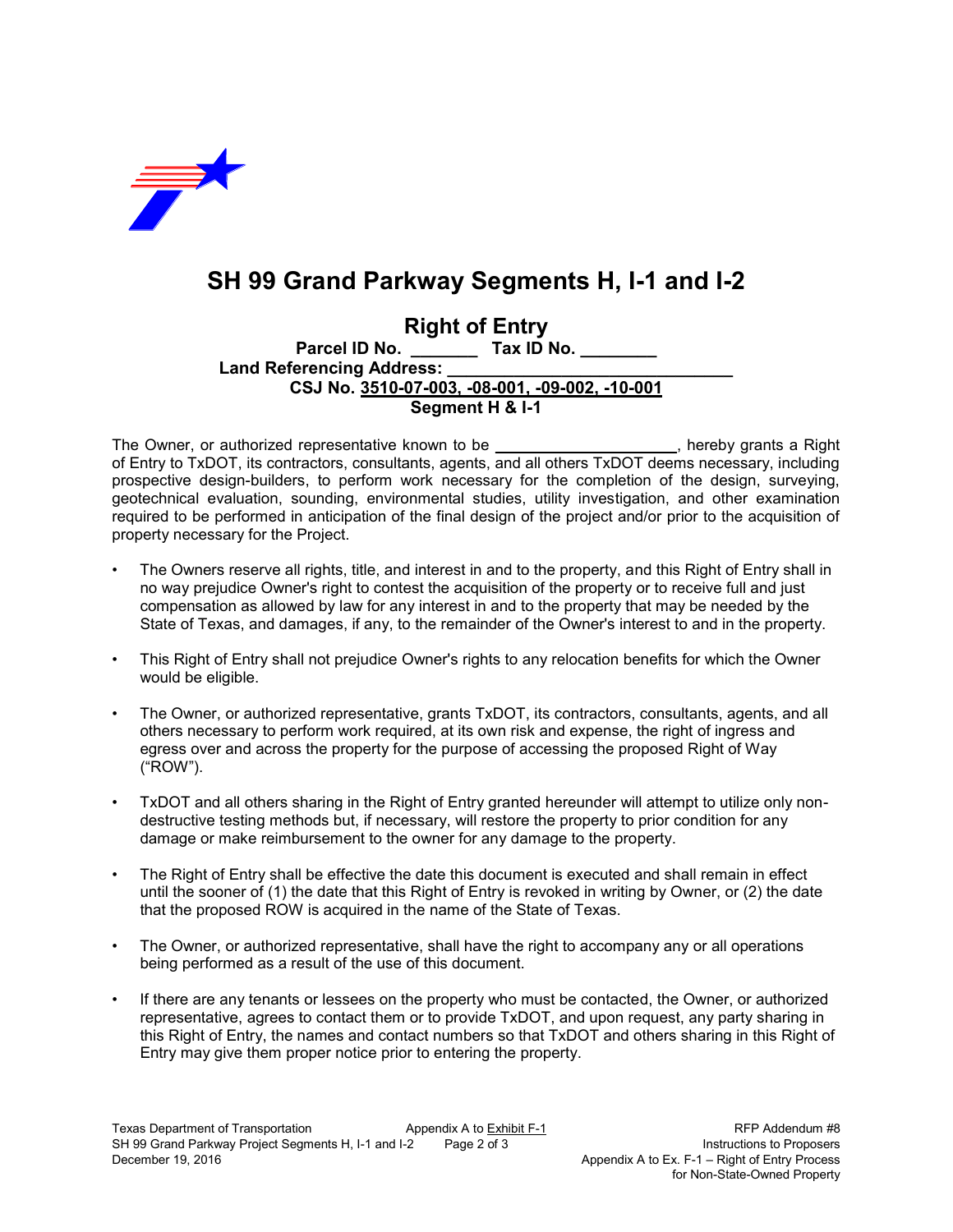- The Right of Entry, unless revoked or terminated, shall extend to and bind the parties, their heirs, executors, administrators, legal representatives, successors, and assigns, including the contractors, consultants, agents and all others TxDOT has deemed necessary to share in this Right of Entry.
- If Owner is other than an individual, the undersigned representative of the Owner warrants and represents that he or she is duly authorized and empowered to enter into and to execute this Right of Entry on behalf of the Owner.

SH 99 Grand Parkway Segments H, I-1 and I-2 is progressing to the next level. TxDOT appreciates previous Rights of Entry but now requires additional access for highway design activities. If there are any questions, please contact James Lowe at James.Lowe@atkinsglobal.com (telephone: 281.529.4162) (fax: 281.493.1047).

This Right of Entry is in addition to any prior right of entry granted to TxDOT by the Owner in respect of the parcel identified at the top of page one, is for specific purposes described in the introductory paragraph for the benefit of the persons identified in that paragraph and is subject to the terms of the Owner's grant of this Right of Entry. Should the Owner have any concerns or questions regarding the activities of any person sharing or claiming to share in this Right of Entry, the Owner shall be entitled to enlist the assistance of TxDOT through Terri Dedhia at Terri.Dedhia@txdot.gov.

IN WITNESS WHEREFORE, this instrument is executed on and shall be effective as of this

 $\frac{1}{2}$  day of  $\frac{1}{2}$ , 2016.

\_\_\_\_\_\_\_\_\_\_\_\_\_\_\_\_\_\_\_\_\_\_\_\_\_\_\_\_\_\_ \_\_\_\_\_\_\_\_\_\_\_\_\_\_\_\_\_\_\_\_\_\_\_\_\_\_\_\_\_\_\_ **OWNER** Telephone Number

\_\_\_\_\_\_\_\_\_\_\_\_\_\_\_\_\_\_\_\_\_\_\_\_\_\_\_\_\_\_\_ \_\_\_\_\_\_\_\_\_\_\_\_\_\_\_\_\_\_\_\_\_\_\_\_\_\_\_\_\_\_\_ PRINT NAME Cell Number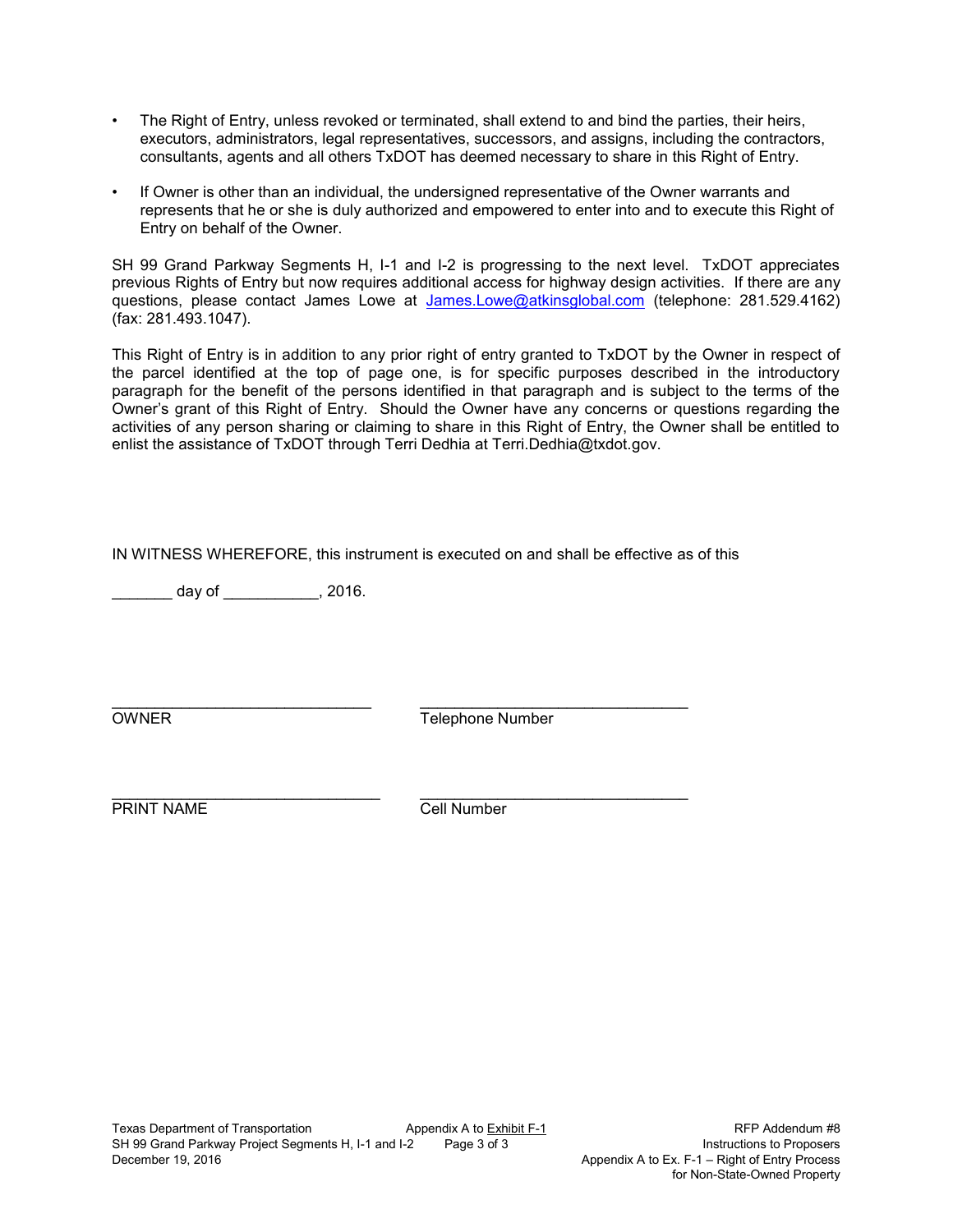## **Exhibit F-2**

## **RIGHT OF ENTRY PROCESS FOR STATE-OWNED ROW**

Proposers must comply with the following steps in order to obtain a right of entry from TxDOT to SH 99 Grand Parkway Segments H, I-1 and I-2 Right of Way ("ROW") at various locations prior to execution of the Design-Build Agreement ("DBA").

- 1. The Proposer shall complete the Agreement for Engineering Investigations on State Highway ROW and forward a signed original agreement and Exhibit B, TxDOT Form 1560, Certificate of Insurance, to Dieter Billek, P.E.
- 2. Exhibit A, DBA Site Investigation on Highway ROW in the Houston and Beaumont Districts, shall be completed by the Proposer for each request for right of entry upon State highway ROW. One Exhibit A can cover a request for multiple days of access. Exhibit A may be turned in with the signed original Agreement for Engineering Investigations on State Highway ROW and Exhibit B, or may be turned in subsequent to the Proposer's receipt of the fully executed copy of the agreement.
- 3. Dependent upon the location of the ROW for which the Proposer seeks entry, the Proposer shall submit Exhibit A to Dieter Billek, P.E.
- 4. Prior to a Proposer's entry onto State Highway ROW, the Proposer must receive Approval from the appropriate area office.
- 5. The Proposer may perform investigations in areas only as requested in each Exhibit A.

\*\*\* Note: Exhibit A may be faxed, e-mailed or submitted in hard copy. Approval of Exhibit A shall occur in written format which may include e-mail.

## \*\*\* Exhibit A preparation:

In addition to location and general description of investigations to be performed, if the investigations require closure of a lane(s) of traffic for any reason, the Proposer shall submit a traffic control plan for TxDOT review and approval with the appropriate Exhibit A.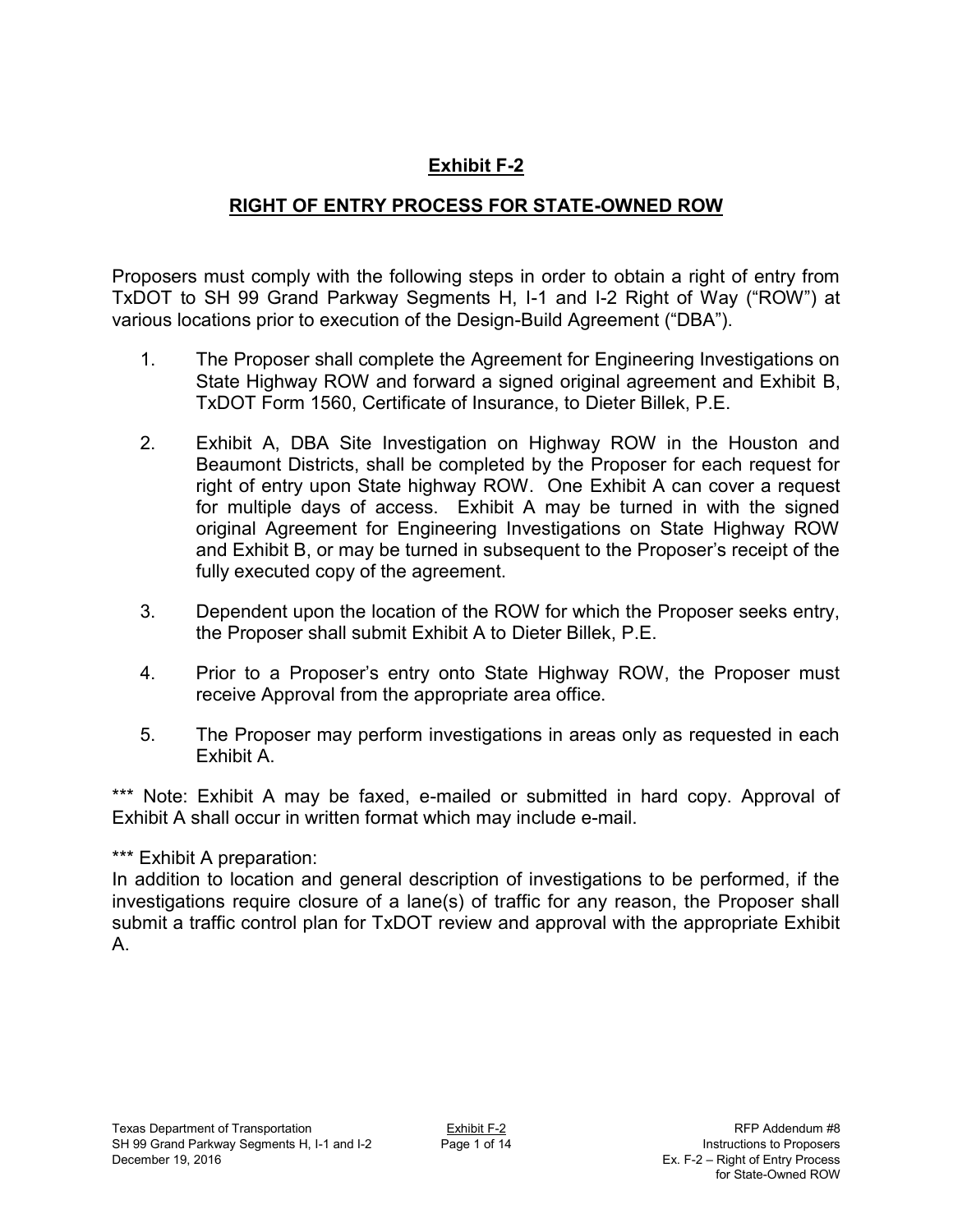### **AGREEMENT FOR ENGINEERING INVESTIGATIONS ON STATE HIGHWAY RIGHT OF WAY**



| STATE OF TEXAS § |                                                                                   |    |
|------------------|-----------------------------------------------------------------------------------|----|
|                  |                                                                                   |    |
|                  |                                                                                   | by |
|                  | the State of Texas, acting by and through the Texas Department of Transportation, |    |
|                  | referred to as "TxDOT," party of the first part, and ___________________________  |    |
|                  | hereinafter referred to as the "Requestor," party of the second part.             |    |

## **WITNESSETH**

WHEREAS, TxDOT owns and operates a system of highways for public use and benefit, including SH 99 Grand Parkway Segments H, I-1 and I-2, in Chambers, Harris, Liberty, and Montgomery Counties; and

WHEREAS, the Requestor has requested permission from TxDOT to use SH 99 Grand Parkway Segments H, I-1 and I-2 Right of Way ("ROW") at various locations to be determined based on submittal of Exhibit A for each instance of access requested. Exhibit A is attached hereto and made a part of this Agreement, for the purpose of asset assessment, engineering studies and site investigations; and

WHEREAS, in accordance with Tex. Adm. Code, § 27, TxDOT seeks to enter into a DBA with a private sector partner and desires the private sector partner to have access to the proposed Project limits for performance of due diligence work in preparation of its Proposal; and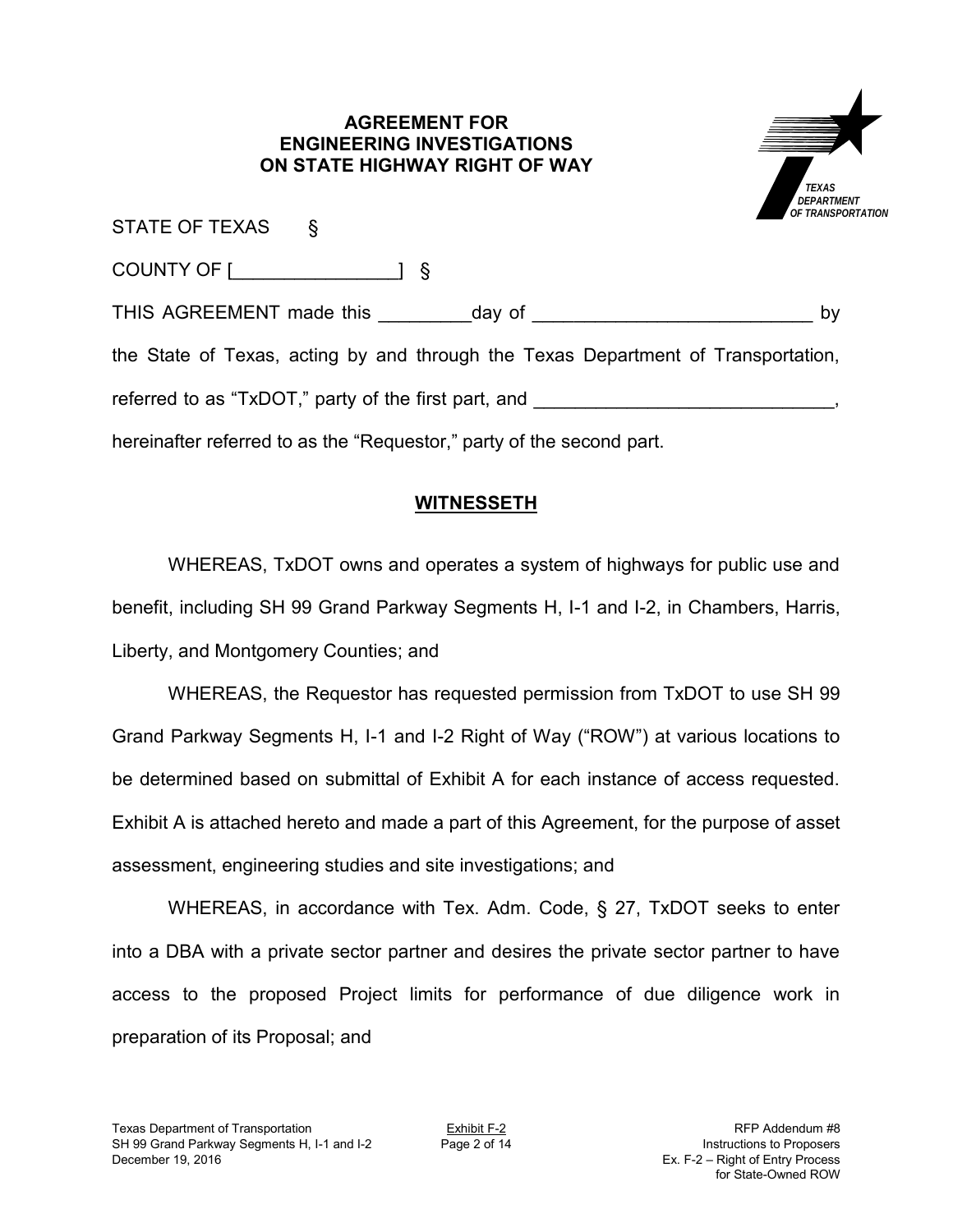WHEREAS, this Agreement is intended to encourage and facilitate access to TxDOT highway facilities and their adjacent ROW for the promotion of that goal while protecting the safety of the traveling public and the integrity of state highway facilities and ROW.

## **AGREEMENT**

- 1. The Requestor's description of the activities, including the placement of people and equipment on TxDOT highway ROW, will be submitted in writing as outlined in Exhibit A and shall be made part of this Agreement upon approval of TxDOT.
- 2. It is expressly understood that TxDOT does not purport hereby to grant any right, claim, title, or easement in or upon its ROW. Furthermore, approval of this Agreement by TxDOT does not constitute approval by any other Texas State agency.
- 3. The Requestor agrees to accept full responsibility for coordinating and making arrangements with the local law enforcement personnel to provide adequate and safe traffic control during the above referenced activity. If, during the activity, the local law enforcement personnel determine that the above referenced use of the ROW is creating a traffic hazard, the ROW will be opened to traffic and the activity will be rescheduled to a time agreeable to TxDOT, the Requestor, and the local law enforcement personnel.
- 4. The Requestor shall provide necessary safeguards to protect the public during the above referenced activity, including adequate insurance for payment of any damages which might result from activities during occupation of the ROW, and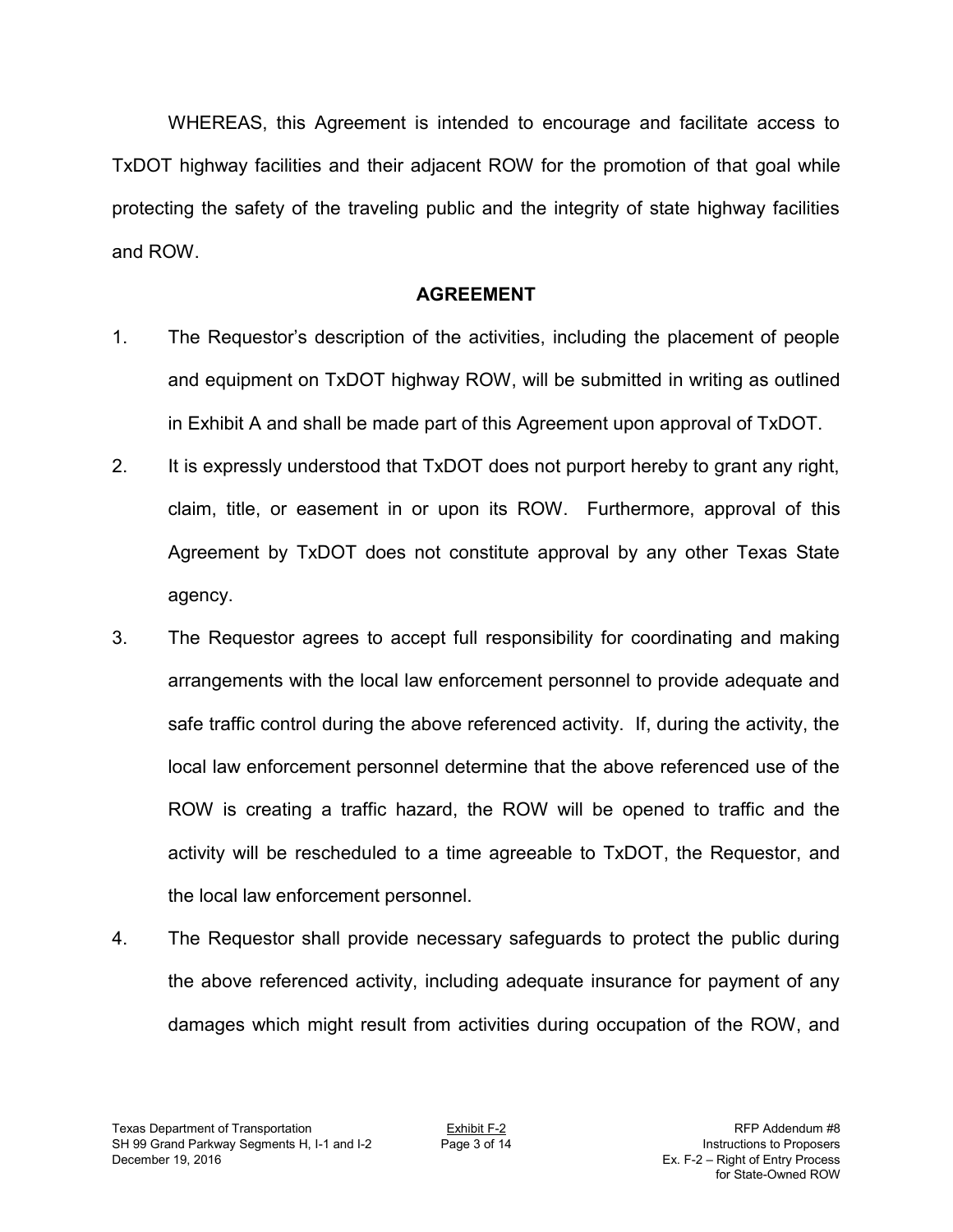shall save TxDOT and the State of Texas harmless from damages, to the extent of said insurance coverage and insofar as it can legally do so.

- 5. The Requestor agrees to indemnify and save harmless TxDOT and the State of Texas and its officers, agents, contractors, and employees from all suits, actions, or claims and from all liability and damages for any and all injuries or damages sustained by any person or property as a consequence of any neglect in the performance of the above referenced activity and any related activity by the Requestor and from any claims or amounts arising or recovered under the "Workers' Compensation Laws"; V.T.C.S., Civil Practice & Remedies Code 101.021, 101.051; or any other laws.
- 6. The Requestor shall further indemnify TxDOT and the State of Texas and accept responsibility for all damages or injury to property of any character occurring during the prosecution of the activity resulting from any act, omission, neglect or misconduct on the part of the Requestor in the manner or method of executing the activity. The Requestor assumes all costs associated with the inspections, investigations and assessments.
- 7. TxDOT, having the legal right to occupy TxDOT highway ROW, will not be responsible or liable for damages to the Requestor's property or operations. The Requestor's attention is directed to the fact that utility installations owned by others exist in the ROW. The Requestor shall save harmless TxDOT and the State of Texas from any and all suits or claims resulting from damage to any utility installation due to the above referenced activity.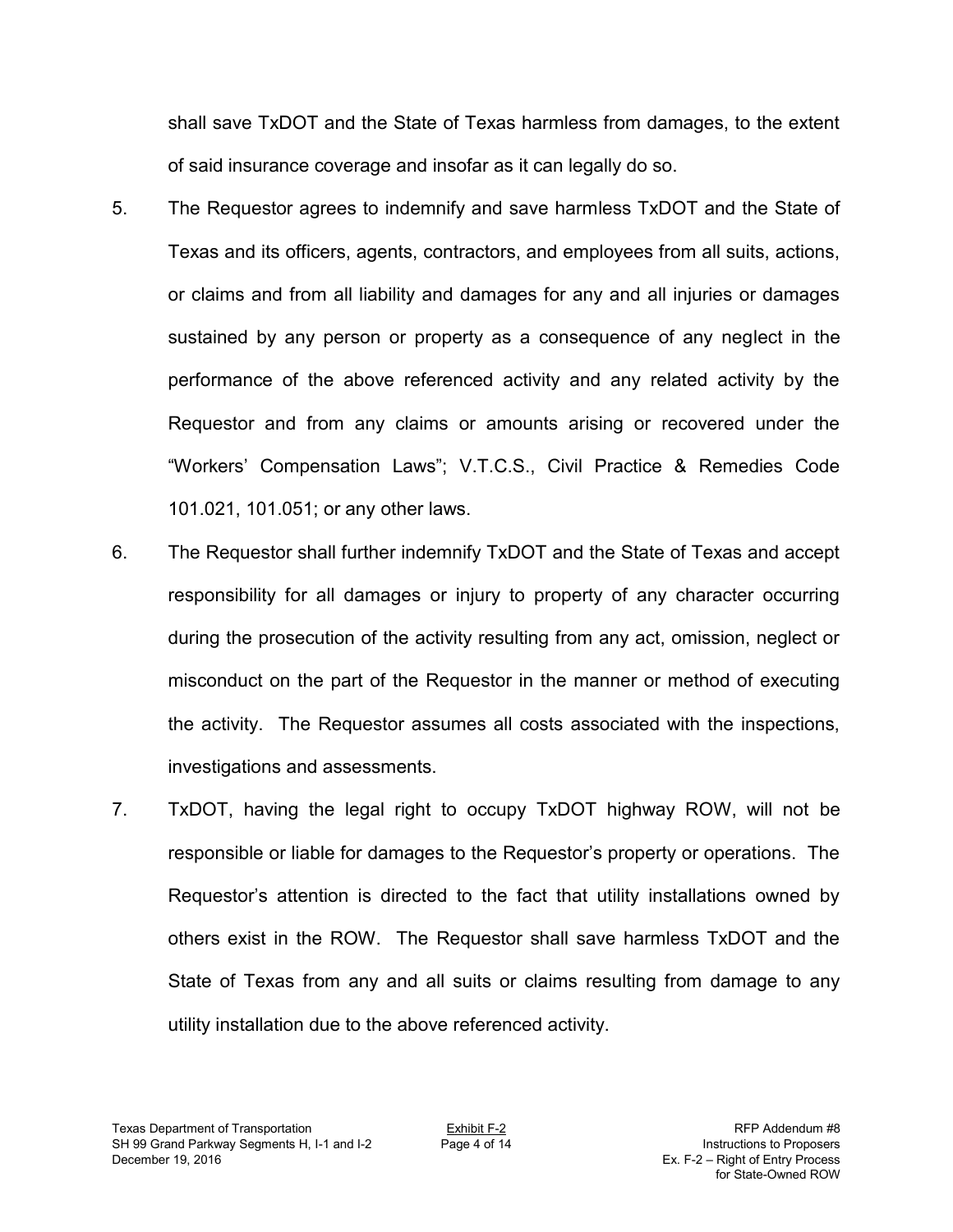- 8. The Requestor shall restore the ROW to its original condition, free of any damage to the roadway and drainage structures, signs, and pavement and, to the extent practicable, restore the natural environment, including landscape features. The Requestor will avoid or minimize damage outside the ROW and will, at its own expense, restore or repair damage outside the ROW. The Requestor's performance shall be in compliance with all federal, State and local laws, ordinances, and regulations including:
	- the Endangered Species Act of 1973, 16 USC § 1531 et seq. and the regulations there under as amended;
	- TxDOT's erosion and sedimentation control standards and TxDOT's Vegetation Management Standards, which may in any way regulate or control the activity;
	- all State and federal environmental laws and any conditions required by TxDOT to protect the environment.

Any costs incurred by TxDOT for repairs to highway facilities, for the removal of debris, or for any other necessary restoration work performed by TxDOT as a result of the activity will be billed to the Requestor at cost. The Requestor shall make full and complete payment to TxDOT within thirty (30) days from receipt of TxDOT's written notification.

9. Any action by the Requestor that indicates a commencing of the activity in the ROW will signify that the Requestor agrees to abide by the above requirements.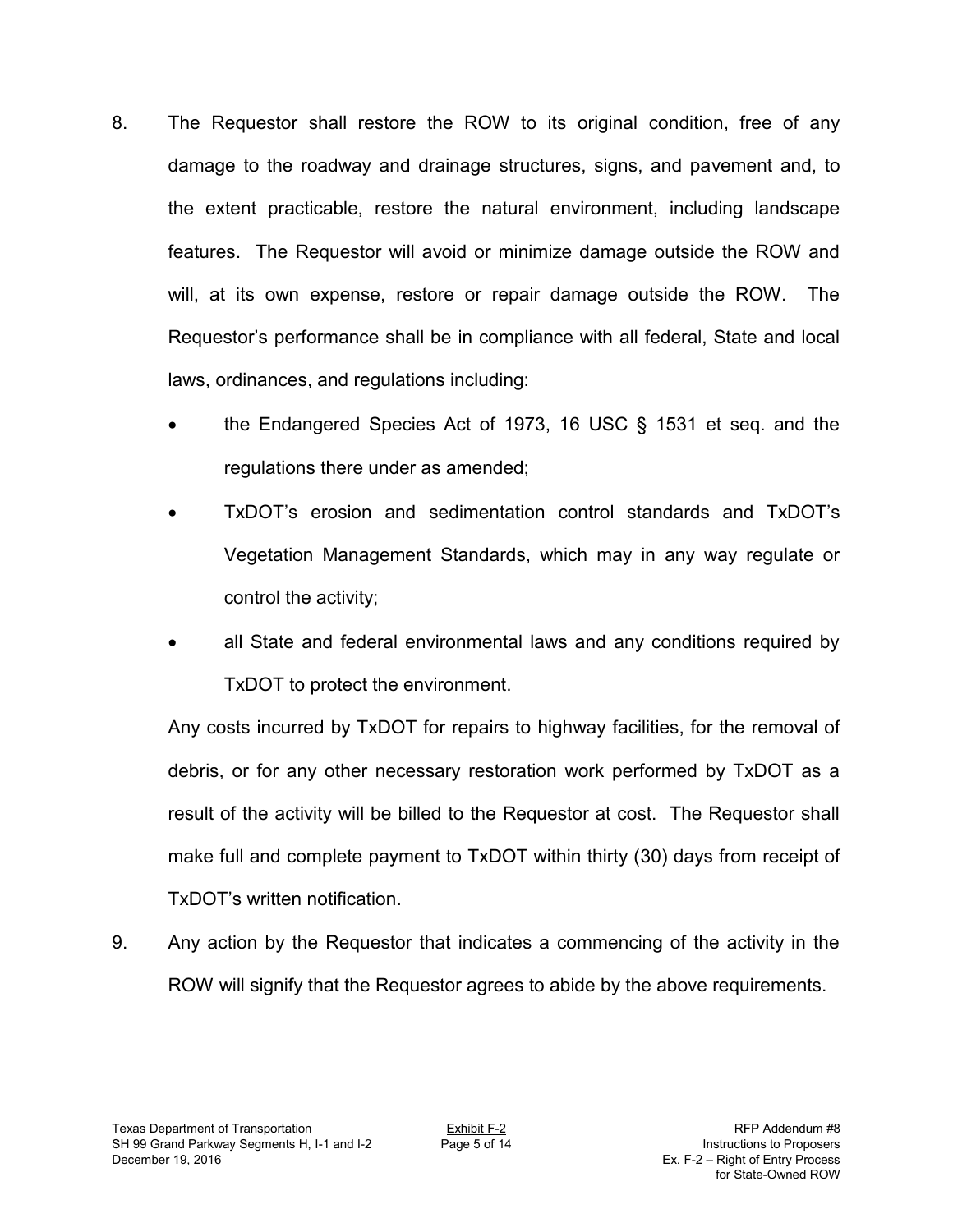- 10. Any changes in the time frame, character, or responsibilities of the parties as outlined on the appropriate previously approved Exhibit A shall be enacted by a written approval by TxDOT.
- 11. It is mutually agreed and understood that if the above referenced section of paved ROW is to be partially or totally temporarily closed, it will be closed in accordance with a "Traffic Control Plan" provided as part of the appropriate Exhibit A and subject to approval by TxDOT. The Requestor hereby agrees to immediately reopen any partially or totally closed section of ROW to emergency vehicles, law enforcement personnel, or others in case of emergency. The traffic control shall be provided by the Requestor through cooperation with the appropriate law enforcement personnel at no cost to TxDOT. Each Traffic Control Plan shall be provided by the Requestor, at no cost to TxDOT, and approved by TxDOT, and shall be in accordance with the Texas Manual on Uniform Traffic Control Devices, latest edition. The Requestor hereby agrees to accept full responsibility for the complete planning, design and implementation of each Traffic Control Plan. Each Traffic Control Plan shall include a traffic enforcement plan, including a letter by mail or facsimile from the law enforcement agency that will be providing the traffic control for the event or a contact name and telephone number of the responsible law enforcement agency. Law enforcement will be present at all times during a closure unless stated otherwise in the Traffic Control Plan.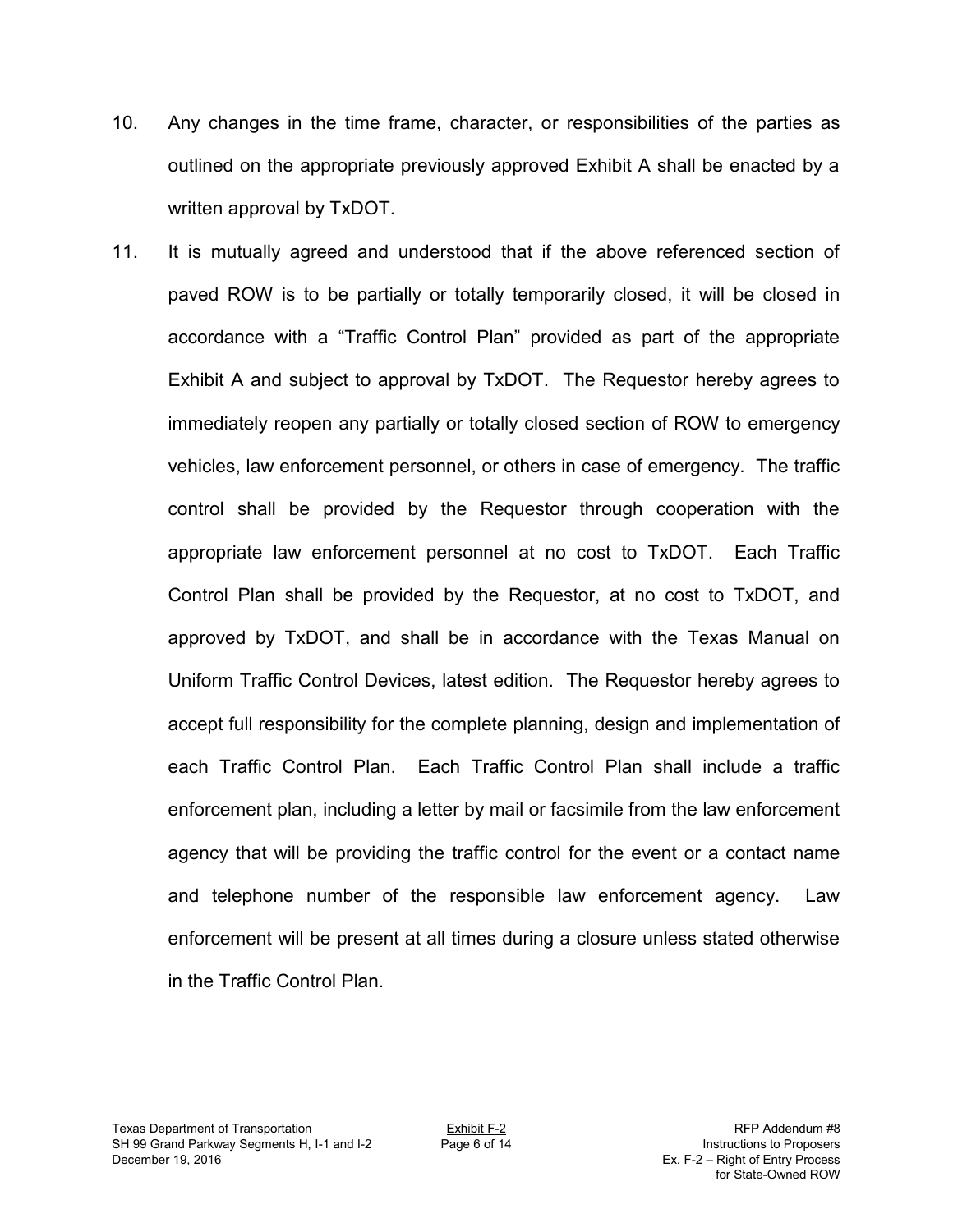- 12. The Requestor has provided TxDOT with Exhibit B, covering the below listed insurance limits for the duration of the activity. Exhibit B is attached hereto and made a part of this Agreement.
	- A. Worker's Compensation Insurance Amount Statutory Endorsed with a Waiver of Subrogation in favor of TxDOT and the State of Texas.
	- B. Comprehensive General Liability Insurance

Amounts –

Bodily Injury \$500,000 each occurrence

Property Damage \$100,000 each occurrence

OR

Commercial General Liability Insurance

Amount - \$600,000 combined single limit each occurrence and in the aggregate which includes Contractual Coverage; and, endorsed with a Waiver of Subrogation in favor of those parties named in paragraph A above, and endorsed with TxDOT and the State of Texas as an additional insured.

C. Comprehensive Automobile Liability

Amounts –

Bodily Injury \$250,000 each person

\$500,000 each occurrence

Property Damage \$100,000 each occurrence

Endorsed with a Waiver of Subrogation in favor of those parties named in paragraph A above, and endorsed with TxDOT and the State of Texas as an additional insured.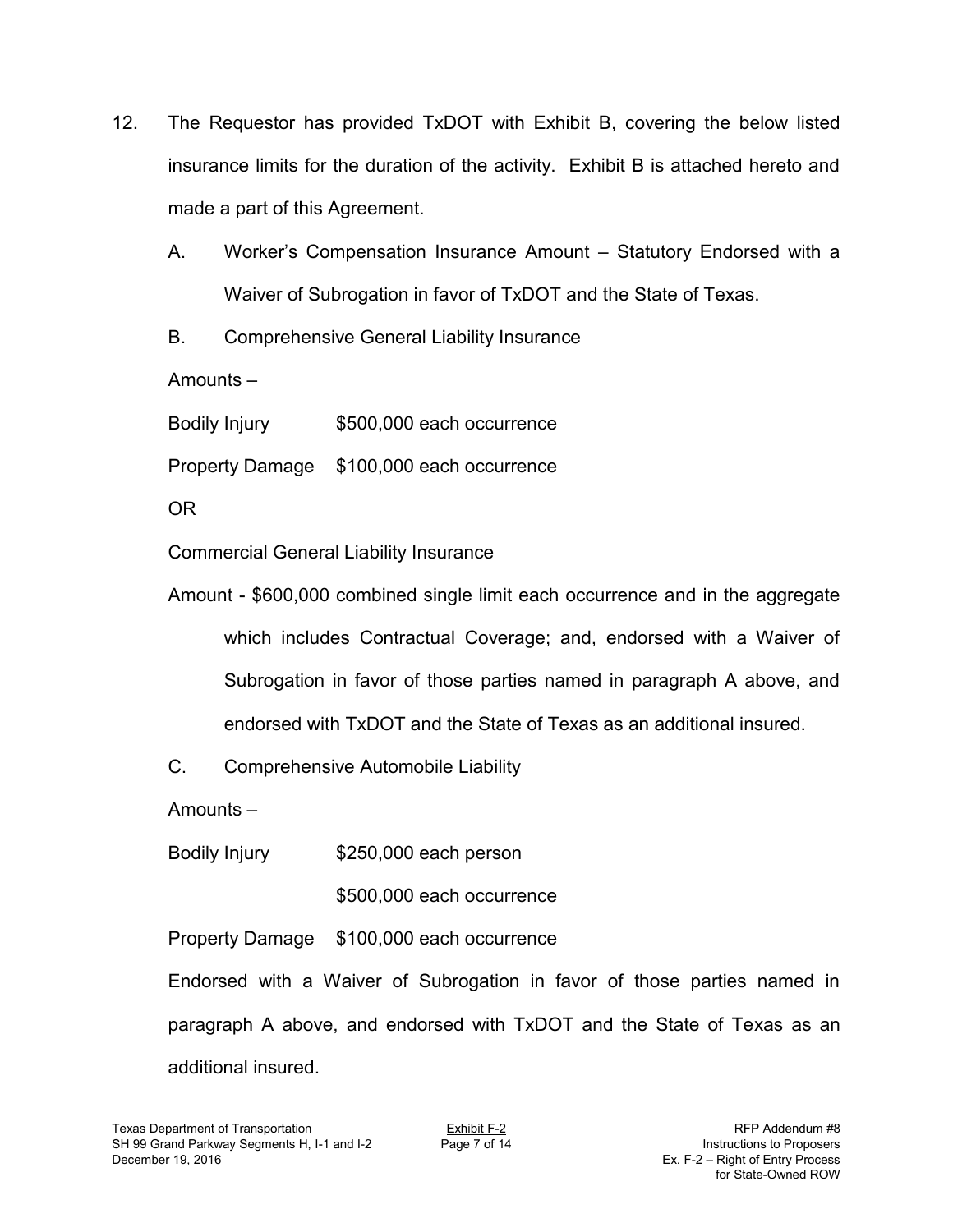- 13. This Agreement shall terminate upon execution of a DBA, unless terminated by:
	- Mutual agreement and written consent of both parties,
	- TxDOT upon written notice to the Requestor as consequence of the Requestor's failure to perform the responsibilities set forth herein (TxDOT may grant allowances for circumstances beyond the control of the Requestor),
	- TxDOT for reasons of its own and not subject to mutual consent of the Requestor upon not less that fifteen (15) days written notice to the Requestor, or
	- By satisfactory completion of the Requestor's temporary use of the highway ROW.

 The termination of this agreement and payment of any amount in settlement as prescribed herein shall extinguish all rights, duties, and obligations of TxDOT and the Requestor. Upon termination of this Agreement, the Requestor shall vacate the highway ROW and restore it to the original condition in a manner described herein within two days from the termination date of this Agreement.

- 14. Should disputes arise between the parties regarding the obligations and responsibilities established herein, TxDOT's decision shall be final and binding.
- 15. In case one or more of the provisions contained in this Agreement shall for any reason be held invalid, illegal or unenforceable in any respect, such invalidity, illegality or unenforceability shall not affect any other provisions hereof and this Agreement shall be construed as if such invalid, illegal, or unenforceable provision had never been contained herein.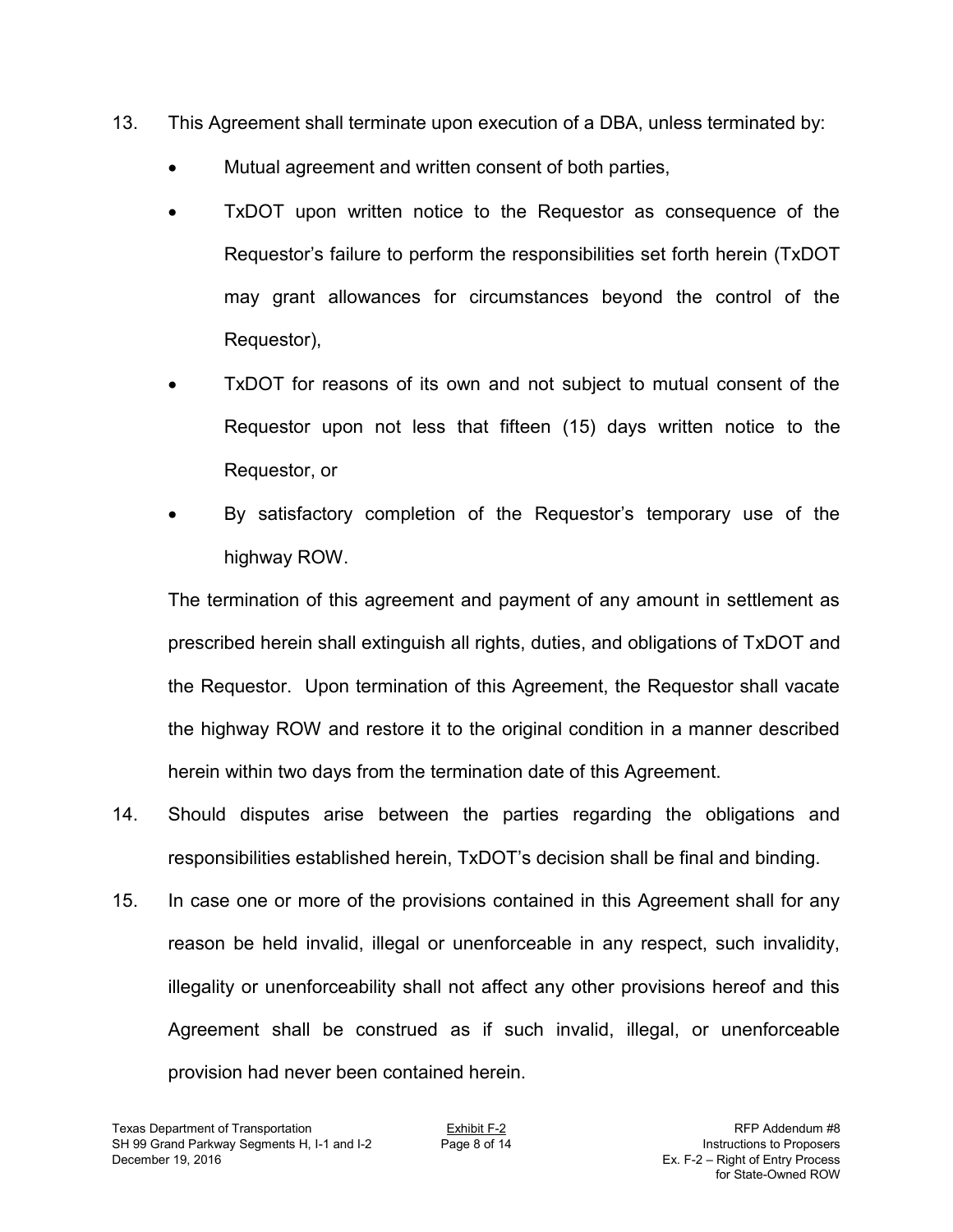- 16. This Agreement constitutes the sole and only agreement between the parties hereto and supersedes any prior understandings and/or written or oral agreements between TxDOT and the Requestor respecting the within subject matter.
- 17. The undersigned for the Requestor represents and warrants that he or she is an officer of the Requestor for which he or she has executed this Agreement and that he or she has the full and complete authority to enter into this Agreement on behalf of the Requestor.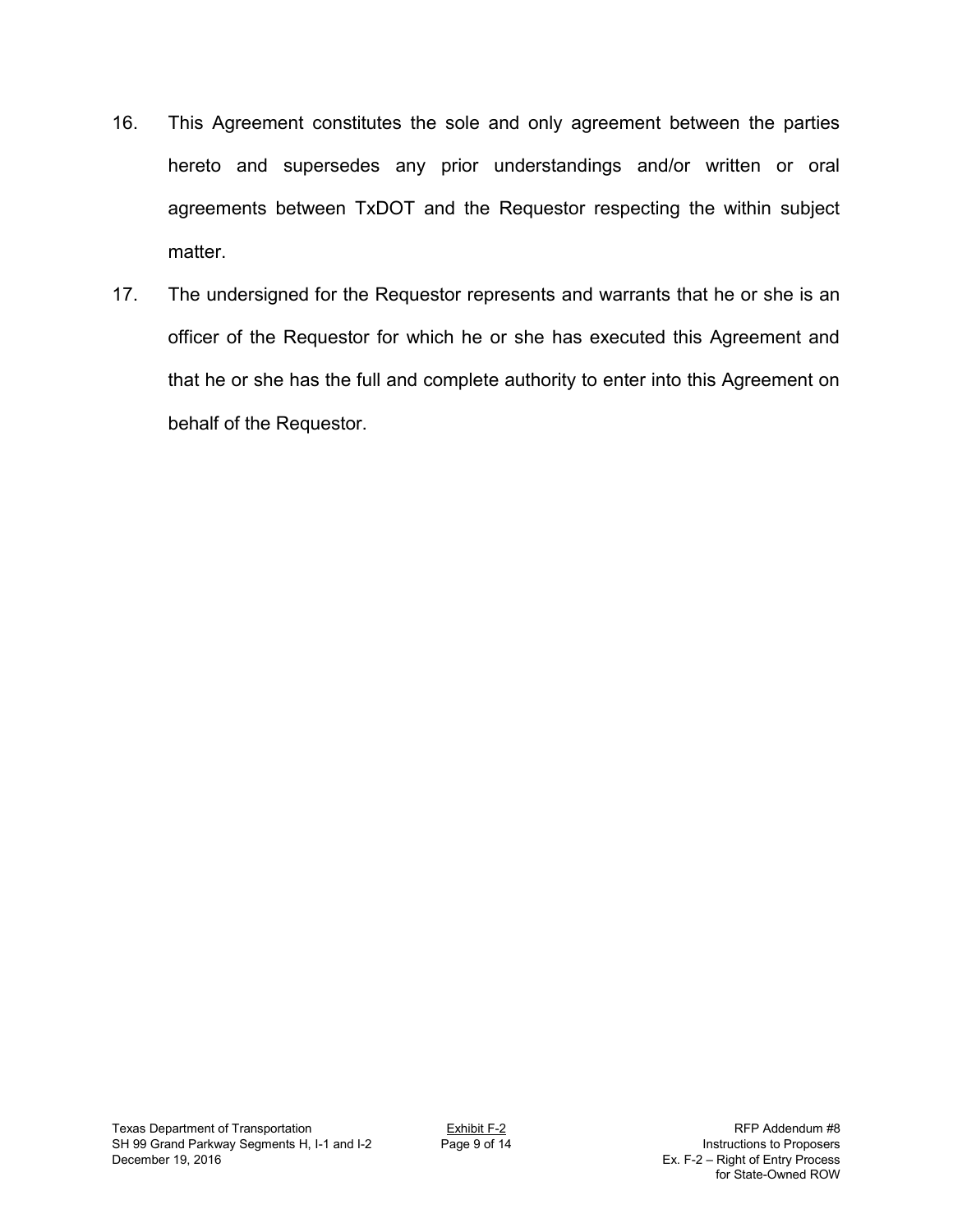IN TESTIMONY WHEREOF, the parties hereto have caused these presents to be executed on the dates shown below stated.

## **REQUESTOR NAME**:

By: \_\_\_\_\_\_\_\_\_\_\_\_\_\_\_\_\_\_\_\_\_\_\_\_\_\_ (Signature)

\_\_\_\_\_\_\_\_\_\_\_\_\_\_\_\_\_\_\_\_\_\_\_\_\_\_\_\_\_

Name: \_\_\_\_\_\_\_\_\_\_\_\_\_\_\_\_\_\_\_\_\_\_\_\_

(Typed)

 $\overline{\phantom{a}}$  , and the set of the set of the set of the set of the set of the set of the set of the set of the set of the set of the set of the set of the set of the set of the set of the set of the set of the set of the s (Title)

Date: \_\_\_\_\_\_\_\_\_\_\_\_\_\_\_\_\_\_\_\_\_\_\_\_\_

Address: **and a set of the set of the set of the set of the set of the set of the set of the set of the set of the set of the set of the set of the set of the set of the set of the set of the set of the set of the set of t** 

Phone: \_\_\_\_\_\_\_\_\_\_\_\_\_\_\_\_\_\_\_\_\_\_\_

 $\overline{\phantom{a}}$  , and the set of the set of the set of the set of the set of the set of the set of the set of the set of the set of the set of the set of the set of the set of the set of the set of the set of the set of the s  $\overline{\phantom{a}}$  , and the set of the set of the set of the set of the set of the set of the set of the set of the set of the set of the set of the set of the set of the set of the set of the set of the set of the set of the s \_\_\_\_\_\_\_\_\_\_\_\_\_\_\_\_\_\_\_\_\_\_\_\_\_\_\_\_\_

## **THE STATE OF TEXAS**

Executed by and approved for the Texas Transportation Commission for the purpose and effect of activating and/or carrying out the orders, established policies or work programs heretofore approved and authorized by the Texas Transportation Commission

By: \_\_\_\_\_\_\_\_\_\_\_\_\_\_\_\_\_\_\_\_\_\_\_\_\_\_\_\_\_\_ District Engineer [Houston] [Beaumont] District

Date: \_\_\_\_\_\_\_\_\_\_\_\_\_\_\_\_\_\_\_\_\_\_\_\_\_\_\_\_\_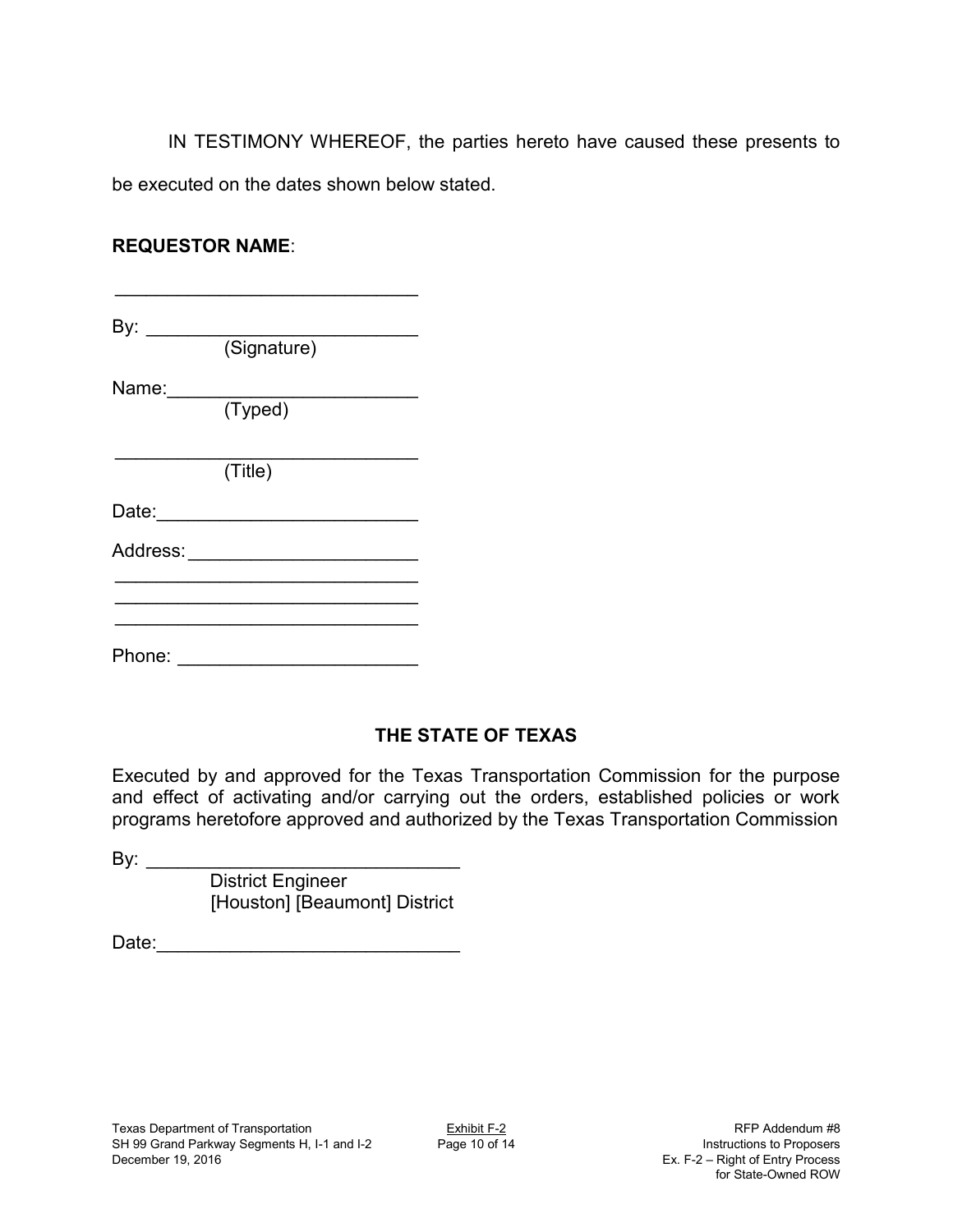## **LIST OF ATTACHED EXHIBITS**

## Exhibit Description

- A Design-Build Agreement Site Investigation on Highway Right of Way in the Beaumont and Houston Districts
- B TxDOT Form 1560, Certificate of Insurance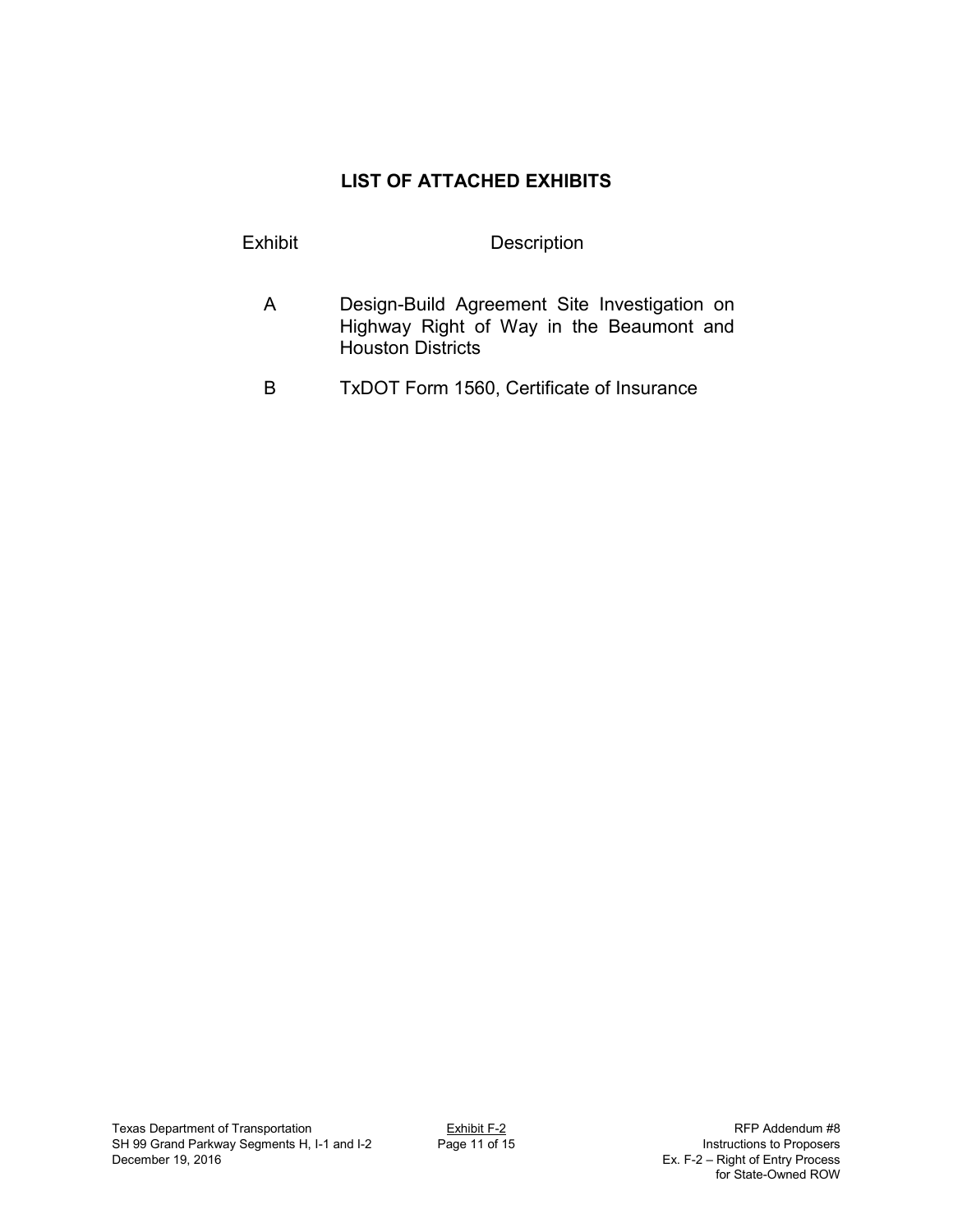

# **Exhibit A DESIGN-BUILD AGREEMENT SITE INVESTIGATION ON HIGHWAY RIGHT OF WAY IN THE BEAUMONT AND HOUSTON DISTRICTS**

is giving written notice of proposed Work to take place within the Right of Way ("ROW") of SH 99 Grand Parkway Segments H, I-1 and I-2 in Chambers, Harris, Liberty, and Montgomery Counties, TX as follows:

(Give general written description of location and work to take place- Do not write "See Attached")

The Work listed above **is not to include** the following: The destructive testing of any in place pavement or structure, or other work that may be considered harmful to assets already in place. This Work is limited to Site investigations and Engineering Studies for the purposes of preparing a Proposal for the SH 99 Grand Parkway Segments H, I-1 and I-2 Design-Build Agreement ("DBA") and Capital Maintenance Agreement ("CMA"). This may include reviewing in place Work along the Project ROW, gathering pavement condition score information, subsurface soils investigations and other investigations as required in preparation of a Proposal in response to the TxDOT issued Request for Proposals ("RFP").

At no time shall any Work activity that involves digging take place any closer than three feet from the edge of pavement or back of curb.

The Requestor will use best management practices to minimize erosion and sedimentation resulting from the proposed Work, and will revegetate the Work area as indicated under "Revegetation Special Provisions."

The Requestor will ensure that traffic control measures complying with applicable portions of the *Texas Manual on Uniform Traffic Control Devices* will be installed and maintained for the duration of this Work. (Approval of traffic control plans is required by area/maintenance office.)Refer to attached location map and drawing for a more specific location and a description of the Work activity. The undersigned agrees to comply with the terms and conditions set forth in this notice.

The proposed Work will begin on the \_\_\_\_\_\_ day of \_\_\_\_\_\_\_\_\_\_\_\_\_\_\_\_\_\_\_\_\_\_\_\_, 20 \_\_\_\_\_.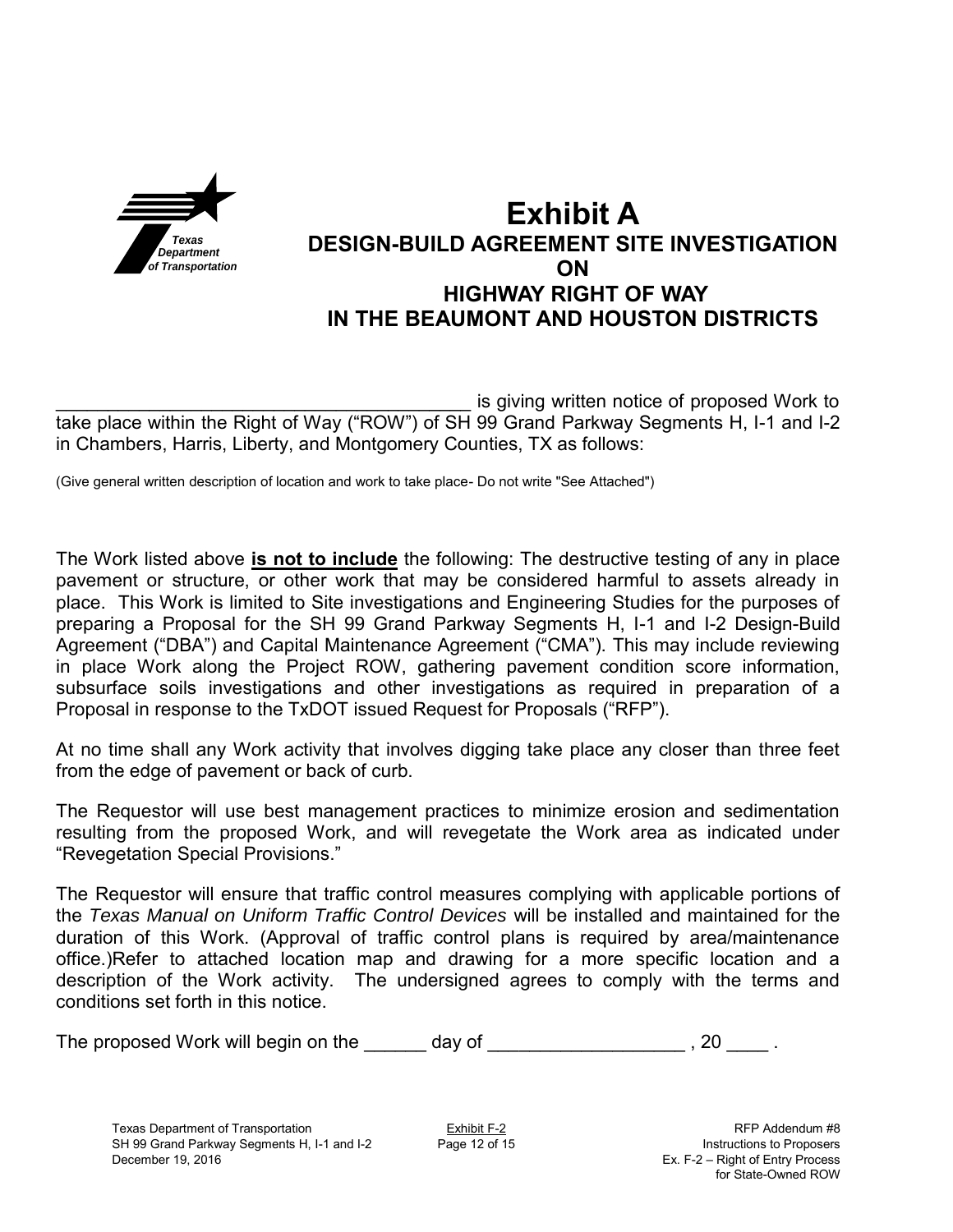| Requestor Party__________________________                                                                                        | <b>Texas Department of Transportation</b> |
|----------------------------------------------------------------------------------------------------------------------------------|-------------------------------------------|
|                                                                                                                                  |                                           |
|                                                                                                                                  | Director of Strategic Contract Management |
|                                                                                                                                  | <b>Division</b>                           |
|                                                                                                                                  |                                           |
| Phone<br><u> 1980 - Jan Samuel Barbara, margaret e populazion del control del control del control del control de la control </u> |                                           |
|                                                                                                                                  | Date                                      |

**COPY OF THIS DOCUMENT MUST BE KEPT ON JOBSITE. If approved via e-mail, retain printed copy of email approval on jobsite as well.**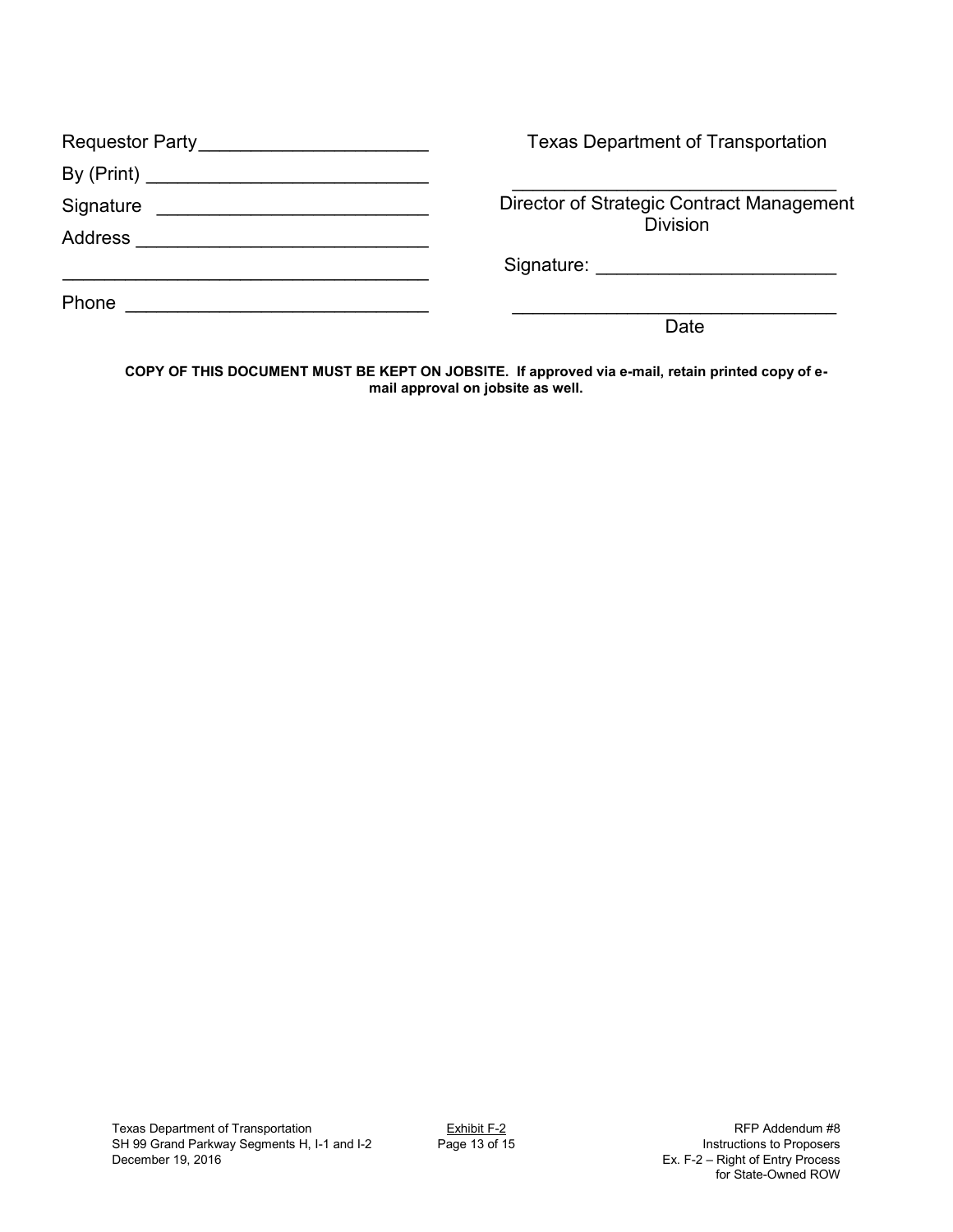

### **CERTIFICATE OF INSURANCE**

 $07/12$ 

Agents should complete the form providing all requested information then ether fax or mail this form directly to the address listed on page two of this form. Copies of<br>endorsements listed below are not required as attachme

This certificate is issued as a matter of information only and confers no rights upon the certificate holder. This certificate does not confer any rights or obligations other than the<br>rights and obligations conveyed by the

Insured:

Street/Mailing Address:

City/State/Zip:

Phone Number: (

### **WORKERS' COMPENSATION INSURANCE COVERAGE:**

÷,

 $\lambda$ 

| Endorsed with a Walver of Subrogation in favor of TxDOT. |                      |                |                        |                                  |
|----------------------------------------------------------|----------------------|----------------|------------------------|----------------------------------|
| Carrier Name:                                            |                      |                | Carrier Phone #:       |                                  |
| Address:                                                 |                      |                | City, State, Zip:      |                                  |
| <b>Type of Insurance</b>                                 | <b>Policy Number</b> | Effective Date | <b>Expiration Date</b> | Limits of Liability:             |
| Workers' Compensation                                    |                      |                |                        | Not Less Than: Statutory - Texas |

#### **COMMERCIAL GENERAL LIABILITY INSURANCE:**

| l Carrier Name:                           |                       |                        | Carrier Phone #: \      | $\overline{\phantom{a}}$                    |
|-------------------------------------------|-----------------------|------------------------|-------------------------|---------------------------------------------|
| Address:                                  |                       |                        | City, State, Zip:       |                                             |
| Type of Insurance:                        | <b>Policy Number:</b> | <b>Effective Date:</b> | <b>Expiration Date:</b> | Limits of Liability:                        |
| Commercial General<br>Liability insurance |                       |                        |                         | Not Less Than:<br>\$600,000 each occurrence |

#### **BUSINESS AUTOMOBILE POLICY:**

| Carrier Name:                     |                |                        | Carrier Phone #: '      | -                                                  |
|-----------------------------------|----------------|------------------------|-------------------------|----------------------------------------------------|
| Address:                          |                |                        | City, State, Zip:       |                                                    |
| Type of Insurance:                | Policy Number: | <b>Effective Date:</b> | <b>Expiration Date:</b> | Limits of Liability:                               |
| <b>Business Automobile Policy</b> |                |                        |                         | Not Less Than:<br>\$ 600,000 combined single limit |

#### UMBRELLA POLICY (if applicable):

| l Carrier Name:    |                       |                        | Carrier Phone #:        | $\overline{\phantom{a}}$    |
|--------------------|-----------------------|------------------------|-------------------------|-----------------------------|
| Address:           |                       |                        | City, State, Zip:       |                             |
| Type of Insurance: | <b>Policy Number:</b> | <b>Effective Date:</b> | <b>Expiration Date:</b> | <b>Limits of Liability:</b> |
| Umbrella Policy    |                       |                        |                         |                             |

Should any of the above described policies be cancelled before the expiration date thereof, notice will be delivered in accordance with the policy provisions. THIS IS TO CERTIFY to the Texas Department of Transportation acting on behalf of the State of Texas that the insurance policies named are in full force and effect. If this form is sent by facsimile machine (fax), the sender adopts the document received by TxDOT as a duplicate original and adopts the signature produced by the receiving fax machine as the sender's original signature.

| Agency Name | Address | City, State, Zip Code |
|-------------|---------|-----------------------|
|             |         |                       |

### **Authorized Agent's Phone Number**

÷,

 $\lambda$ 

**Authorized Agent Original Signature** 

**Date** 

The Texas Department of Transportation maintains the information collected through this form. With few exceptions, you are entitied on request to be<br>Informed about the information that we collect about you. Under §§552.021 and review the Information. Under §559.004 of the Government Code, you are also entitied to have us correct information about you that is incorrect.

Fax completed form to: 512/416-2536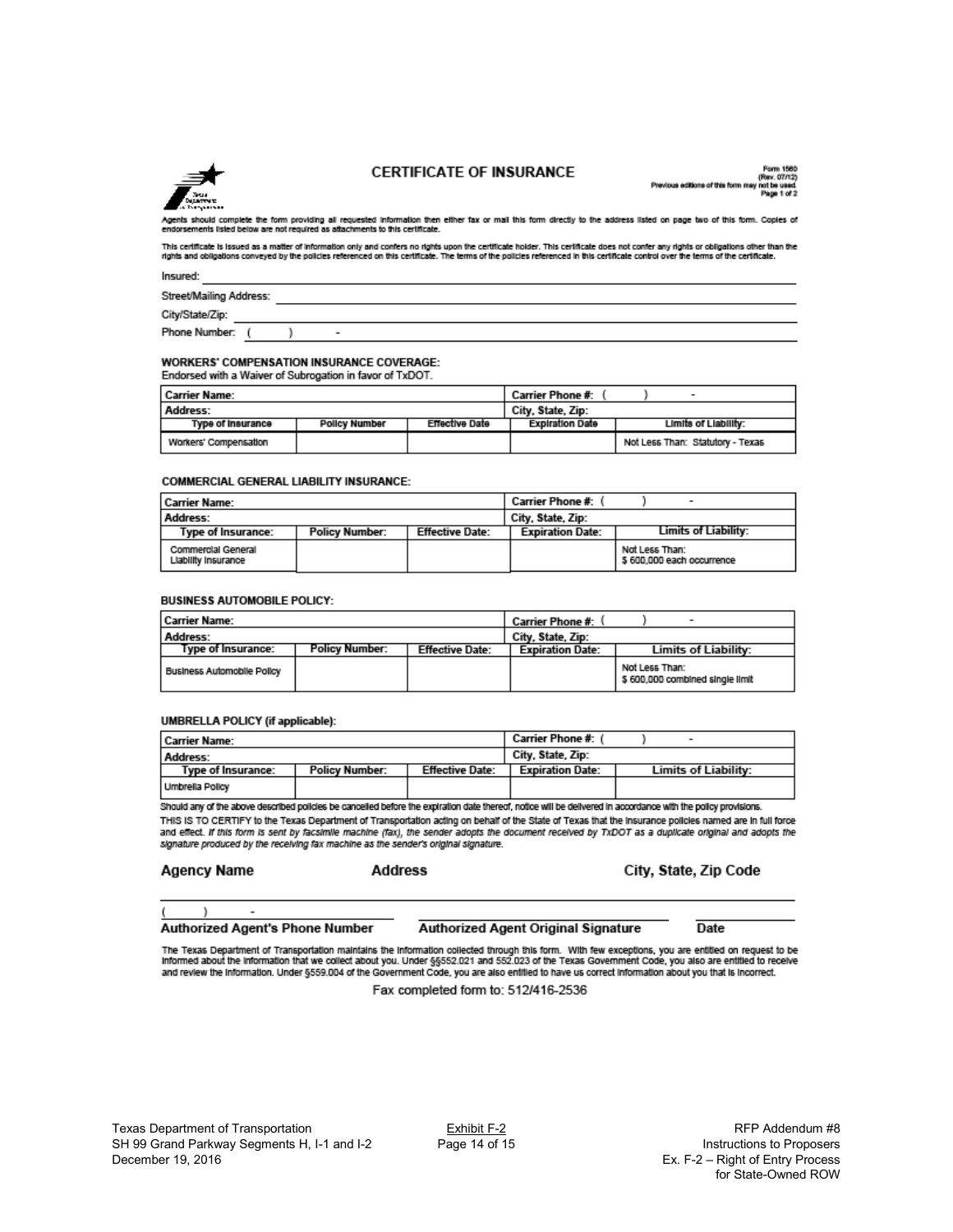

#### **NOTES TO AGENTS:**

Agents must provide all requested Information then dither fax or mail this form directly to the address (sted below Pre printed limits are the minimum required; if higher limits are provided by the policy, enter the higher limit amount ar To avoid work suspension an updated insurance form must reach the address listed below one business day pric Binder numbers are not acceptable for policy numbers.

The cortificate of Insurance, once on file with the department, is adequate for subsequent depertment contracts provid List the contractor's legal company name. Including the DBA (doing business as) name as the insurad. If a staff leasin The TxDOT certificate of insurance form is the only acceptable proof of insurance for department contracts.

List the contractor's logal company name, including the DBA (doing business as) name as the insuracion list both the Over-stamping and/or over-typing entries on the certificate of insurance are not acceptable if such entries change the This form may be reproduced.

DO NOT COMPLETE THIS FORM UNLESS THE WORKERS' COMPENSATION POLICY IS ENDORSED WITH A V The SIGNATURE of the agent is required.

### CERTIFICATE OF INSURANCE REQUIREMENTS:

### **WORKERS' COMPENSATION INSURANCE:**

The contractor is required to have Workers' Compensation Insurance if the contractor has any amployees including relatives.

The word STATUTORY lunder firsts of liability, means that the insurer would pay benefits allowed under the Texas Workers' Compensation Law.

GROUP HEALTH or ACCIDENT INSURANCE is not an acceptable substitute for Workers' Compensation.

### COMMERCIAL GENERAL LIABILITY INSURANCE:

MANUFACTURERS' or CONTRACTOR LIABILITY INSURANCE is not an acceptable substitute for Comprehensive General Liab ity Insurance or Commercial General Liability Insurance.

#### **BUSINESS AUTOMOBILE POLICY.**

If coverages are specified asparatoly, they must be at least these amounts:

| Bodily Injury   | \$500,000 each occurrence. |
|-----------------|----------------------------|
|                 | \$100 000 each occurrence  |
| Property Damage | \$100,000 for aggregate    |

PRIVATE AUTOMOBILE L'ABILITY INSURANCE is not an acceptable substitute for a Business Automobile Policy.

#### **MAIL ALL CERTIFICATES TO:**

Taxas Department of Transportation CST - Contract Processing Unit (RA/200 1st FL) 125 E. 11th Street Austin, TX 78701-2483 512/416-2540 (Voice), 512/416-2536 (Fax)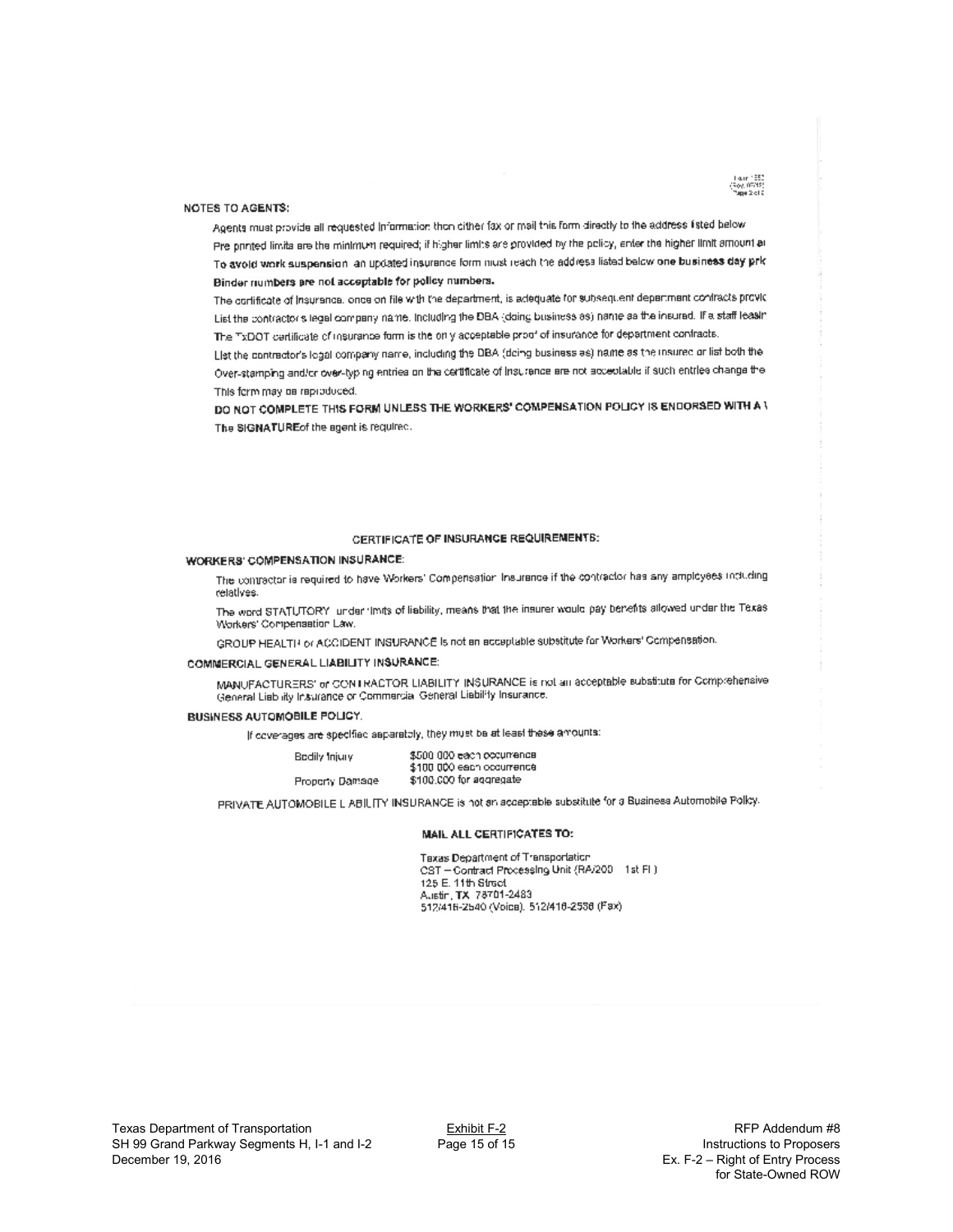### **Exhibit G**

### **MINUTE ORDER**

### TEXAS TRANSPORTATION COMMISSION

#### **VARIOUS** Counties

#### **MINUTE ORDER**

Page 1 of 2

**BEAUMONT** and HOUSTON Districts

Transportation Code, Chapter 223, Subchapter F prescribes the process by which the Texas Department of Transportation (department) may enter into a design-build contract with a private entity that provides for the design, construction, expansion, extension, related capital maintenance, rehabilitation, alteration, or repair of a highway project. Transportation Code, § 223.242 authorizes removements, and each mean or a magnety project. Transportance code,  $\frac{1}{3}$  and the department to enter into, in each fiscal year, up to three design-build contracts for highway projects with estimated construction cos

On June 26, 2014, by Minute Order 113979, the Texas Transportation Commission (commission) authorized the department to issue a request for qualifications (RFQ) for the development, design, construction, and potential maintenance of the SH 99 Grand Parkway Segments H, I-1, and I-2 in Chambers, Harris, Liberty and Montgomery counties (SH 99 H&I project). Maintenance of parts of Segment I-2A in Chambers County, currently in operation as a four-lane controlled-access toll facility extending 8.7 miles from I-10 East to FM 1405, may also be included in the project. The project will increase capacity by providing a new two to four lane controlled-access<br>toll facility as Segments H and I-1 from US 59 North to I-10 East, a new four-lane controlled access toll facility as Segment I-2B from FM 1405 to SH 146, and the addition of connection facilities to the existing Segment I-2A facility.

The department issued the RFQ on July 31, 2014. Four (4) proposer teams responded to the RFQ. Following the department's evaluation of the qualifications statements, a short list of teams were determined to be best qualified to be on the short list of proposer teams that will be requested to submit detailed proposals to develop, design, construct, and maintain the project.

Transportation Code §223.246 and 43 TAC §9.153(d) provide that, if authorized by the commission, the department will issue a request for proposals (RFP) from all private entities qualified for the short list. The department intends to issue an RFP for the SH 99 H&I Project and to request detailed proposals from the short-listed teams to develop, design, construct, and maintain the SH 99 H&I project

Transportation Code § 223.249(a) and 43 TAC § 9.153(f) require the department to pay an cessful private entity that submits a detailed proposal that is responsive to the requirements of the RFP a stipulated amount in exchange for the work product contained in the proposal. The stipend must be a minimum of twenty-five hundredths of one percent of the contract amount, the stipulated amount must be stated in the RFP, and it may not exceed the value of any work product contained in the proposal that can, as determined by the department, be used by the department in the performance of its functions. Payment for this work product would allow the department to use the work product So the benefit of SH 99 H&I Project or other department projects without further payment to the form the benefit of SH 99 H&I Project or other department projects without further payment to the unsuccessful proposer. Tran department to pay a partial stipend in the event that a procurement is terminated before the execution of a design-build contract.

The SH 99 Segment H runs from US 59 North to US 90 East; Segment I-1 from US 90 East to I-10 East; Segment I-2A from I-10 East to FM 1405; and Segment I-2B from FM 1405) to SH 146. The SH 99 Segments H and I-1 were environmentally cleared through the department's receipt of a record of decision for Segments H and I-1 on June 24, 2014. SH 99 Segments I-2A and I-2B were environmentally cleared through the department's receipt of a record of decision on August 13, 1998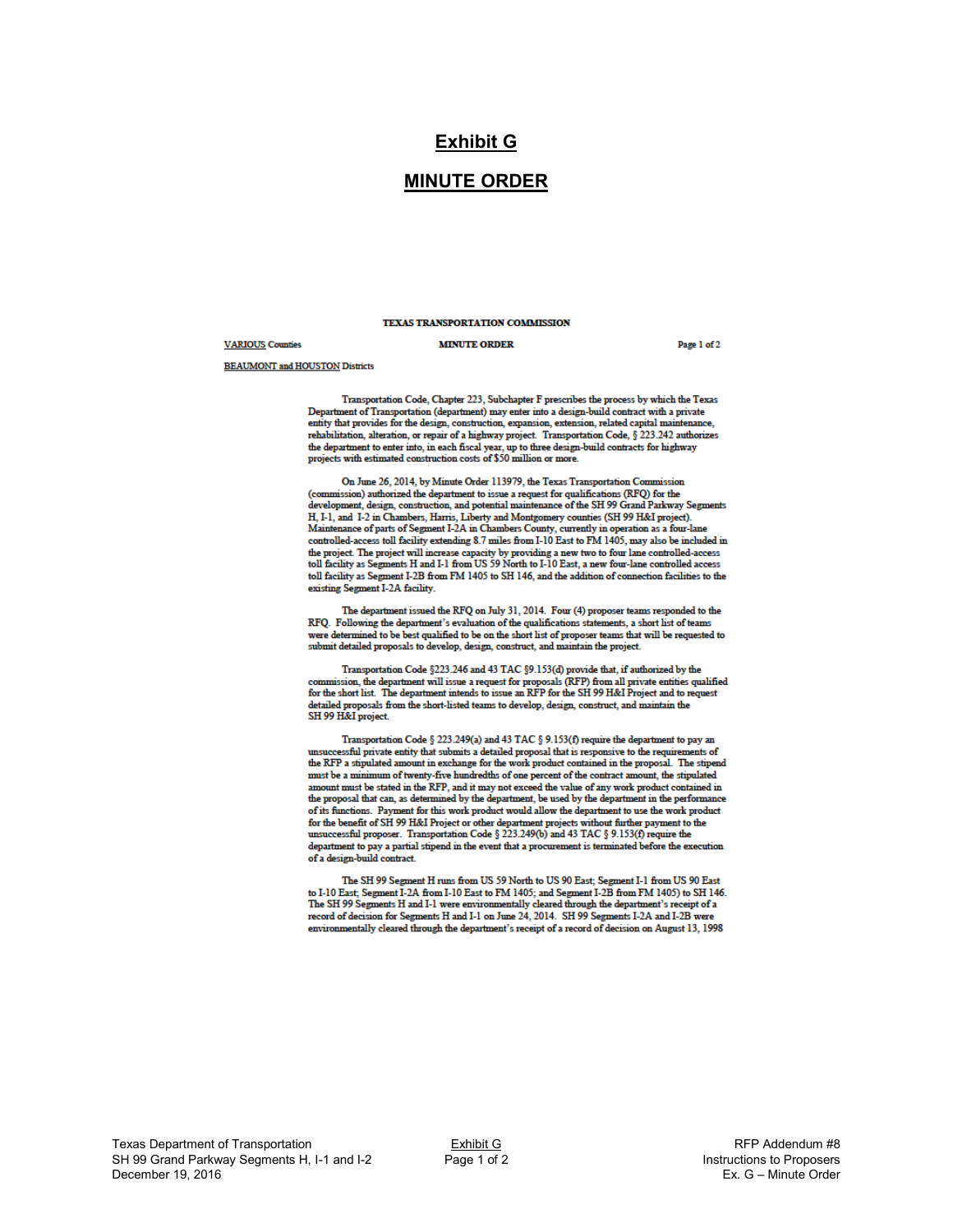#### TEXAS TRANSPORTATION COMMISSION

#### VARIOUS Counties

#### **MINUTE ORDER**

Page 2 of 2

BEAID/RONT and HOUSTON Districts

with two re-evaluations, one in 2002 and one in 2012; and two approved estegorical exclusions, one in 2006 and one in 2008.

Transportation Code, § 228.051 provides that the commission, by order, may designate one or more lanes of a segment of the state highway system as a foll project or system. Minute Order 111167, dated Docember 13, 2007, previously designated Segment I-2A from 1-10 to Fisher Road as a toll project on the state highway system.

IT IS THEREFORK ORDERED that the department is authorized to issue an RFP to develop, design, construct and, potentially, customete SH 99 Grand Parkway Segments H, I-1 and all or part of I-2 in Channelsrs, Herrita, Lobelly existing Segment 1-2A facility in Chambers County.

IT IS FURTHER ORDERED that, after consideration of the criteria in 43 TAC § 9.153(I), the department is authorized to pay each proposer that submits a responsive, but unsuccessful, proposal for the SH 99 H&1 Project an amount based upon the value of the work product provided in the proposal that can, as determined by the department, be used by the department in the performance of its functions, up to a maximum amount per proposer of 0.25% of the successful proposer's price for all work under the design-build agreement.

IT IS FURTHER ORDERED that in the event the procurement is terminated prior to the execution of the design-build agreement, and after consideration of the uniteria in 43  $TAC$  § 9.153(f), the department is authorized to pay each proposer a partial stipend based upon the value of the work<br>product that can, as determined by the department, be used by the department in the performance of its functions, up to a maximum neount per proposer of \$747,000.

IT IS FURTHER ORDERED that payment for work product may only be paid to the extent that the work product submitted meets the minimum criteria and the proposer satisfies the conditions for payment identified by the department in the SH 99 H&I Project procurement documents.

IT IS FURTHER ORDERED that the SH 99 Grand Parkway Segment II from US 59 North to US 90 East; Segment I-1 from US 90 East of I-10 East; and Segment I-2B from FM 1405 to SII 146 in Chambers, Harris. Liberly and Montgomery Counties is designated a toll project on the state highway system.

Submitted and reviewed ( larent Director, Strategic Projec

130 I.A

Thate

Passed

Minute Number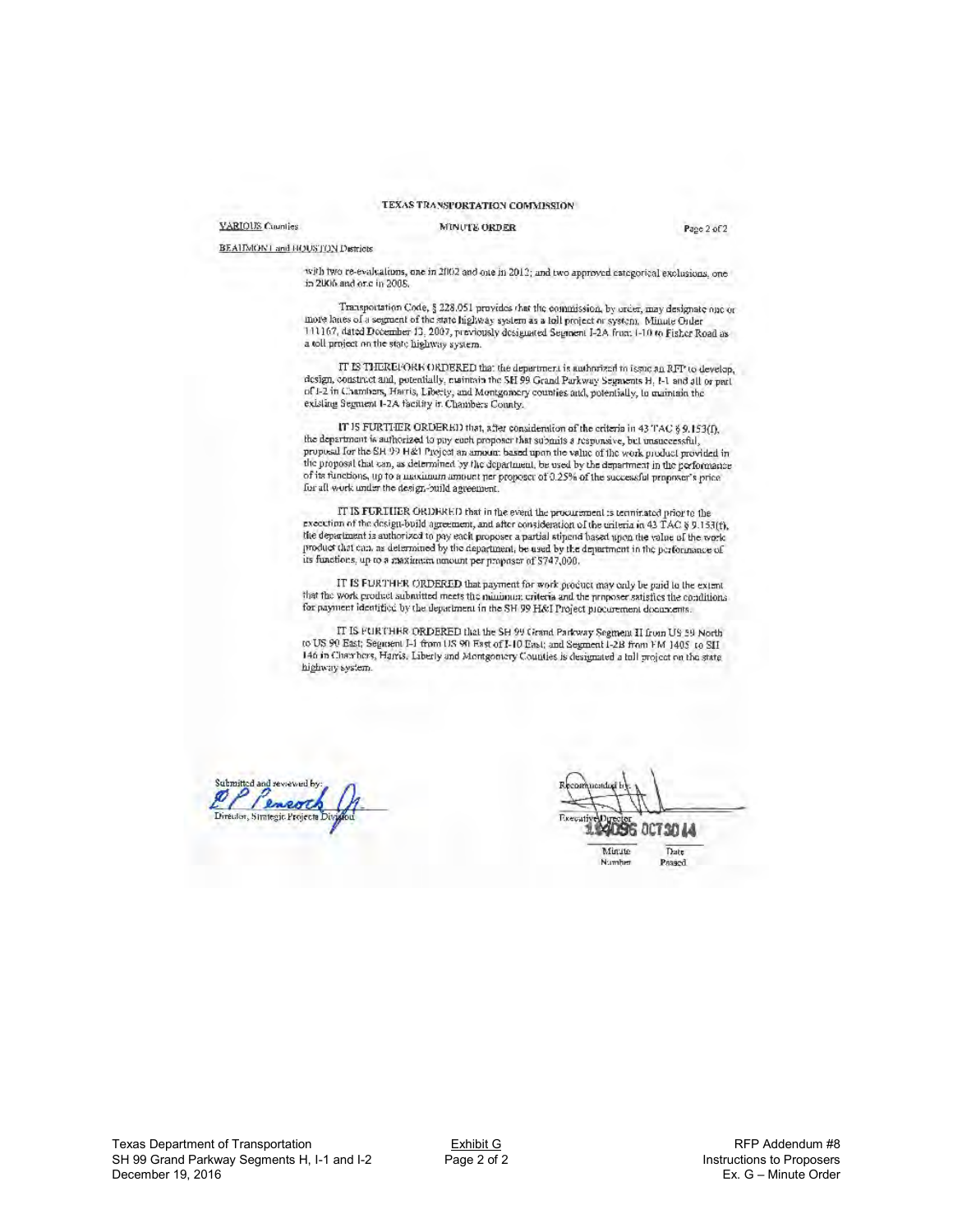# **Exhibit H**

# **FORM OF PAYMENT FOR WORK PRODUCT AGREEMENT**

### **PAYMENT FOR WORK PRODUCT AGREEMENT (SH 99 Grand Parkway Segments H, I-1 and I-2)**

THIS PAYMENT FOR WORK PRODUCT AGREEMENT is made and entered into as of this day of 2017, by and between the Texas Department of Transportation  $("TXDOT")$  and  $\Box$ duly authorized to conduct business

in the State of Texas ("Proposer"), with reference to the following facts:

- A. Proposer is one of the shortlisted proposers eligible to submit Proposals for the SH 99 Grand Parkway Segments H, I-1 and I-2 (the "Project"), has submitted a Proposal in response to the Request for Proposals for the Project issued by TxDOT on April 30, 2015, as amended (the "RFP") and wishes to submit a Proposal Revision in response to the Request for Proposal Revisions for the Project issued by TxDOT on August 12, 2016, as amended. Initially capitalized terms not otherwise defined herein shall have the meanings set forth in the RFP.
- B. The Request for Proposal Revisions requires each shortlisted proposer who elects to receive a stipend to execute and deliver a Payment for Work Product Agreement to TxDOT with the Technical Proposal Revision by the date specified in the Request for Proposal Revisions, as a condition to the proposer's eligibility to receive a payment for work product in accordance with Section 6.3 of the Instructions to Proposers ("ITP").

NOW, THEREFORE, the Proposer hereby agrees as follows:

## **SECTION 1.0 SERVICES AND PERFORMANCE**

- (a) The Proposer has prepared a responsive Proposal Revision in response to the Request for Proposal Revisions. A "responsive" Proposal Revision means a Proposal Revision submitted by a shortlisted proposer which conforms in all material respects to the requirements of the Request for Proposal Revisions, as determined by TxDOT, in its sole discretion, and is timely received by TxDOT.
- (b) Subject to the provisions of the Request for Proposal Revisions regarding ownership of Escrowed Proposal Documents ("EPDs"), all work performed by Proposer and its team members pursuant to this Payment for Work Product Agreement and in connection with the Proposal, including the Proposal Revision, shall be considered work for hire, and the products of such work shall become the property of TxDOT without restriction or limitation on their use. Neither Proposer nor any of its team members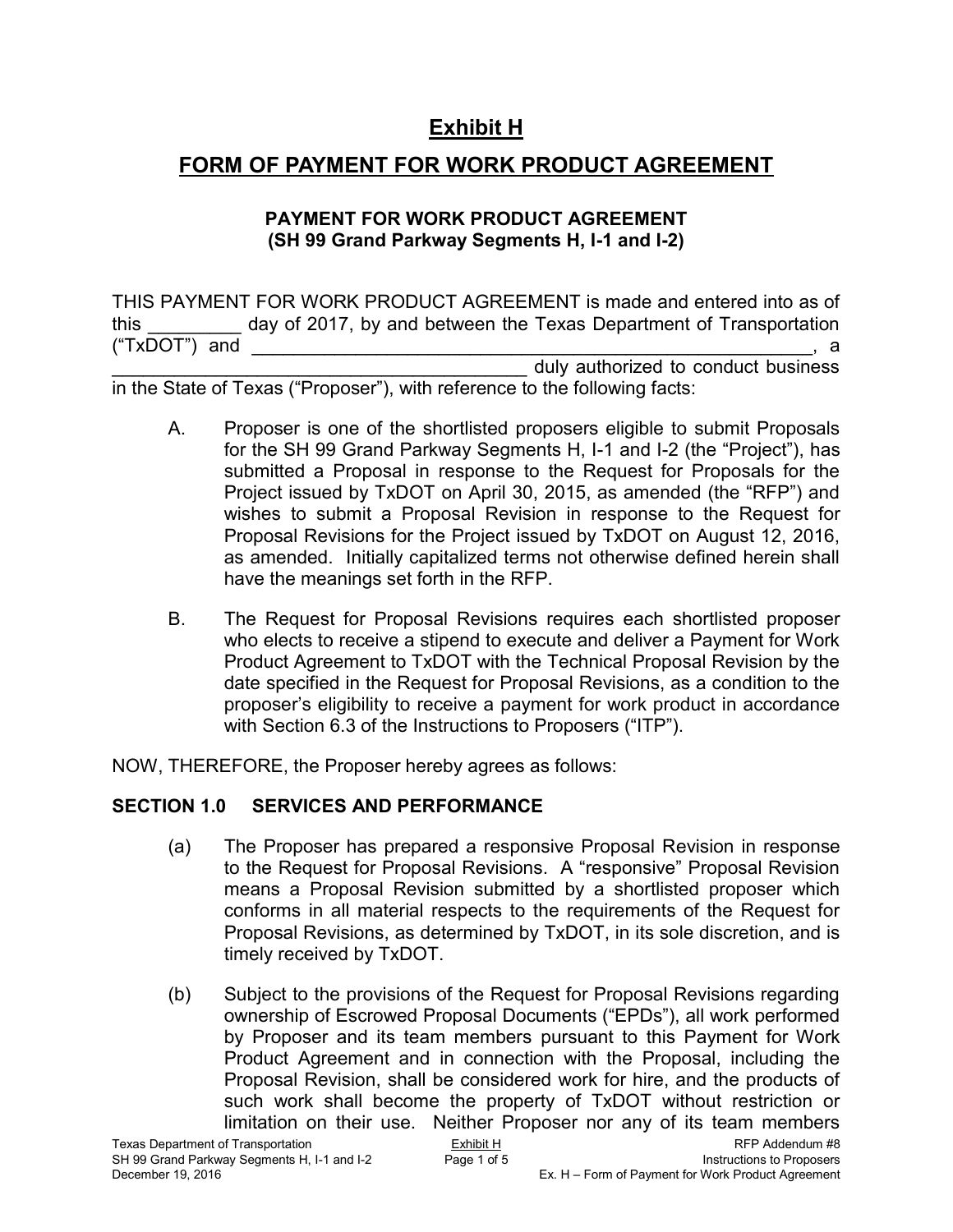shall copyright any of the material developed under this Payment for Work Product Agreement.

### **SECTION 2.0 TERM**

Unless otherwise provided herein, the provisions of this Payment for Work Product Agreement shall remain in full force and effect until the earlier to occur of (a) eighteen (18) months from the date of the execution of this Agreement or (b) the date payment is delivered hereunder. The work product is due no later than the Proposal Due Date.

### **SECTION 3.0 COMPENSATION AND PAYMENT**

- (a) If, following receipt of Proposal Revisions as requested by the Request for Proposal Revisions, the Design-Build Agreement ("DBA") is awarded by TxDOT to a proposer other than Proposer or the procurement is cancelled, then, subject to the terms of Section 6.3 of the ITP and this Payment for Work Product Agreement (including, without limitation, Proposer's full compliance therewith), TxDOT agrees to pay Proposer for the herein described services a lump sum in an amount equal to the lesser of (i) the value of the work product provided in the Proposal, including the Proposal Revision, that can, as determined by TxDOT, be used by TxDOT in the performance of its functions and (ii) 0.25% of the successful proposer's Price; provided, however, that in the event the procurement is terminated before execution of the DBA, TxDOT shall pay Proposers a partial lump sum in the amount of \$747,000. Proposer will not be compensated if the Proposal Revision, including, without limitation, the Financial Proposal Revision, is determined by TxDOT to be nonresponsive, and/or fails to achieve a passing score on any of the pass/fail criteria in Section 5.3 of the ITP, or if TxDOT withdraws the RFP prior to the due date for Proposals Revisions.
- (b) In no event shall any proposer that is selected for award but fails to satisfy the award conditions set forth in Section 6.1 of the ITP be entitled to receive compensation hereunder, including, without limitation, payments under Section 3(a) above. In addition, if TxDOT awards the DBA to Proposer, Proposer will not be entitled to compensation hereunder, including, without limitation, payments under Section 3(a).
- (c) Payment will be made within 30 days after receipt of a proper invoice submitted to TxDOT under this Section 3(c). The invoice may be submitted no earlier than 45 days after notice of final award, including execution of the DBA, is posted on TxDOT's website, or, if final award is not made, not earlier than 30 days after cancellation of the procurement or expiration of the time period for award stated in the Request for Proposal Revisions (as such time period may be extended by mutual agreement of the apparent best value Proposer and TxDOT), as applicable. All proposers eligible to receive a payment for work product shall be required to submit an invoice to TxDOT in a form acceptable to TxDOT in order to receive such payment.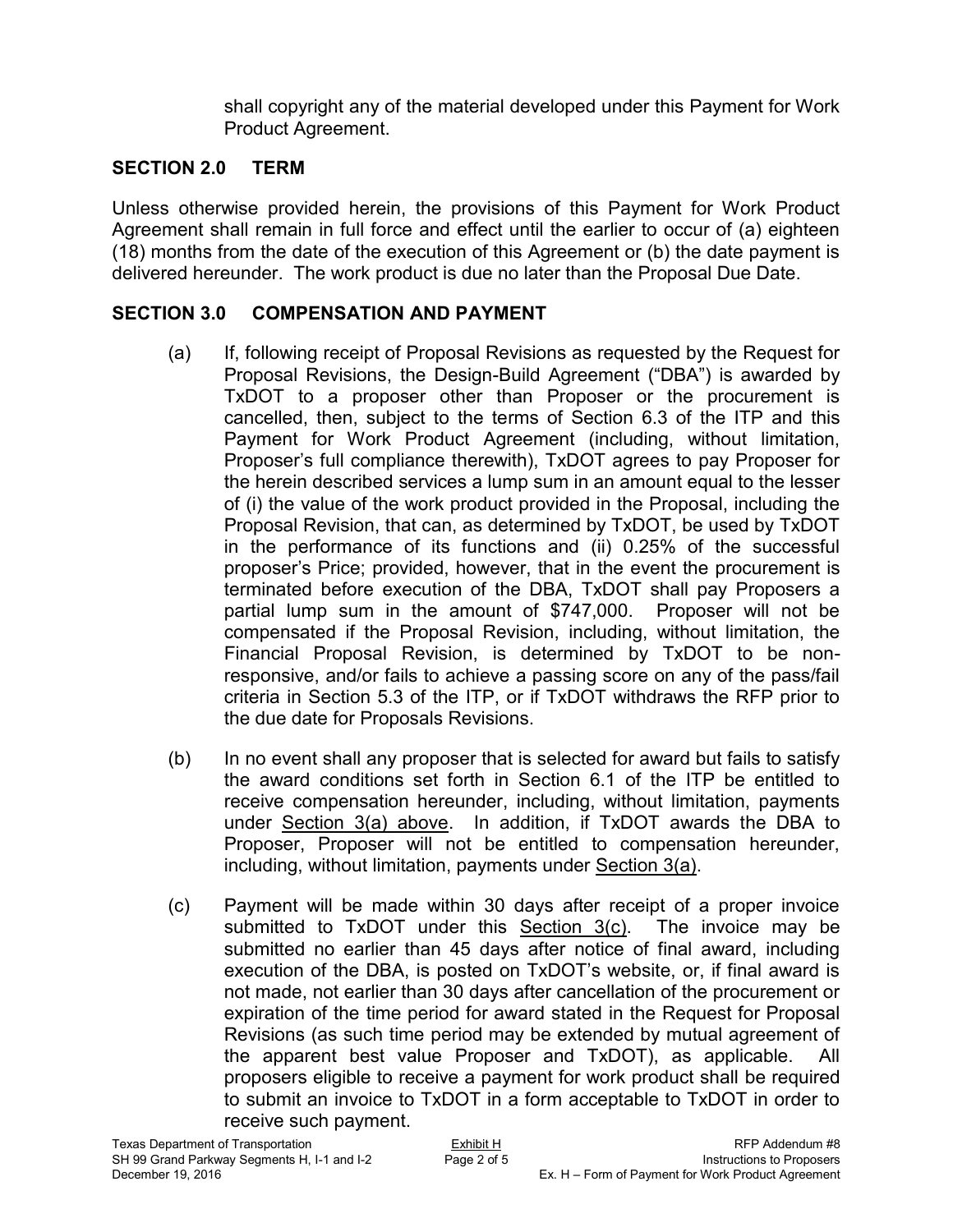(d) This Payment for Work Product Agreement involves the submission of a Proposal by Proposer that must be received by the due date(s) set forth in the Request for Proposal Revisions and determined responsive by TxDOT as a condition of Proposer's eligibility for the payment set forth in Section 3(a).

## **SECTION 4.0 INDEMNITIES AND SURETYSHIP**

- (a) Proposer agrees that it will indemnify, defend, and hold harmless TxDOT and all of TxDOT's commission members, officers, agents, representatives, and employees from any claim, loss, damage, cost, judgment, fee, penalty, charge, or expenses (including attorneys' fees and costs) arising out of any acts, actions, neglect, omissions, fault, willful misconduct, violation of law or breach by Proposer, its agents, employees, or Subcontractors during the performance of this Payment for Work Product Agreement, whether direct or indirect, and whether to any person or property to which TxDOT or said parties may be subject, except that neither Proposer nor any of its Subcontractors will be liable under this section for damages arising out of injury or damage to persons or property directly caused or resulting from the sole negligence of TxDOT or any of its commission members, officers, agents, or employees.
- (b) Proposer's obligation to indemnify, defend, and pay for the defense or, at TxDOT's option, to participate and associate with TxDOT in defense of any claim and any related settlement negotiations, shall be triggered by TxDOT's notice of claim for indemnification to Proposer. Only a final and unappealable adjudication or judgment specifically finding TxDOT solely negligent shall excuse performance of this provision. Proposer shall pay all costs and fees related to this obligation and its enforcement by TxDOT. TxDOT's failure to notify Proposer of a claim shall not release Proposer of the above duty to defend.

## **SECTION 5.0 COMPLIANCE WITH LAWS**

- (a) Proposer acknowledges that all written correspondence, exhibits, photographs, reports, printed material, tapes, electronic disks, and other graphic and visual aids submitted to TxDOT during this procurement process, excluding only the EPDs, are, upon their receipt by TxDOT, the property of TxDOT and are subject to the Public Information Act (Texas Government Code Section 552.001 *et seq.*).
- (b) Proposer shall comply with all federal, state, and local laws; ordinances; rules; and regulations applicable to the work or payment for work thereof, and shall not discriminate on the grounds of race, color, religion, sex, national origin, age, or disability in the performance of work under this Payment for Work Product Agreement.
- (c) Proposer covenants and agrees that it and its employees shall be bound by the standards of conduct provided in applicable laws, ordinances, rules,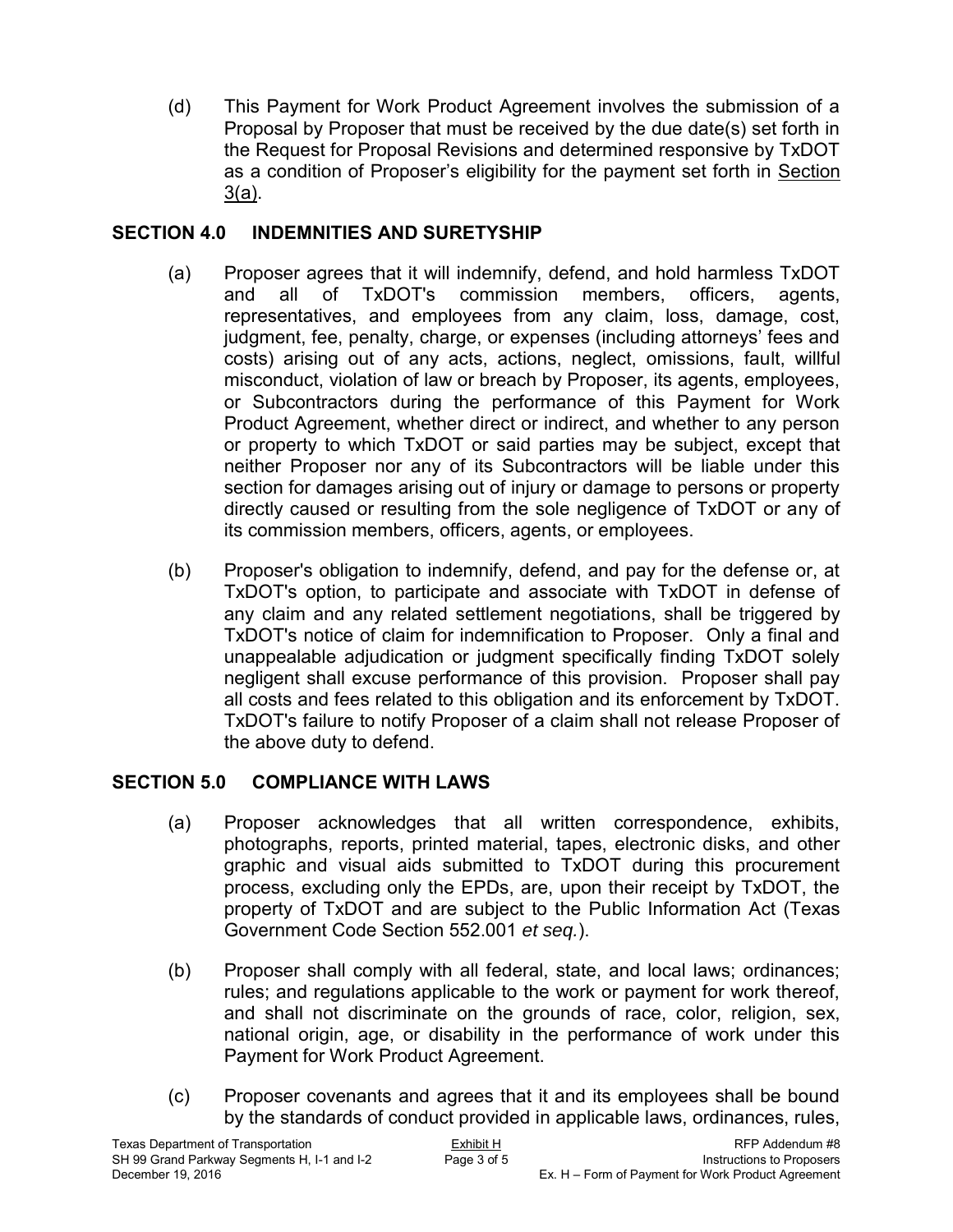and regulations as they relate to work performed under this Payment for Work Product Agreement. Proposer agrees to incorporate the provisions of this paragraph in any subcontract into which it might enter with reference to the work performed pursuant to this Payment for Work Product Agreement.

### **SECTION 6.0 EARLY TERMINATION**

This Payment for Work Product Agreement may be terminated by TxDOT, in its sole discretion, in whole or in part, at any time. In the event of such termination, TxDOT will owe no payment except as provided in Section 3(a), above.

## **SECTION 7.0 ASSIGNMENT**

Proposer shall not assign, transfer, pledge, sell, or otherwise convey this Payment for Work Product Agreement without TxDOT's prior written consent, in its sole discretion. Any assignment of this Payment for Work Product Agreement without such consent shall be null and void and may, in TxDOT's sole discretion, disqualify Proposer from further consideration for the procurement and Project.

## **SECTION 8.0 MISCELLANEOUS**

- (a) Proposer and TxDOT agree that Proposer, its equity owners, team members, and their respective employees are not agents or representatives of TxDOT as a result of this Payment for Work Product Agreement.
- (b) All words used herein in the singular form shall extend to and include the plural. All words used in the plural form shall extend to and include the singular. All words used in any gender shall extend to and include all genders.
- (c) This Payment for Work Product Agreement, together with the RFP, including the Request for Proposal Revisions, embodies the entire agreement of the parties with respect to the subject matter hereof. There are no promises, terms, conditions, or obligations other than those contained herein or in the RFP, including the Request for Proposal Revisions, and this Payment for Work Product Agreement shall supersede all previous communications, representations, or agreements, either verbal or written, between the parties hereto.
- (d) It is understood and agreed by the parties hereto that if any part, term, or provision of this Payment for Work Product Agreement is by the courts held to be illegal or in conflict with any law of the State of Texas, the validity of the remaining portions or provisions shall not be affected, and the rights and obligations of the parties shall be construed and enforced as if the Payment for Work Product Agreement did not contain the particular part, term, or provisions determined to be invalid.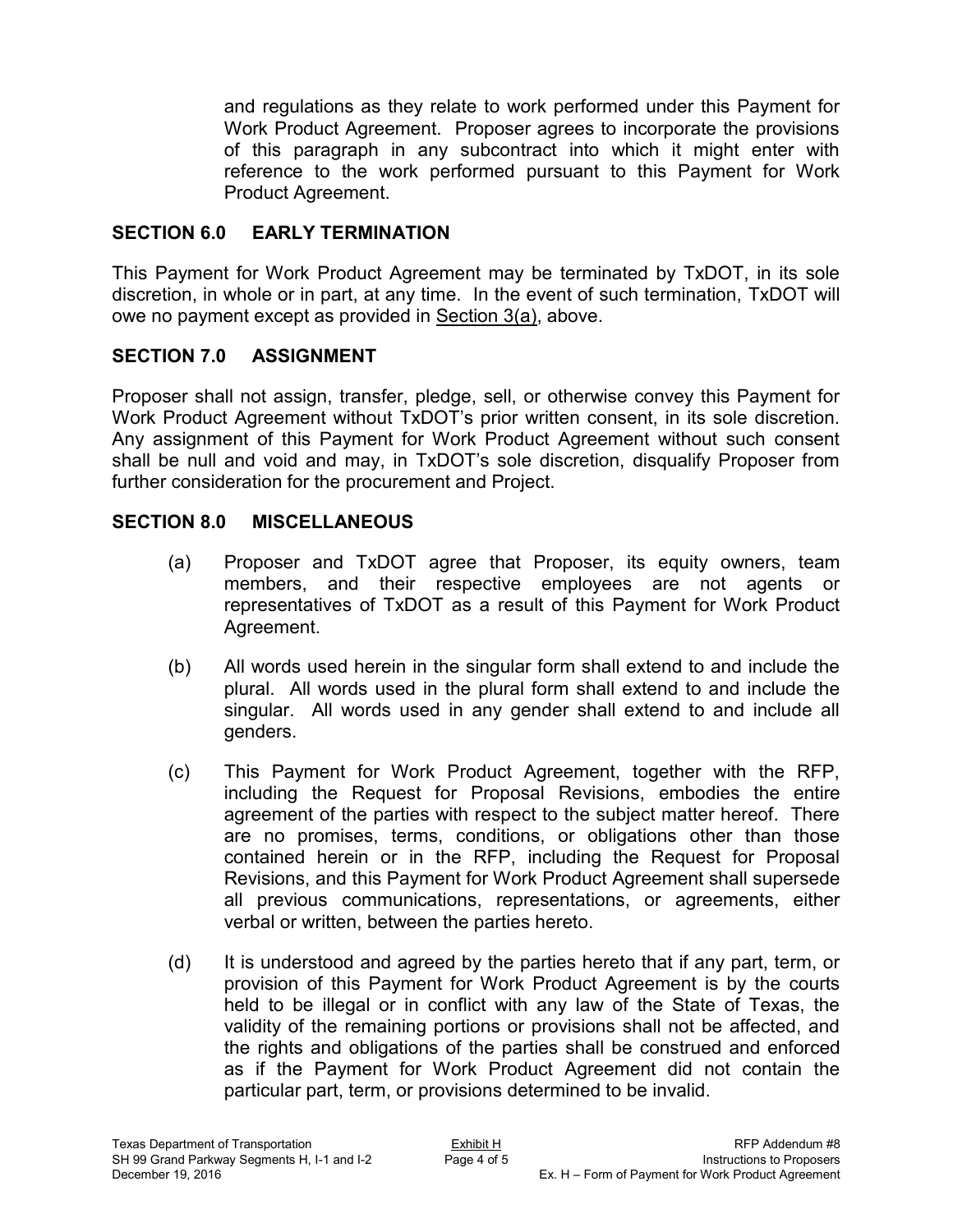- (e) This Payment for Work Product Agreement shall be governed by and construed in accordance with the laws of the State of Texas. The venue for any proceeding relating to this Payment for Work Product Agreement shall be the courts in Travis County, Texas.
- (f) This instrument may be executed in one or more counterparts, each of which shall be deemed an original, but all of which, together, shall constitute one and the same instrument.

IN WITNESS WHEREOF, this Payment for Work Product Agreement has been executed and delivered as of the day and year first above written.

### TEXAS DEPARTMENT OF TRANSPORTATION

| Rv.<br>— у — |  |
|--------------|--|
| Name:        |  |
| Title:       |  |

\_\_\_\_\_\_\_\_\_\_\_\_\_\_\_\_\_\_[insert Proposer's name]

| By:    |  |
|--------|--|
| Name:  |  |
| Title: |  |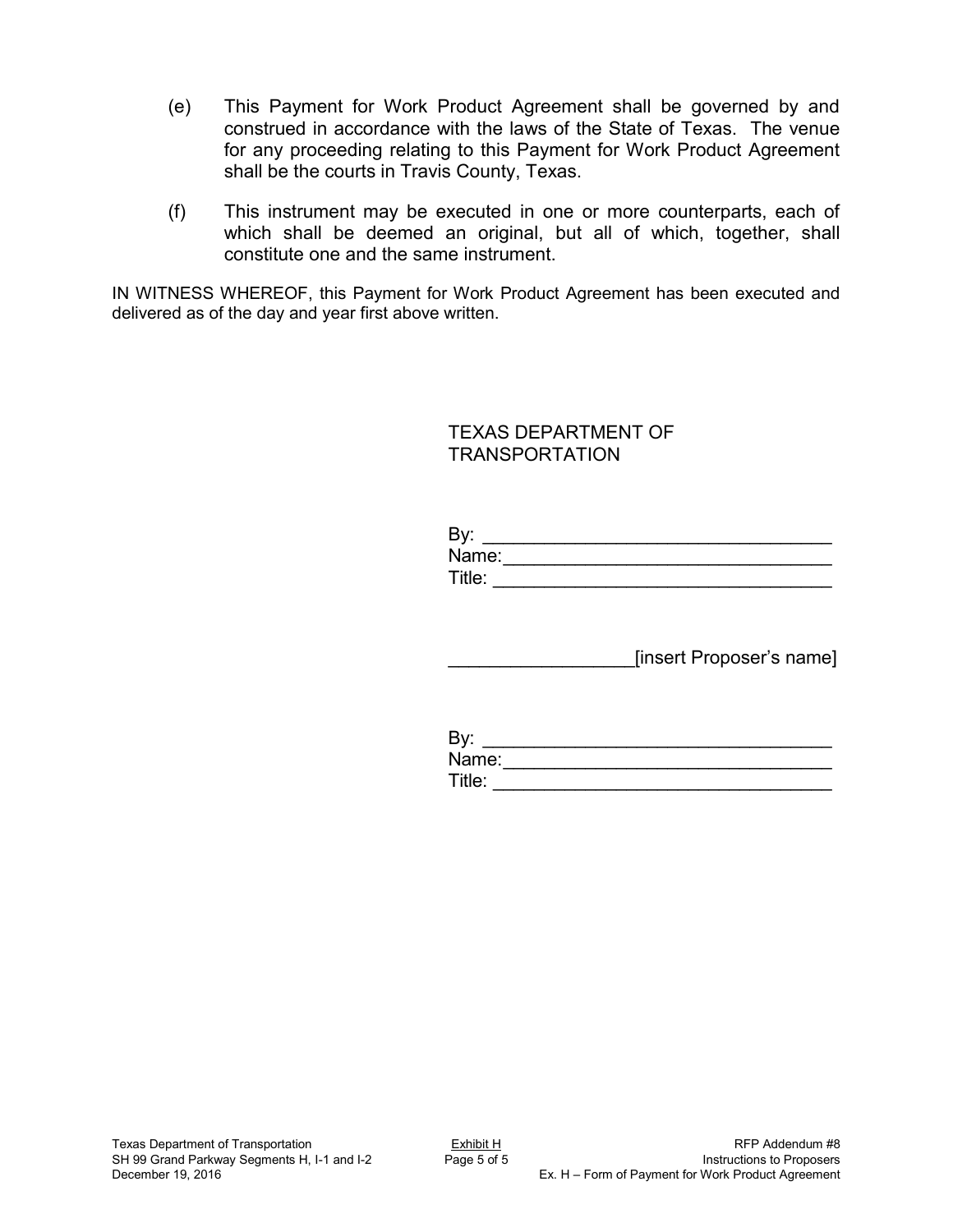**ATC Proposal No. \_\_\_\_\_\_[Proposer's Name] SH 99 Grand Parkway** 

 **Segments H, I-1 and I-2** 

### **Exhibit I**

### **FORM OF ATC PROPOSAL**

**ATC Proposal No. \_\_\_\_\_\_** 

**[Proposer's Name] SH 99 Grand Parkway Segments H, I-1 and I-2** 

*Part A: Sequentially number your proposed Alternative Technical Concept (ATC). Multi-part or multi-option ATCs must be submitted as separate individual ATCs with unique sequential numbers. Provide the required number of copies of your ATC Proposal as stated in the RFP. Complete Part A and attach to the front cover of your ATC Proposal which should provide the more detailed information as requested in Part B of this Exhibit I.* 

- **1. Please provide a brief written description of the proposed ATC.**
- **2. Proposer is requesting a change affecting the following technical requirements of the Request for Proposals (***check all that apply***):**

| ப<br>□<br>П<br>Base Scope 2 Work and the Scope 2 Work<br>П<br><b>Option Work</b><br>□                                                                                                                                                                                                                                          | $\Box$ Pavement Design<br>Base Scope 1 Work <b>Exercise Scope 1 Work</b>                                                                                                                                                                                                                                                    |
|--------------------------------------------------------------------------------------------------------------------------------------------------------------------------------------------------------------------------------------------------------------------------------------------------------------------------------|-----------------------------------------------------------------------------------------------------------------------------------------------------------------------------------------------------------------------------------------------------------------------------------------------------------------------------|
| 3. Potential □ Design-Build Price<br>and/or □Maintenance Price<br>savings:<br>$\square$ None<br>Less than $$50,000$<br>п<br>\$50,000 to \$100,000<br>□<br>\$100,000 to \$500,000<br>п<br>$\Box$ \$500,000 to \$1,000,000<br>\$1,000,000 to \$3,000,000<br>□<br>$\Box$ \$3,000,000 to \$5,000,000<br>More than \$5,000,000<br>п | 4. Potential price savings are due to<br>(check all that apply):<br>$\Box$ Design modification(s)<br>$\Box$ Reduction of overall quantities<br>Materials fabrication/sourcing<br>⊔<br>Improved constructability<br>⊔<br><b>Construction sequencing</b><br>Ц<br>$\Box$ Reduced construction time<br>$\Box$ Other (Describe): |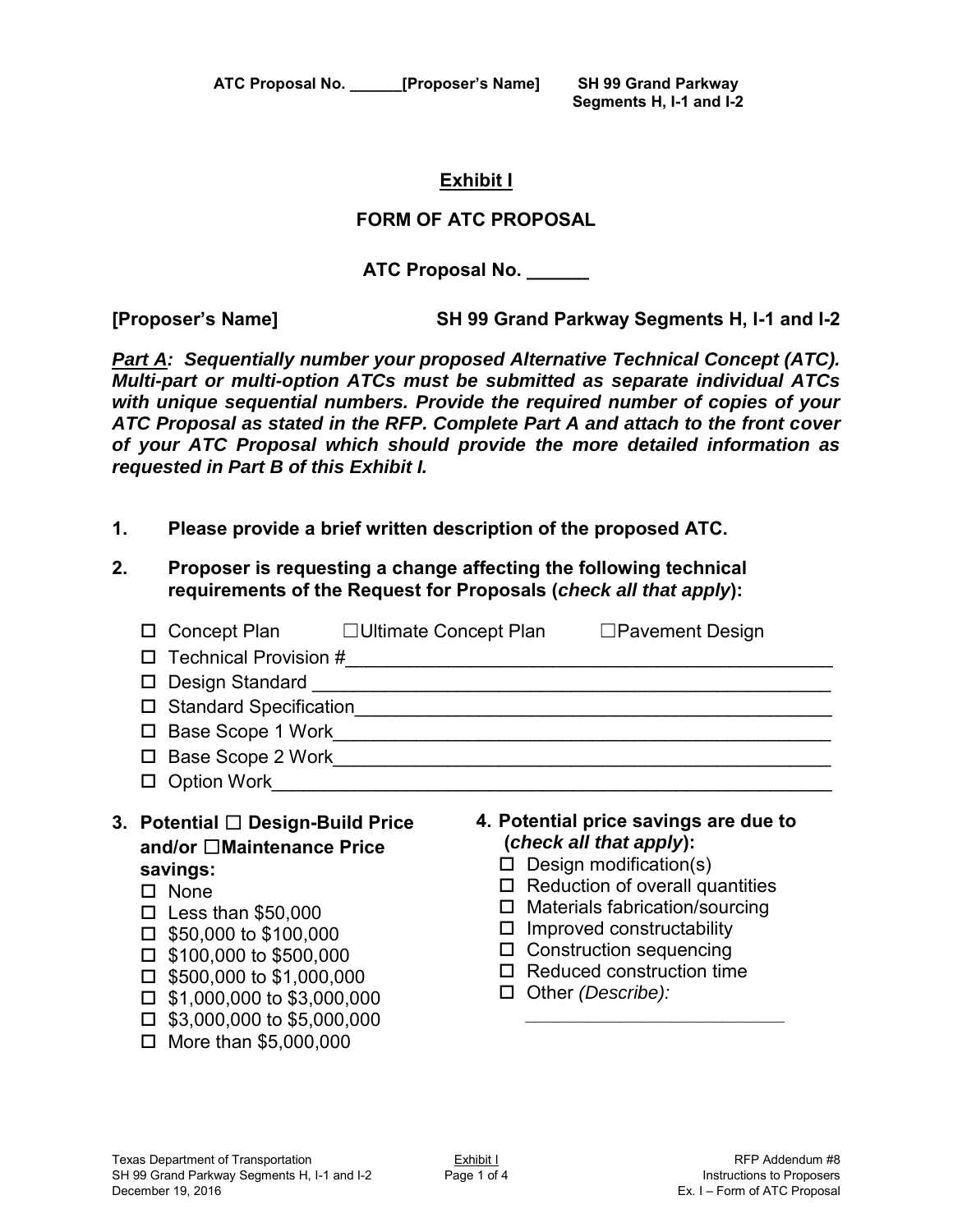|    | ATC Proposal No. _______ [Proposer's Name]                                                                                                                         |                       | <b>SH 99 Grand Parkway</b><br>Segments H, I-1 and I-2                                                                                                                                                                                              |
|----|--------------------------------------------------------------------------------------------------------------------------------------------------------------------|-----------------------|----------------------------------------------------------------------------------------------------------------------------------------------------------------------------------------------------------------------------------------------------|
|    | 5. Potential time savings:<br><b>None</b><br>1 to 10 days<br>11 to 30 days<br>$\Box$<br>$\Box$ 31 to 60 days<br>$\Box$ 61 to 100 days<br>$\Box$ More than 100 days | ш<br>⊔<br>ப<br>ш<br>ப | 6. Potential time savings are due to<br>(check all that apply):<br>Design modification(s)<br>Reduction of overall quantities<br>Materials fabrication/sourcing<br>Improved constructability<br>$\Box$ Construction sequencing<br>Other (Describe): |
|    | 7. How will this ATC be applied to<br>the Project?<br><b>Location Specific</b><br>ப<br><b>Project Wide</b><br>□                                                    | <b>No</b>             | 8. Are there any additional risks to<br><b>TxDOT or third parties associated</b><br>with implementing the ATC?<br>$\Box$ Yes                                                                                                                       |
| 9. | Does the ATC require additional                                                                                                                                    |                       | 10 Are there any future or delayer                                                                                                                                                                                                                 |

- **9. Does the ATC require additional right-of-way?** ☐ No ☐Yes
- 
- **10. Are there any future or delayed costs to TxDOT or third-parties with the implementation of this ATC?**
- No
- Yes. *Provide an estimate.*  $\frac{1}{2}$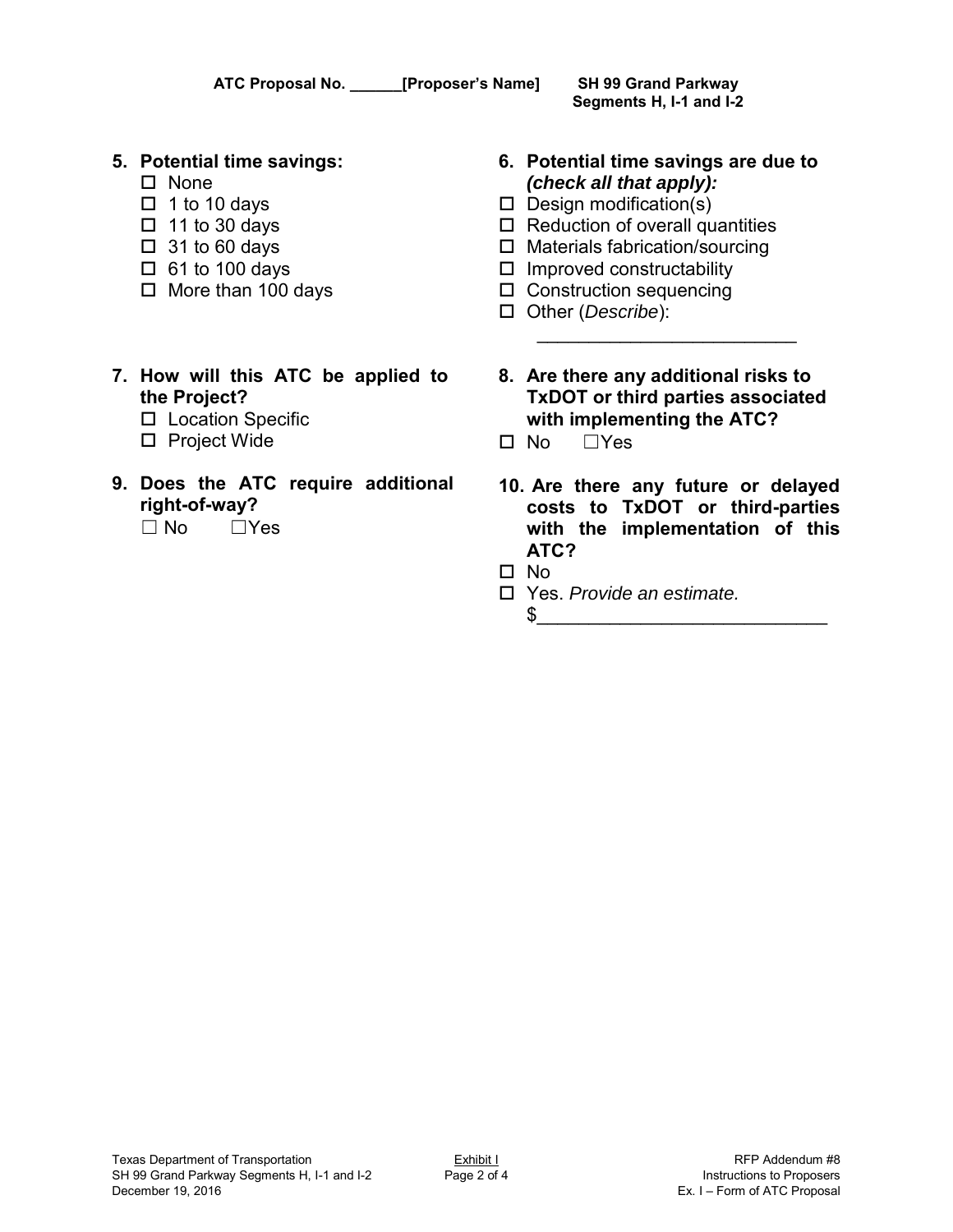**Part B: Provide the information requested below as part of your ATC analysis and attach to Part A of this Exhibit I. Include conceptual drawings of the configuration and a traffic operational analysis, if appropriate. Proposer's analysis must use the numbering below and address the following:** 

- 1. **Purpose**. Describe the proposed ATC in detail, including its purpose; and where and how it would be used on the Project.
- 2. **Required Deviation(s).** Specify which requirements of the RFP are inconsistent with the proposed ATC. Explain the nature of the inconsistencies, and why a deviation from the RFP provision(s) is required and should be granted. **Explain how the ATC is equal or better in quality and performance than the Design-Build Agreement or COMA Documents, as applicable.**
- 3. **Overall Analysis.** Provide an analysis of the proposed ATC. How would this ATC change the operation and maintenance of the Project? Include the table below, mark the box as appropriate and include a quantitative discussion of potential changes to the following items:

## **Assessment of Potential Changes Related to Proposed ATC**

| Roadway requirements (including ease of operations) | $\Box$ No change    | $\Box$ Change |
|-----------------------------------------------------|---------------------|---------------|
| <b>Environmental and Other Permitting</b>           | $\Box$ No change    | $\Box$ Change |
| <b>Community Impacts</b>                            | $\Box$ No change    | $\Box$ Change |
| <b>Vehicular Traffic and Safety</b>                 | $\square$ No change | $\Box$ Change |
| Life-cycle of item/project                          | $\square$ No change | $\Box$ Change |
| Routine maintenance                                 | $\square$ No change | $\Box$ Change |
| Capital maintenance                                 | $\square$ No change | $\Box$ Change |
| Maintenance transition requirements                 | $\square$ No change | $\Box$ Change |

- 4. **Cost Differences.** Provide a detailed statement of the cost differences associated with the ATC implementation (including a detailed estimate of any Option Price and/or Option Maintenance Price adjustment). Include an itemized list of impacted bid items and quantities supporting the cost differences for the ATC. Delineate the cost to TxDOT, the DB Contractor and third parties, if any.
- 5. **Schedule Impact**. Discuss the impact on the Project completion time including design, construction, right of way, utility relocation, Access Justification Report and/or permitting issues. Describe proposed methods and commitments to minimize or eliminate any related impacts.
- 6. **Utilities.** Discuss the utility (public and private) impacts, if any, and potential added costs.
- 7. **Inspections.** Describe and discuss any additional testing and construction inspection requirements.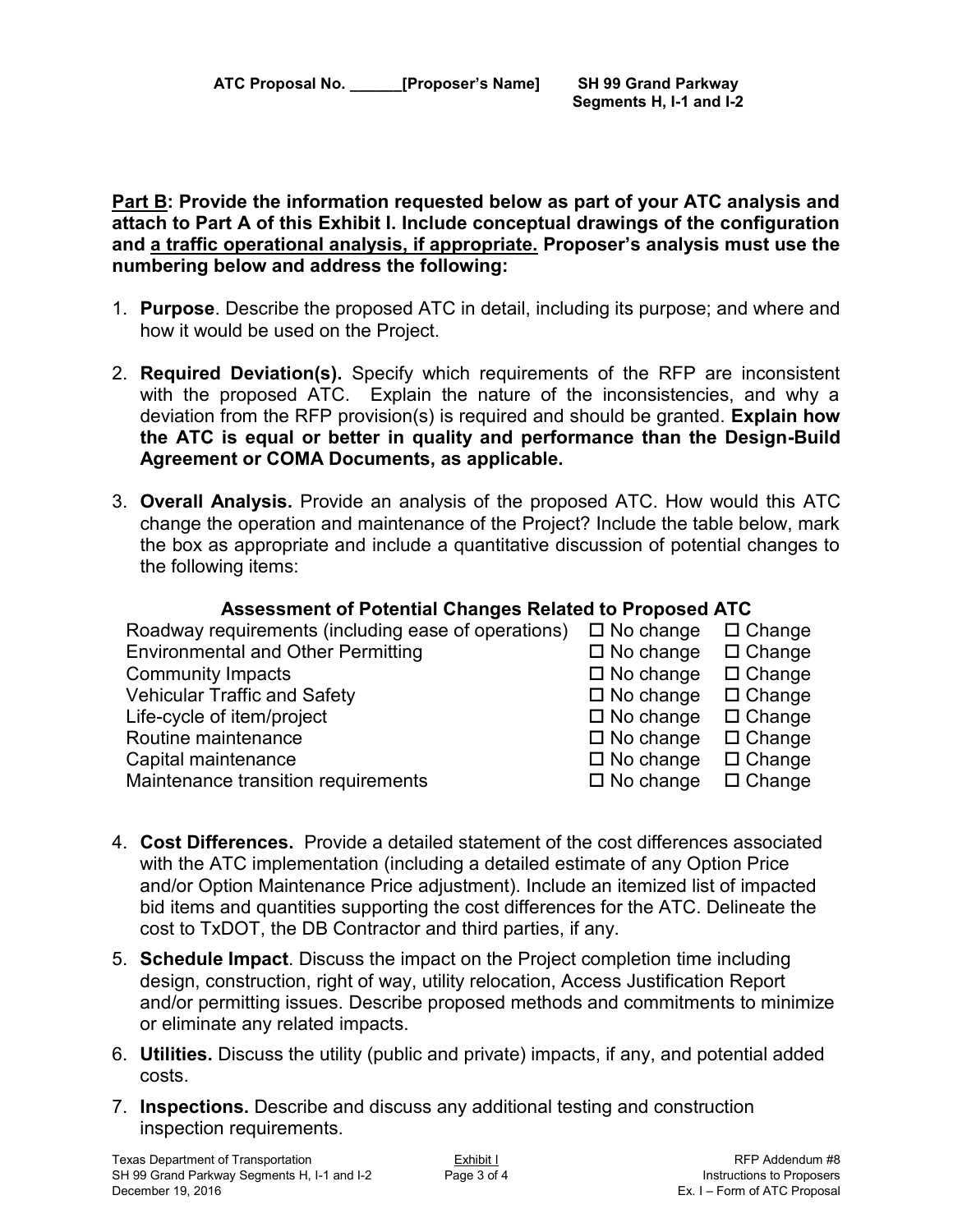**ATC Proposal No. \_\_\_\_\_\_[Proposer's Name] SH 99 Grand Parkway** 

 **Segments H, I-1 and I-2** 

- 8. **Risks**. Describe and discuss any added risks to TxDOT and other parties associated with implementing the ATC.
- 9. **Right-of-way.** Describe any additional right-of-way (temporary or permanent) required and discuss intended acquisition method and schedule. *(Proposers shall (i) be solely responsible for the acquisition of any such right of way and necessary Environmental Approvals, including related costs; (ii) not be entitled to any Change Order for time or money as a result of related Site conditions (i.e., Hazardous Materials, Differing Site Conditions, geotechnical issues, Utilities, etc.); and (iii) not be entitled to any Change Order for time or money as a result of any delays, inabilities or costs associated with the proposed right of way acquisition.)*
- 10.**Other benefits**. Besides any potential cost and time savings, what other benefits does this ATC provide? Describe and substantiate how the ATC is or will prove to be equal to or better in quality and performance should it be accepted.
- 11.**Previous Application(s). If previously used,** please provide, in a format as shown below, a detailed description of any previous use of the proposed ATC or similar technical concept and the degree of success or failure of such usage. Include relevant site conditions, basis for and results of its use, schedule and cost impacts, if any, and relative conditions contributing to the success or challenges/limitations of its implementation. Also provide the project name and contact information (name, title, phone number and email) for project owners that can confirm ATC implementation.

| <b>Project Name:</b>           | <b>ATC Implementation Year:</b> |                        |  |
|--------------------------------|---------------------------------|------------------------|--|
| <b>Project Owner:</b>          |                                 | Location:              |  |
| <b>Contact Name and Title:</b> | Phone:                          | <b>E-mail Address:</b> |  |

**Description:**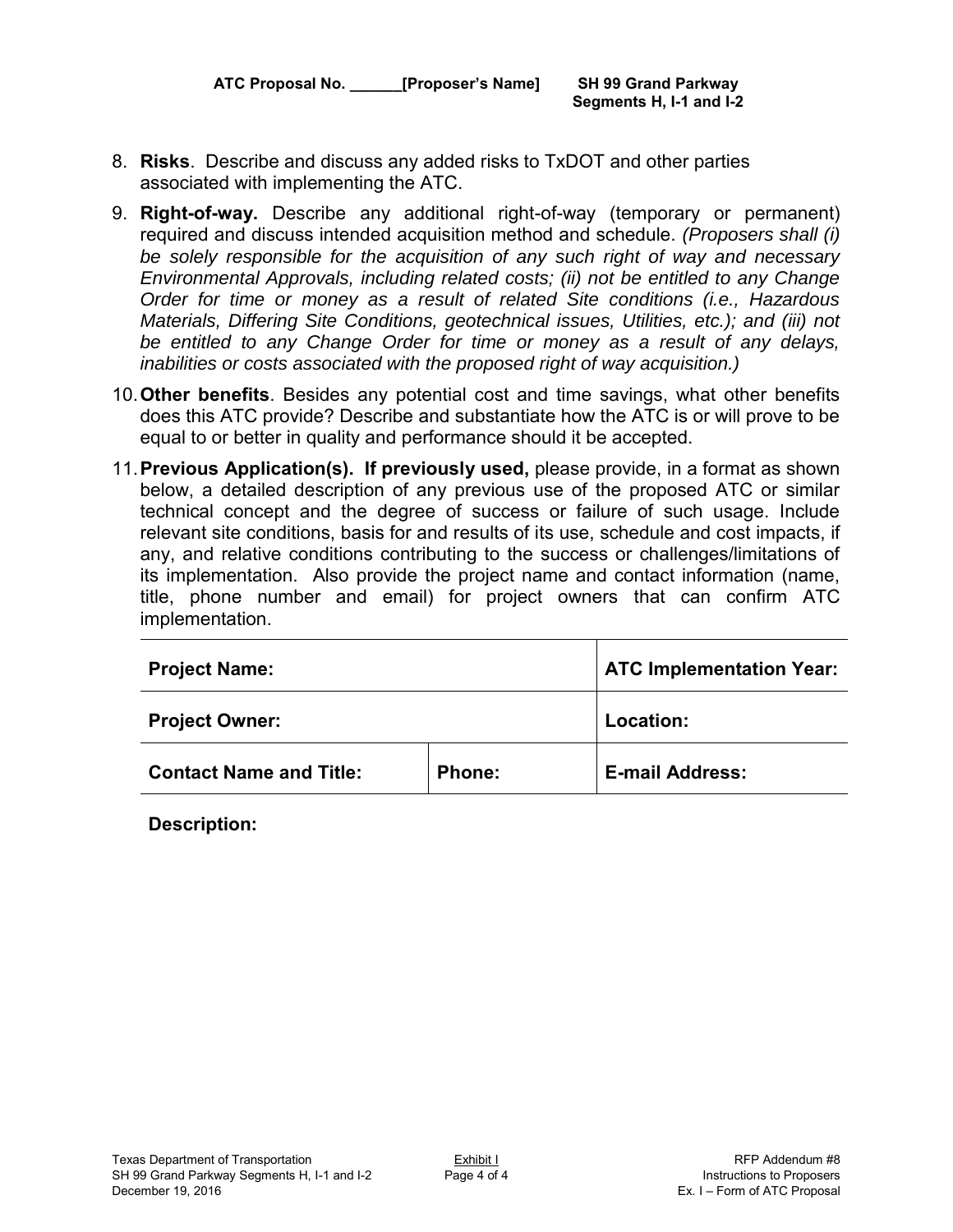# **Exhibit J**

# **Certificate of Interested Parties**

|                                                                                                                                                                                                                     |                                                                     |                                             |                                                                                                                                                                                                                                                                    | <b>FORM 1295</b>                                                                                                                                                           |
|---------------------------------------------------------------------------------------------------------------------------------------------------------------------------------------------------------------------|---------------------------------------------------------------------|---------------------------------------------|--------------------------------------------------------------------------------------------------------------------------------------------------------------------------------------------------------------------------------------------------------------------|----------------------------------------------------------------------------------------------------------------------------------------------------------------------------|
| Complete Nos. 1 - 4 and 6 if there are interested parties.                                                                                                                                                          | Complete Nos. 1, 2, 3, 5, and 6 if there are no interested parties. |                                             | OFFICE USE ONLY                                                                                                                                                                                                                                                    |                                                                                                                                                                            |
| Name of business entity filing form, and the city, state and country of the business                                                                                                                                |                                                                     |                                             |                                                                                                                                                                                                                                                                    |                                                                                                                                                                            |
|                                                                                                                                                                                                                     |                                                                     |                                             |                                                                                                                                                                                                                                                                    |                                                                                                                                                                            |
|                                                                                                                                                                                                                     |                                                                     |                                             |                                                                                                                                                                                                                                                                    |                                                                                                                                                                            |
|                                                                                                                                                                                                                     | City, State, Country<br>(place of business)                         |                                             | Nature of Interest (check applicable)                                                                                                                                                                                                                              |                                                                                                                                                                            |
| Name of Interested Party                                                                                                                                                                                            |                                                                     |                                             |                                                                                                                                                                                                                                                                    | Intermediary                                                                                                                                                               |
|                                                                                                                                                                                                                     |                                                                     |                                             |                                                                                                                                                                                                                                                                    |                                                                                                                                                                            |
|                                                                                                                                                                                                                     |                                                                     |                                             |                                                                                                                                                                                                                                                                    |                                                                                                                                                                            |
|                                                                                                                                                                                                                     |                                                                     |                                             |                                                                                                                                                                                                                                                                    |                                                                                                                                                                            |
| <b>AFFIDAVIT</b><br>I swear, or affirm, under penalty of perjury, that the above disclosure is true and correct.<br>Signature of authorized agent of contracting business entity<br>ALLIX NOTABY STAMP / SEAL ABOVE |                                                                     |                                             |                                                                                                                                                                                                                                                                    |                                                                                                                                                                            |
| Sworn to and subscribed before me, by the said<br>this the<br>day<br>, to certify which, witness my hand and seal of office.<br>20<br>o                                                                             |                                                                     |                                             |                                                                                                                                                                                                                                                                    |                                                                                                                                                                            |
| Signature of officer administering oath                                                                                                                                                                             |                                                                     |                                             |                                                                                                                                                                                                                                                                    |                                                                                                                                                                            |
|                                                                                                                                                                                                                     | entity's place of business.<br>which the form is being filed.       | Check only if there is NO Interested Party. | Name of governmental entity or state agency that is a party to the contract for<br>and provide a description of the goods or services to be provided under the contract.<br>Printed name of officer administering cath<br><b>ADD ADDITIONAL PAGES AS NECESSARY</b> | Provide the identification number used by the governmental entity or state agency to track or identify the contract.<br>Controlling<br>Title of officer administering oxth |

Form provided by Texas Ethics Commission

www.ethics.state.tx.us

Adopted 10/5/2015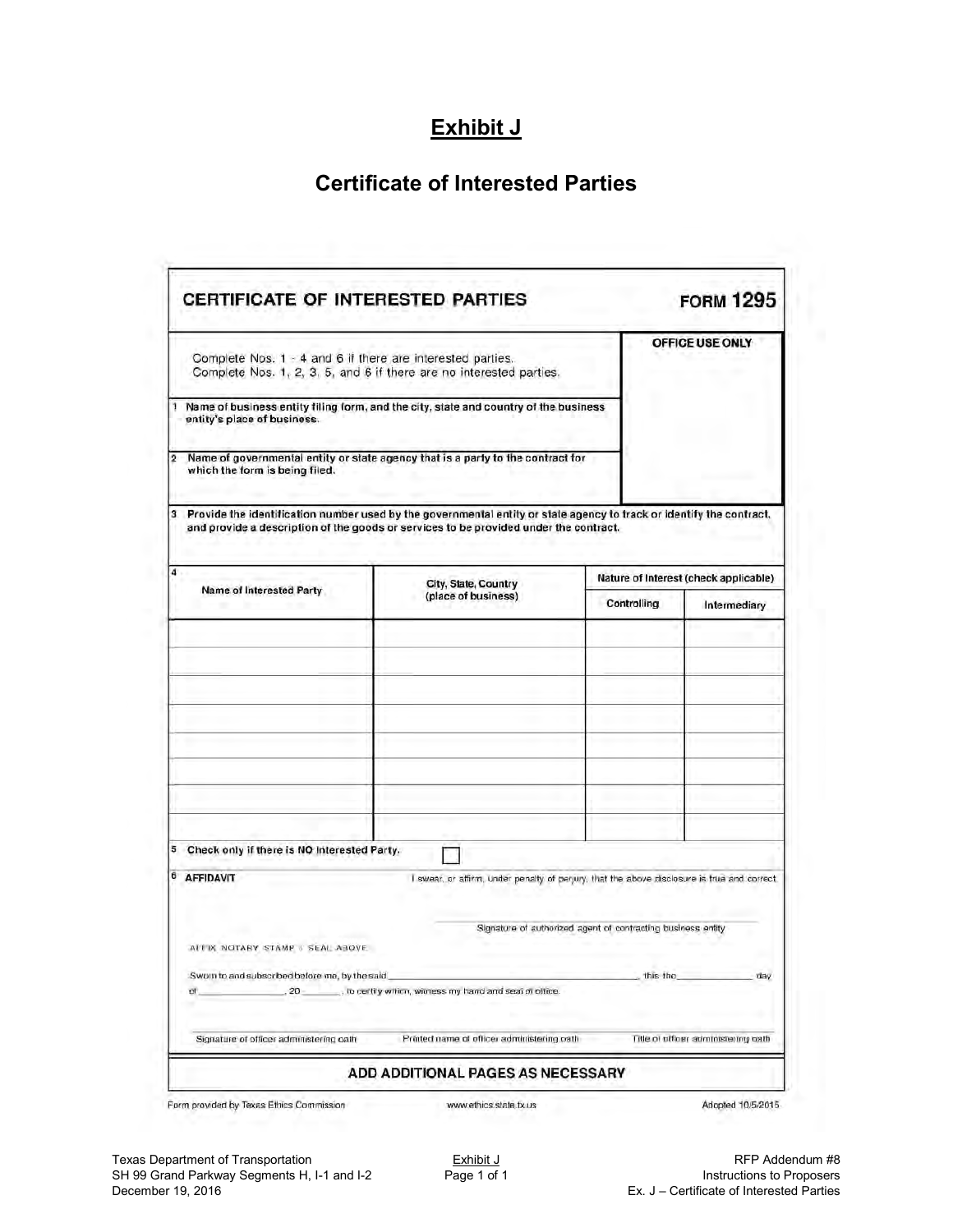# **Appendix A to Exhibit J Texas Ethics Commission Adopted Rule Chapter 46. Disclosure of Interested Parties**

## **(effective December 24, 2015)**

### **Text of Adopted Rule**

The adopted new language is indicated by underlined text.

#### **Chapter 46. DISCLOSURE OF INTERESTED PARTIES**

#### §46.1. Application

(a) This chapter applies to section 2252.908 of the Government Code.

(b) Section 2252.908 of the Government Code applies only to a contract of a governmental entity or state agency entered into after December 31, 2015, that meets either of the following conditions:

(1) The contract requires an action or vote by the governing body of the entity or agency; or

(2) The value of the contract is at least \$1 million.

(c) A contract does not require an action or vote by the governing body of a governmental entity or state agency if:

(1) The governing body has legal authority to delegate to its staff the authority to execute the contract;

(2) The governing body has delegated to its staff the authority to execute the contract; and

(3) The governing body does not participate in the selection of the business entity with which the contract is entered into.

#### §46.3. Definitions

(a) "Contract" includes an amended, extended, or renewed contract.

(b)"Business entity" includes an entity through which business is conducted with a governmental entity or state agency, regardless of whether the entity is a for-profit or nonprofit entity. The term does not include a governmental entity or state agency.

(c)"Controlling interest" means: (1) an ownership interest or participating interest in a business entity by virtue of units, percentage, shares, stock, or otherwise that exceeds 10 percent; (2) membership on the board of directors or other governing body of a business entity of which the board or other governing body is composed of not more than 10 members; or (3) service as an officer of a business entity that has four or fewer officers, or service as one of the four officers most highly compensated by a business entity that has more than four officers.

(d)"Interested party" means: (1) a person who has a controlling interest in a business entity with whom a governmental entity or state agency contracts; or (2) a person who actively participates in